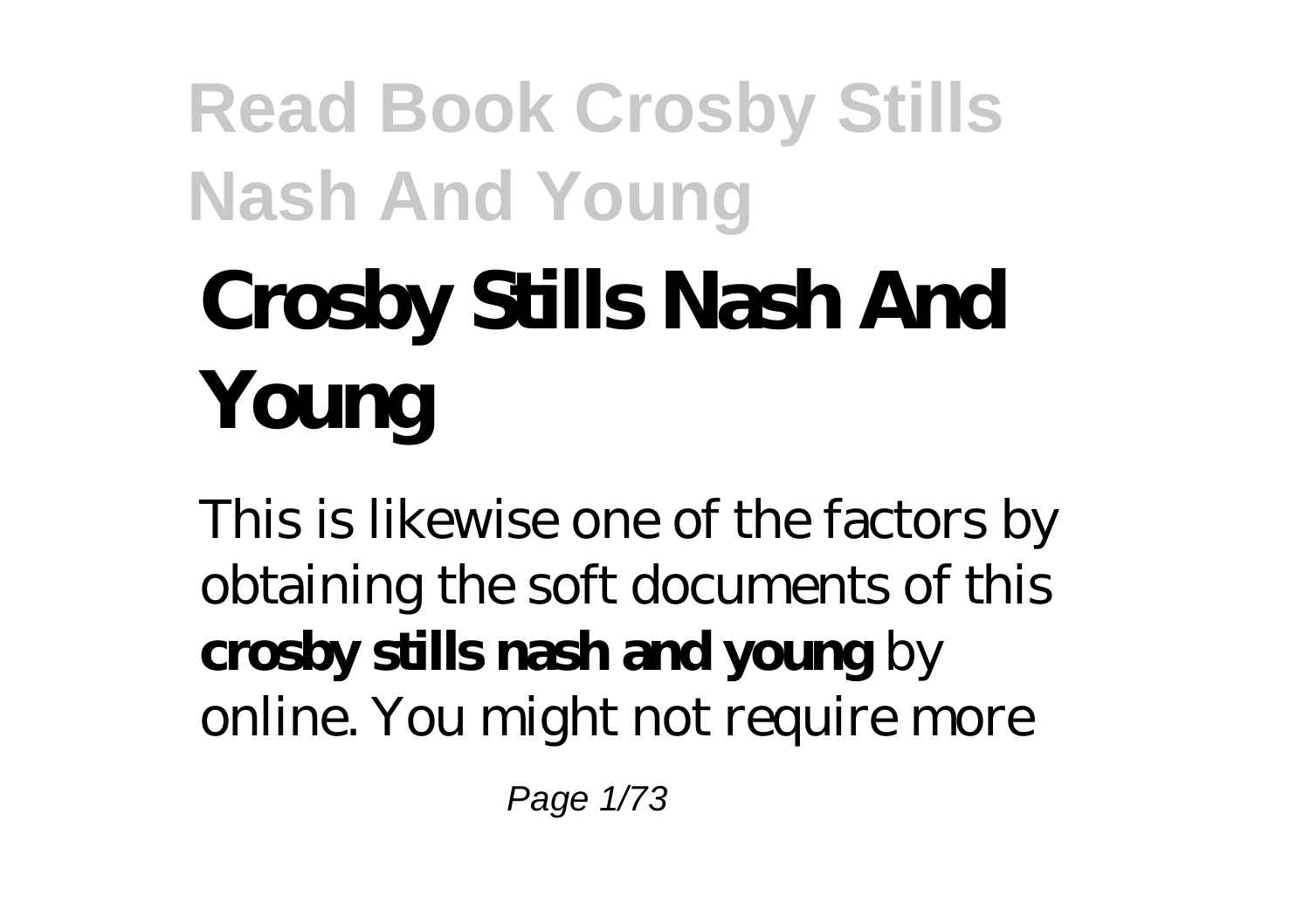times to spend to go to the ebook establishment as well as search for them. In some cases, you likewise do not discover the publication crosby stills nash and young that you are looking for. It will enormously squander the time.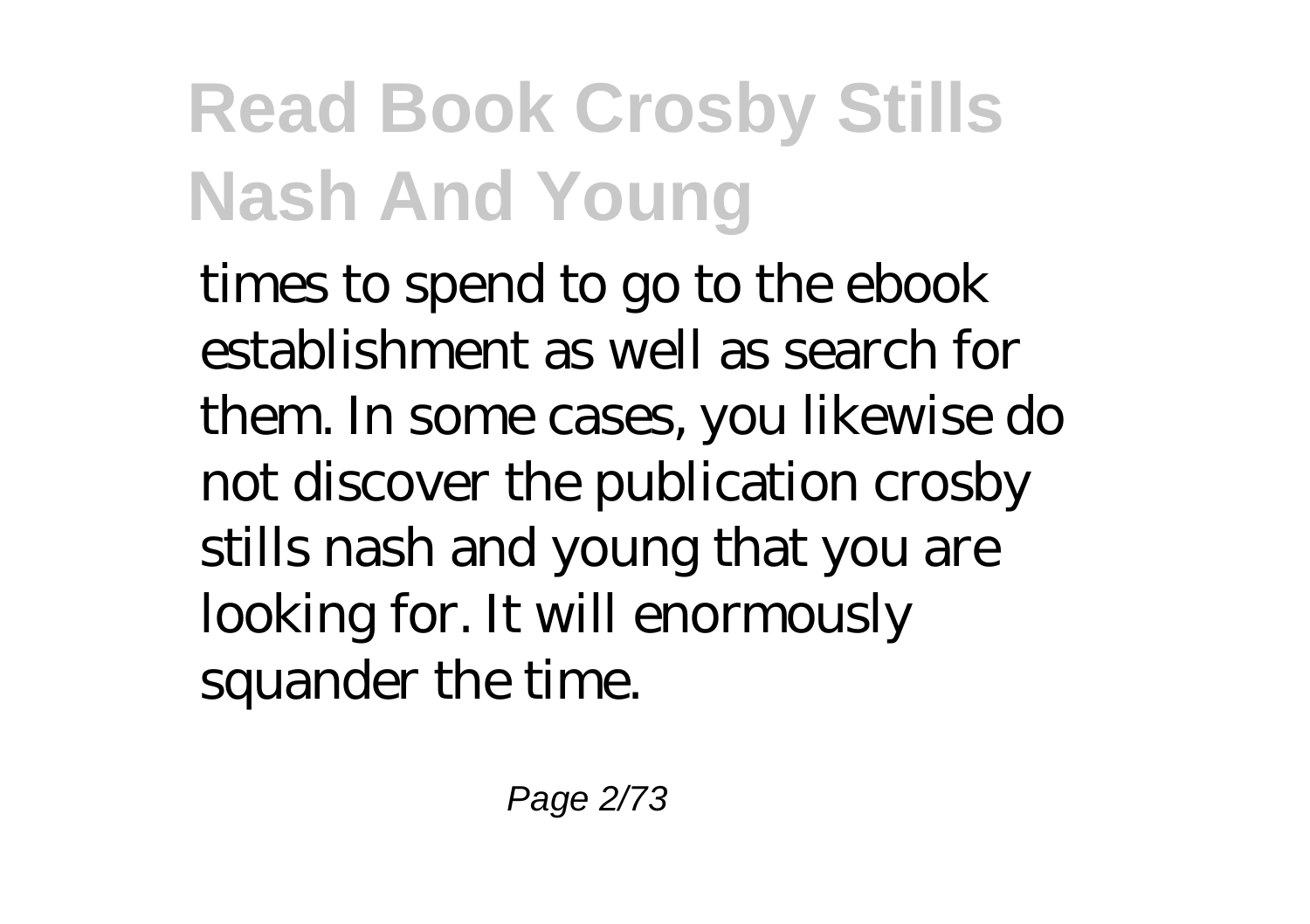However below, as soon as you visit this web page, it will be hence no question easy to acquire as well as download guide crosby stills nash and young

It will not put up with many era as we notify before. You can complete it Page 3/73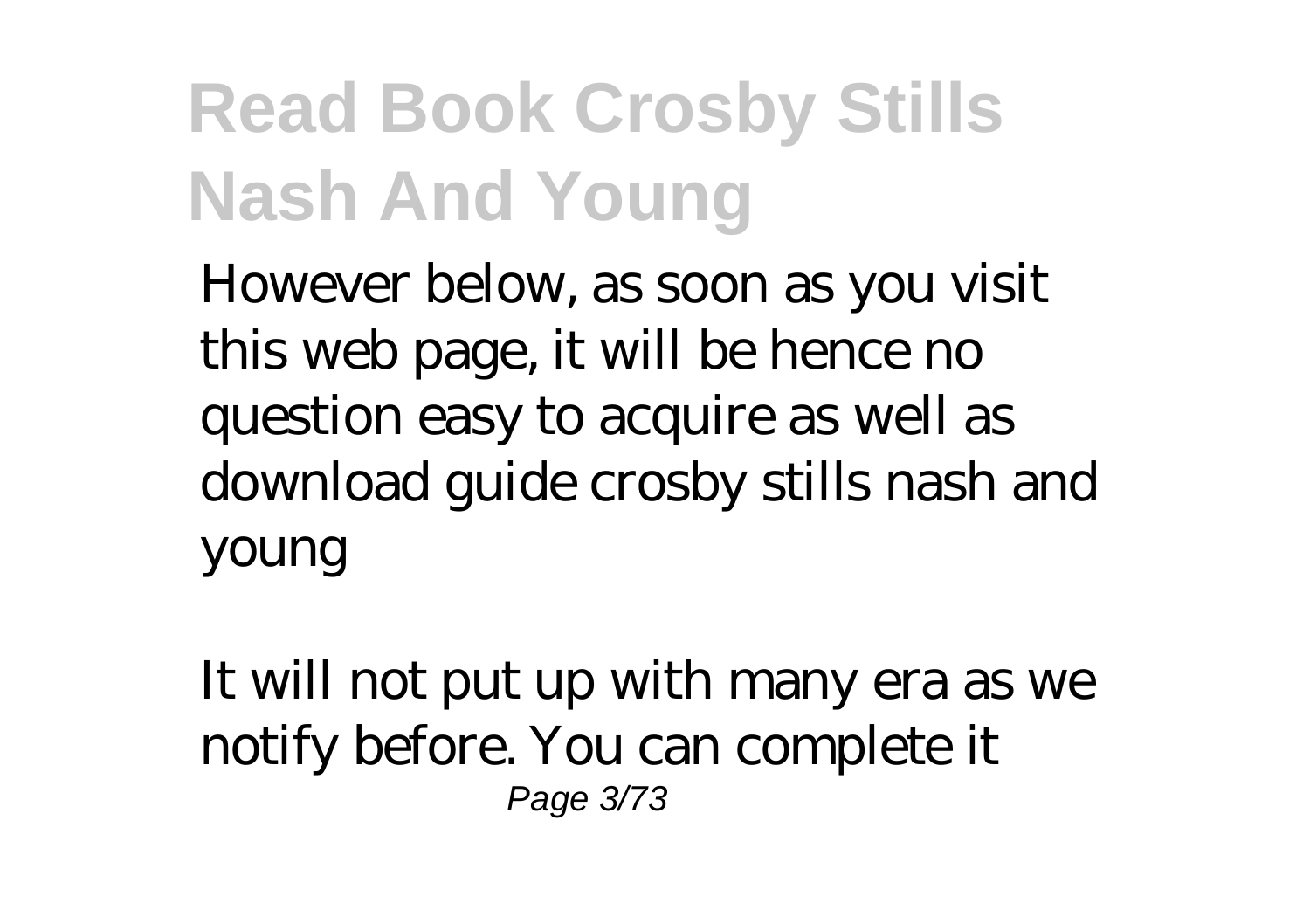though deed something else at home and even in your workplace. therefore easy! So, are you question? Just exercise just what we have the funds for below as competently as review **crosby stills nash and young** what you next to read!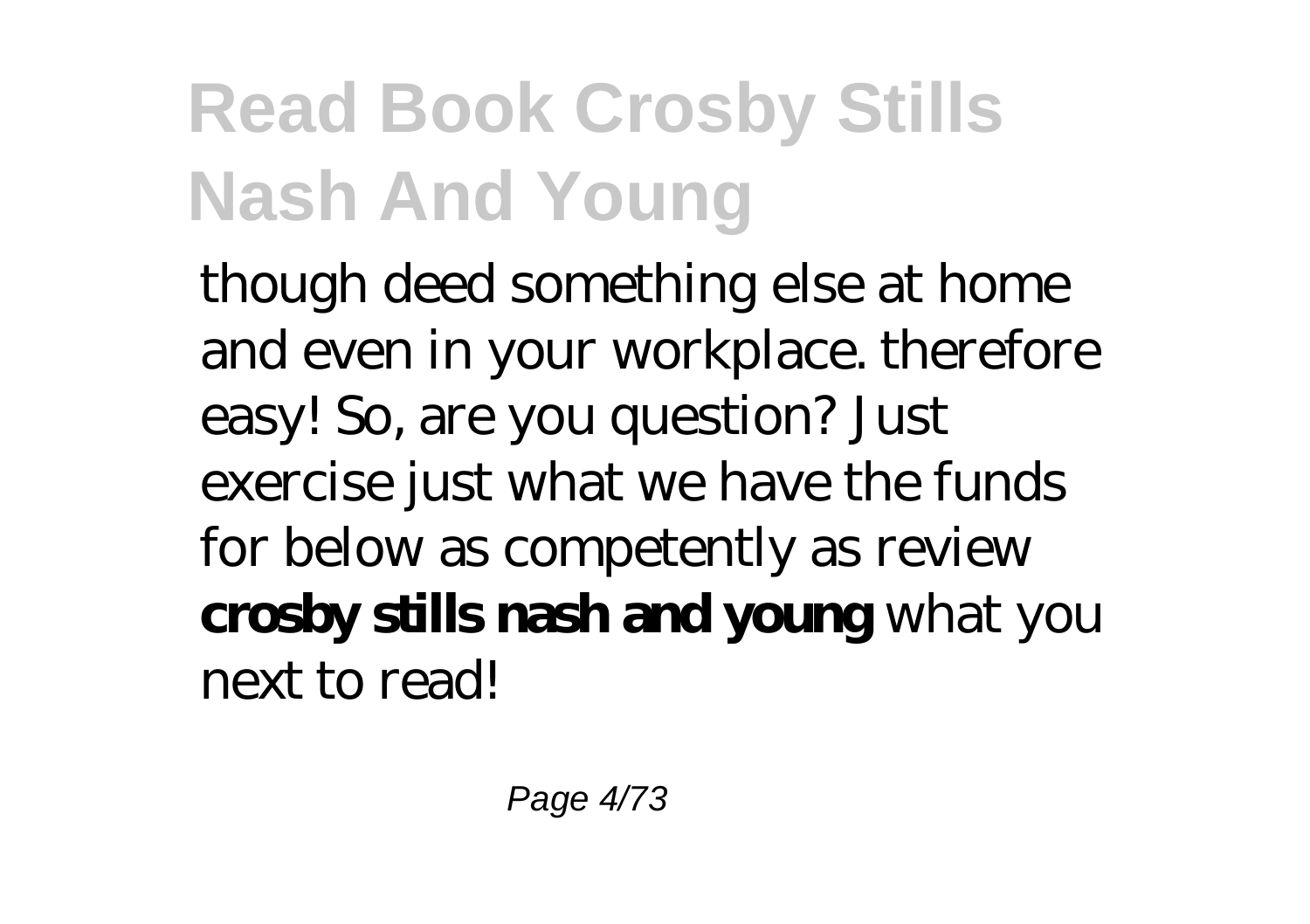Crosby, Stills, Nash \u0026 Young - Teach Your Children Crosby Stills Nash \u0026 Young - VH1 Legends Documentary Crosby, Stills, Nash \u0026 Young - Teach Your Children (Official Music Video) Crosby Stills Nash \u0026 Young Cathedral. **VR\u0026PS: David Browne interview** Page 5/73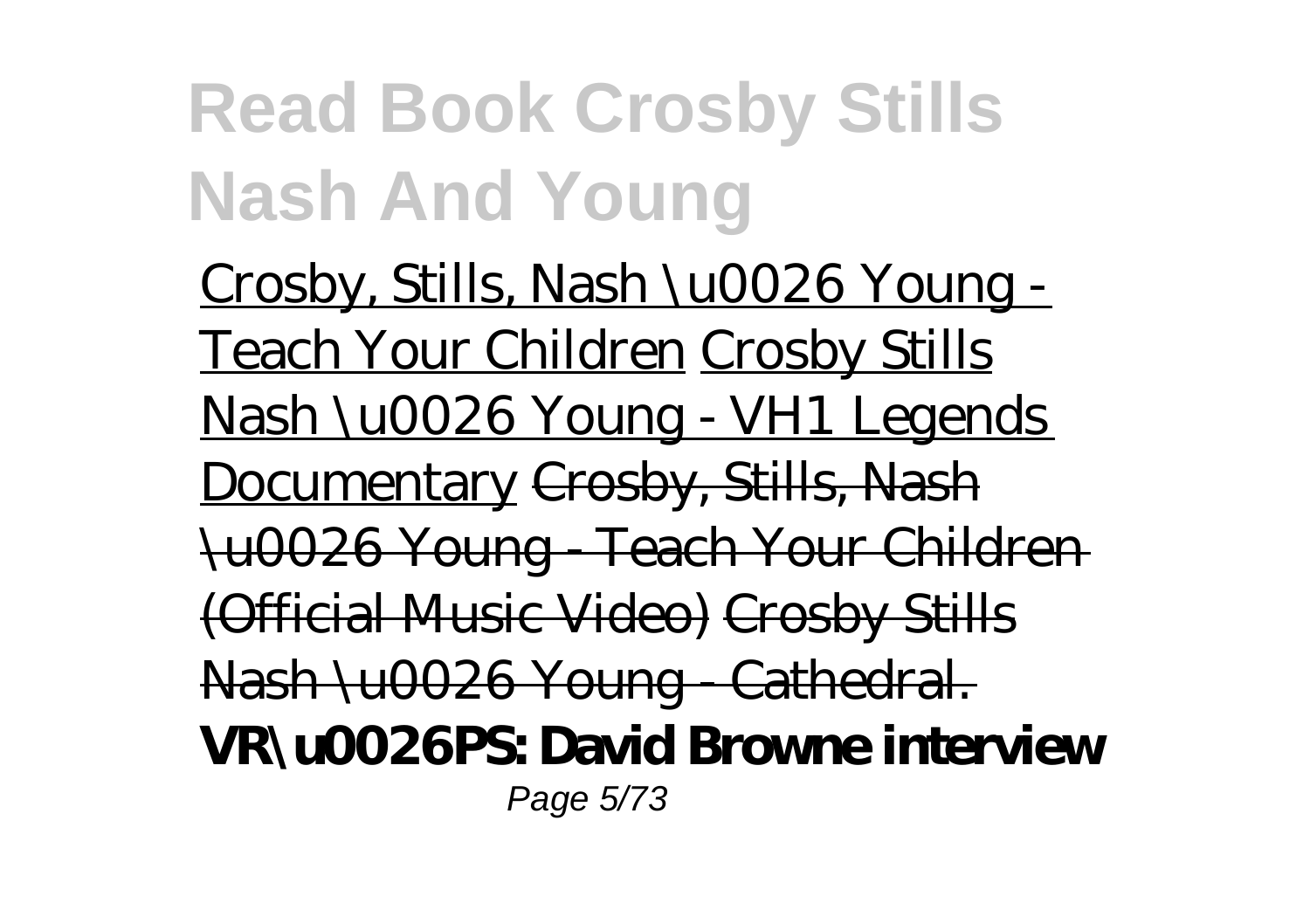**(author of 2019 book \"Crosby, Stills, Nash \u0026 Young\")** Wooden Ships - Crosby Stills Nash and Young Crosby Stills Nash \u0026 Young Down By The River HQ, You Don't Have To CryCrosby, Stills, Nash \u0026 Young - Full Concert - 12/04/88 - Oakland Coliseum Arena Page 6/73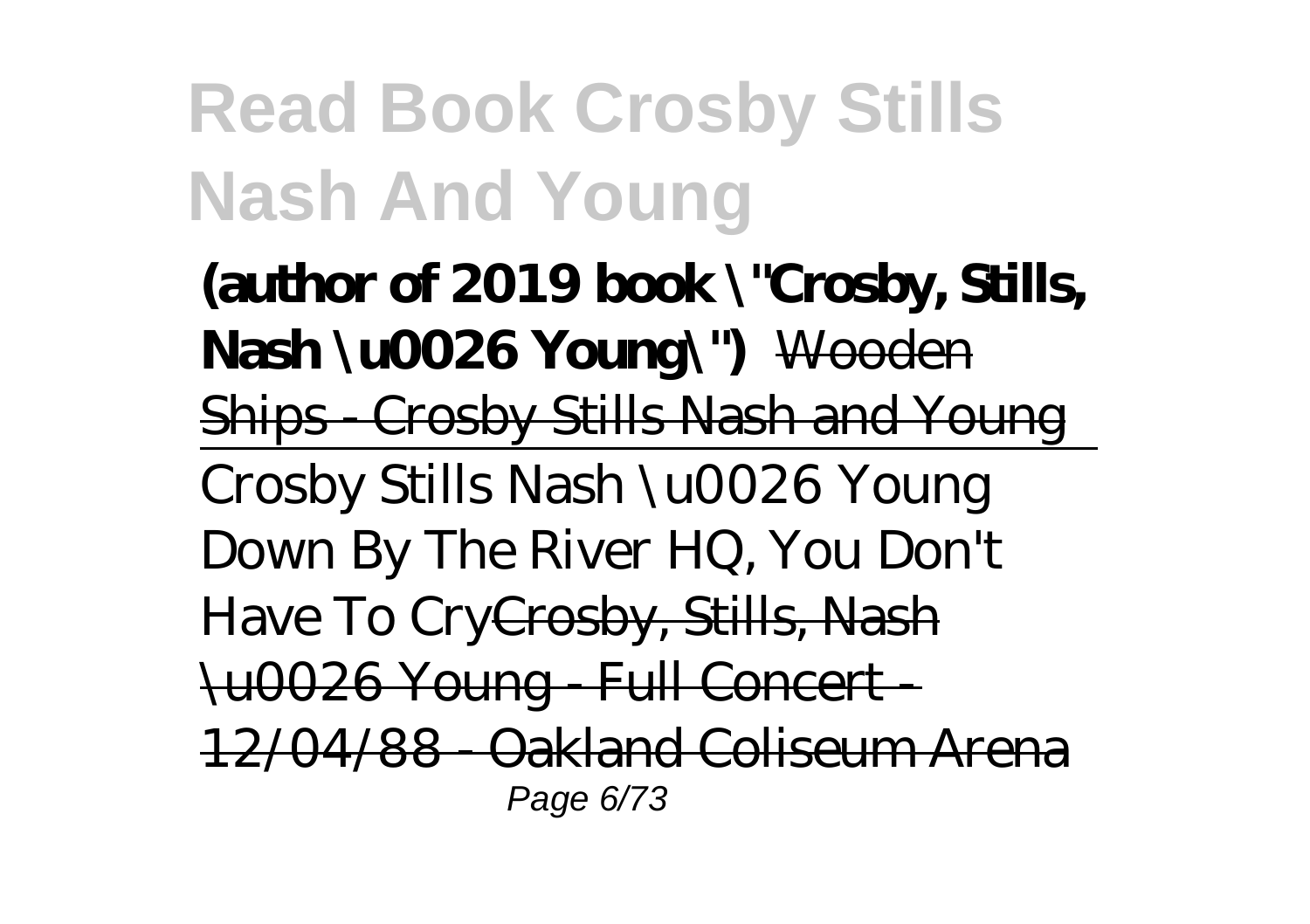(OFFICIAL) **Ohio- Crosby, Stills, Nash and Young** *Crosby, Stills, Nash and Young - The Cost of Freedom Crosby, Stills, Nash \u0026 Young Author David Browne Interview* Crosby, Stills, Nash \u0026 Young - Lee Shore Crosby, Stills, Nash \u0026 Young - Helpless (Live at Farm Aid 2000) Page 7/73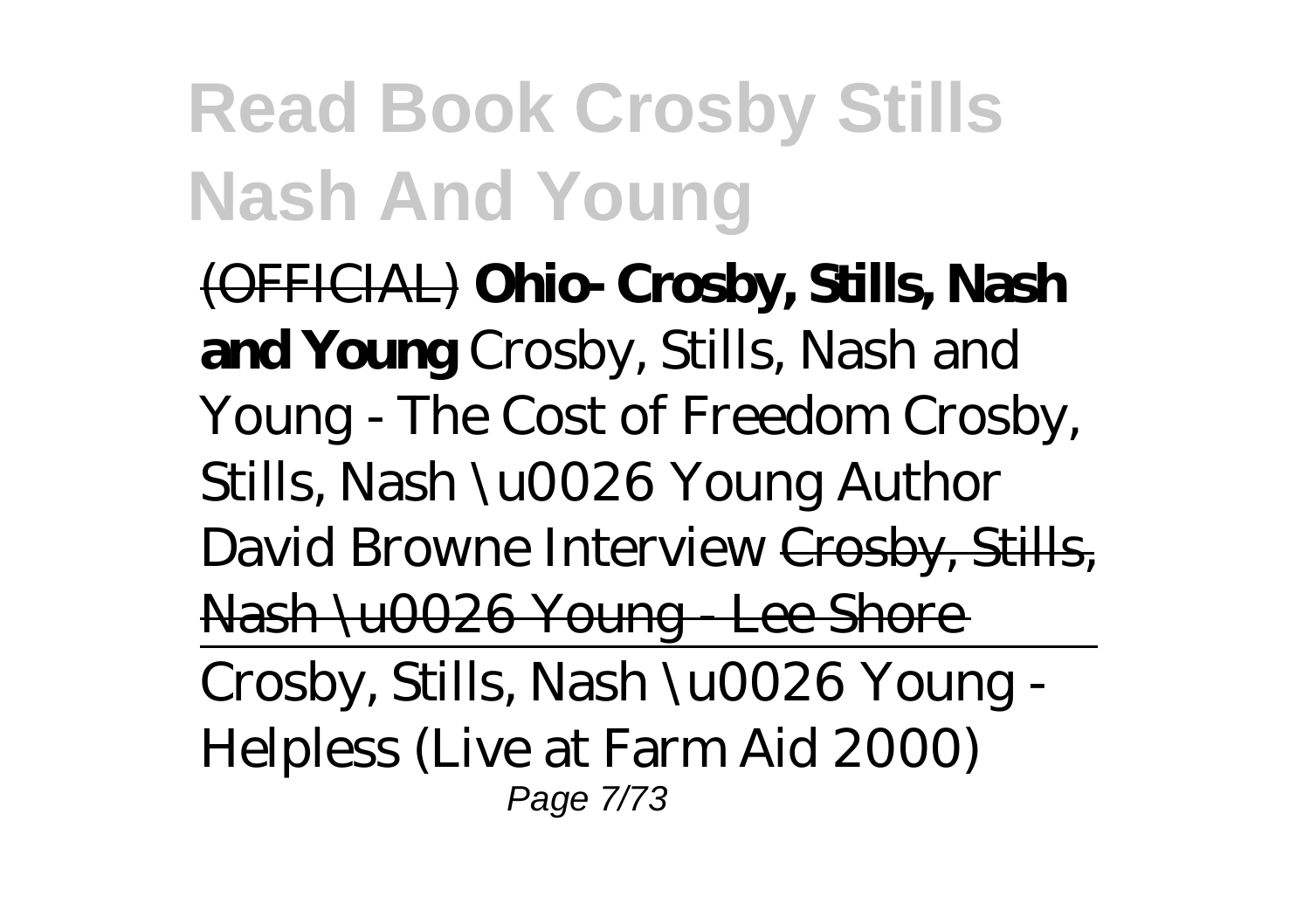#### GRAHAM NASH interview | 2019 **Crosby, Stills \u0026 Nash (Live) - Teach Your Children**

Crosby, Stills \u0026 Nash - The Acoustic Concert (Full Album)Crosby, Stills, Nash \u0026 Young - Almost Cut My Hair (Live at Farm Aid 2000) **Crosby, Stills, Nash \u0026 Young -** Page 8/73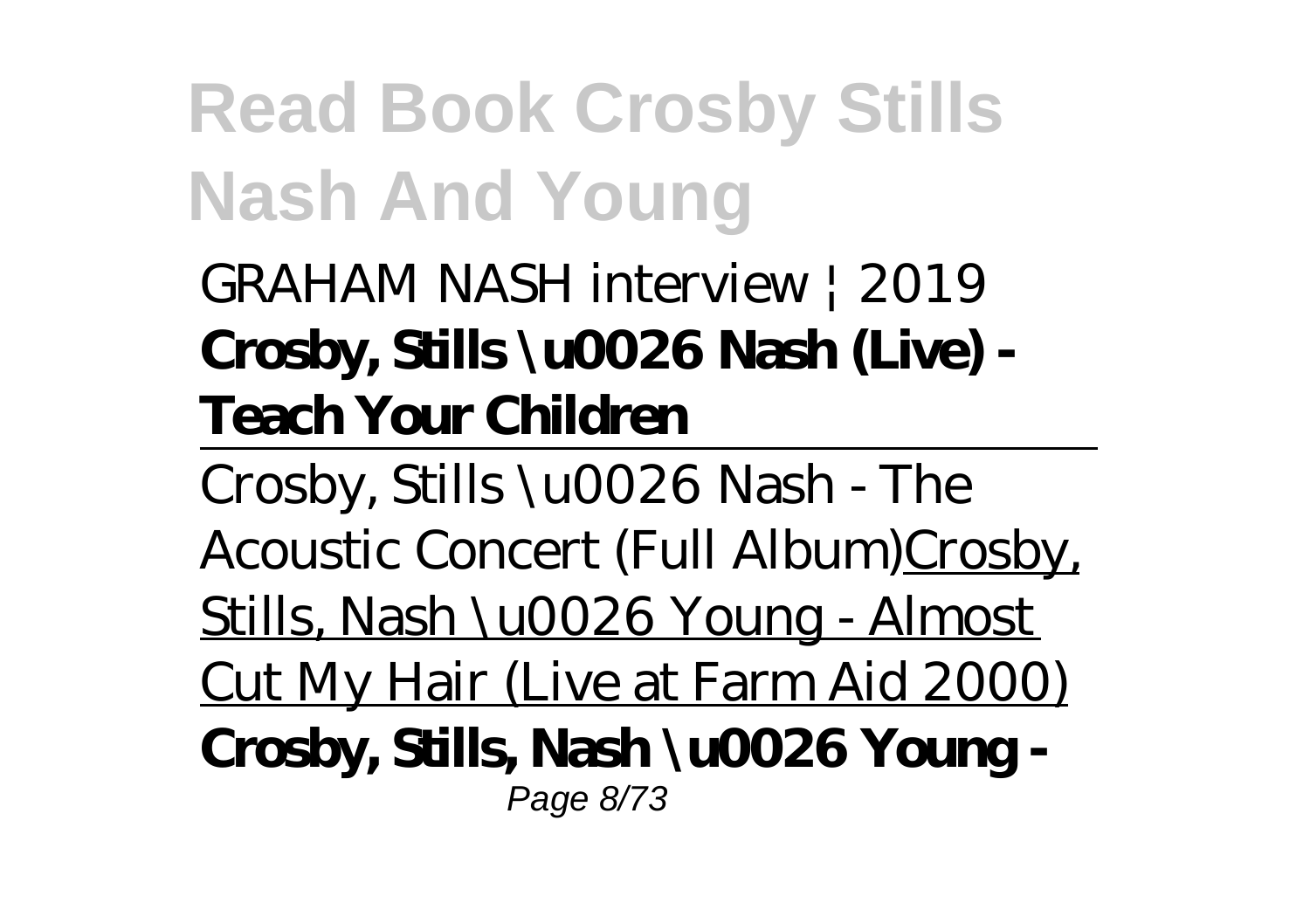**Country Girl (unreleased, live version) - Houston, TX - 12.18.69 Blackbird - Crosby, Stills \u0026 Nash** Crosby, Stills and Nash - Almost Cut My Hair - Madison Square Garden, NYC - 2009/10/29 \u0026 30 Crosby Stills and Nash - Suite: Judy Blue Eyes - Live  $2012$  Crosby, Stills \u0026 Nash-Page 9/73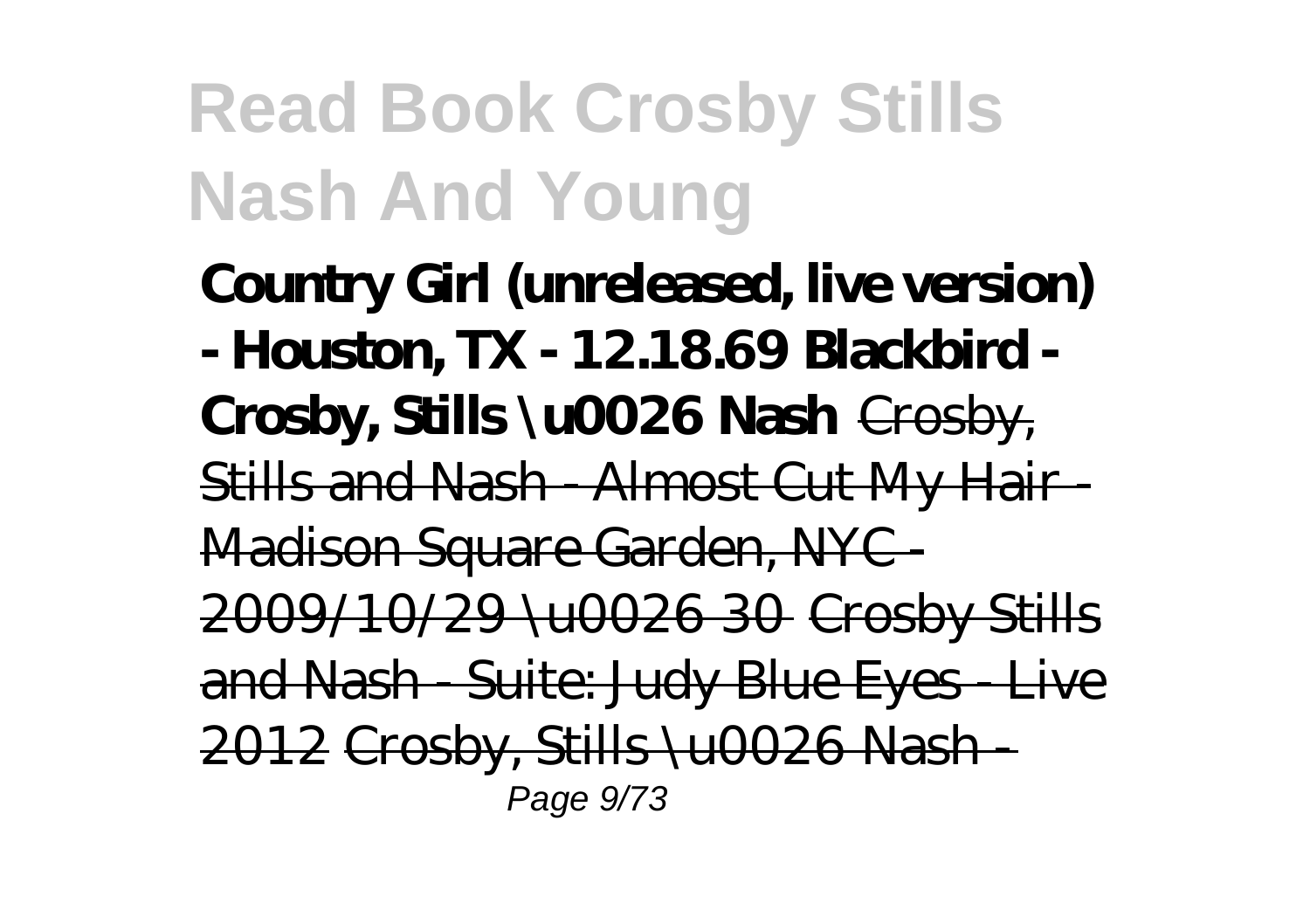Suite: Judy Blue Eyes (Studio Version) Crosby, Stills, Nash \u0026 Young - Déjà Vu (video) Crosby, Stills, Nash \u0026 Young An Assortment of Rarities **Crosby, Stills, Nash \u0026 Young Almost Cut My Hair Live 1974** *\"4 + 20\" w/Lyrics- Crosby, Stills, Nash and Young* SCTV - Crosby Stills Page 10/73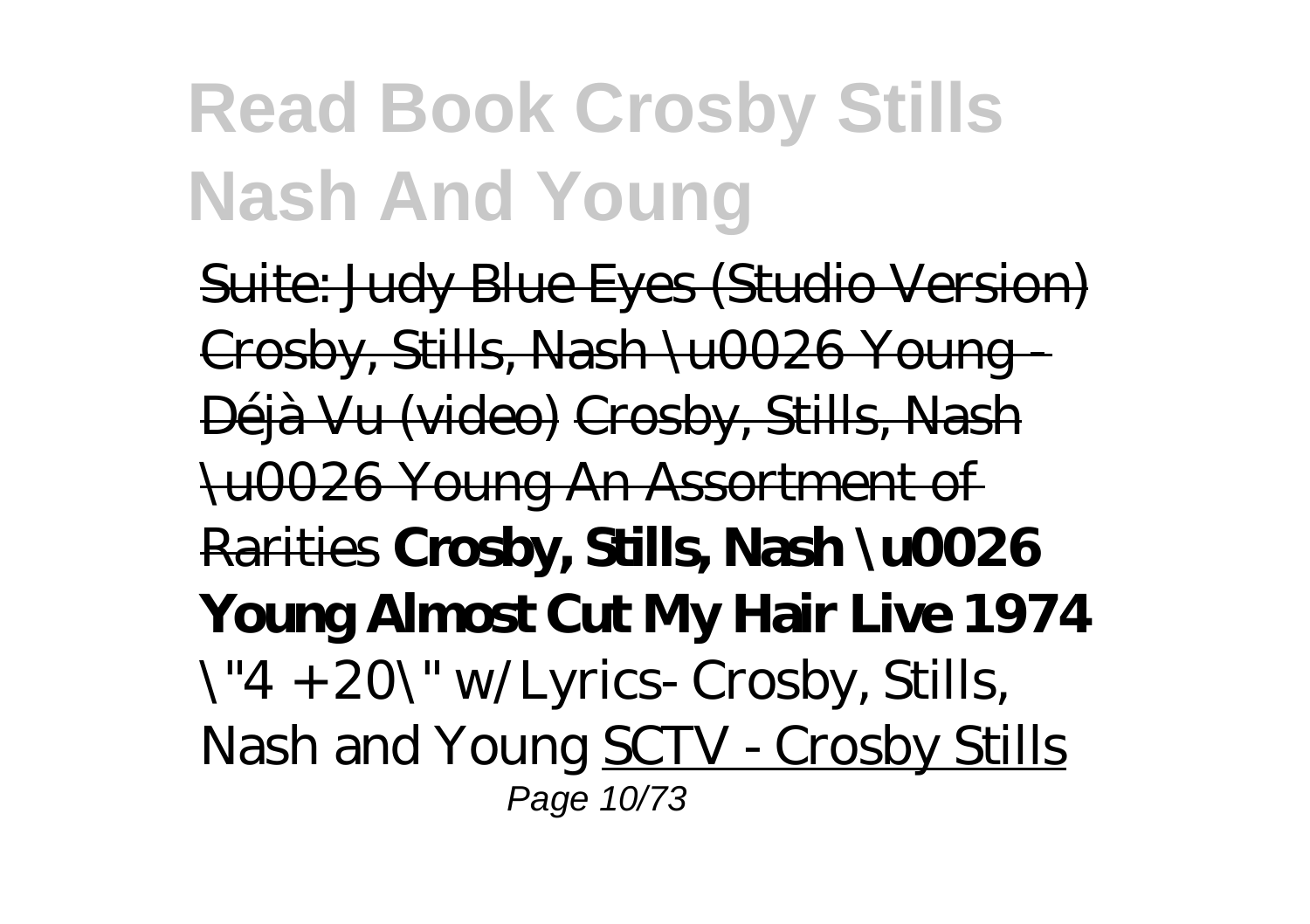#### Nash and Young

Country Girl*Country Girl by Crosby, Stills, Nash and Young REMASTERED* The Big Interview with Dan Rather: Crosby, Stills \u0026 Nash Crosby Stills Nash And Young Crosby, Stills & Nash (CSN) were a folk rock supergroup made up of Page 11/73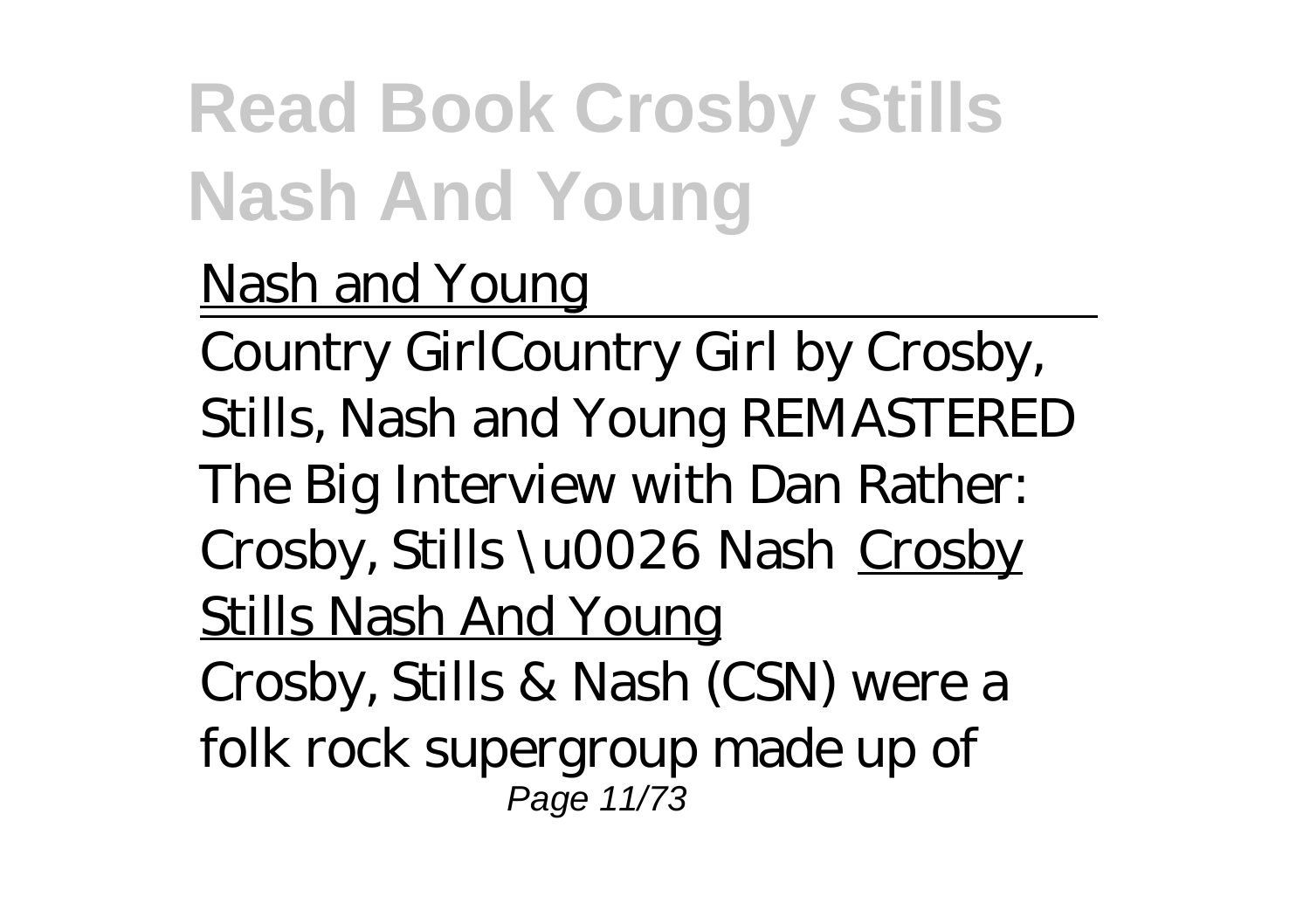American singer-songwriters David Crosby and Stephen Stills, and English singer-songwriter Graham Nash.When joined by Canadian singer-songwriter Neil Young as a fourth member, they are called Crosby, Stills, Nash & Young (CSNY).They are noted for their intricate vocal harmonies, often Page 12/73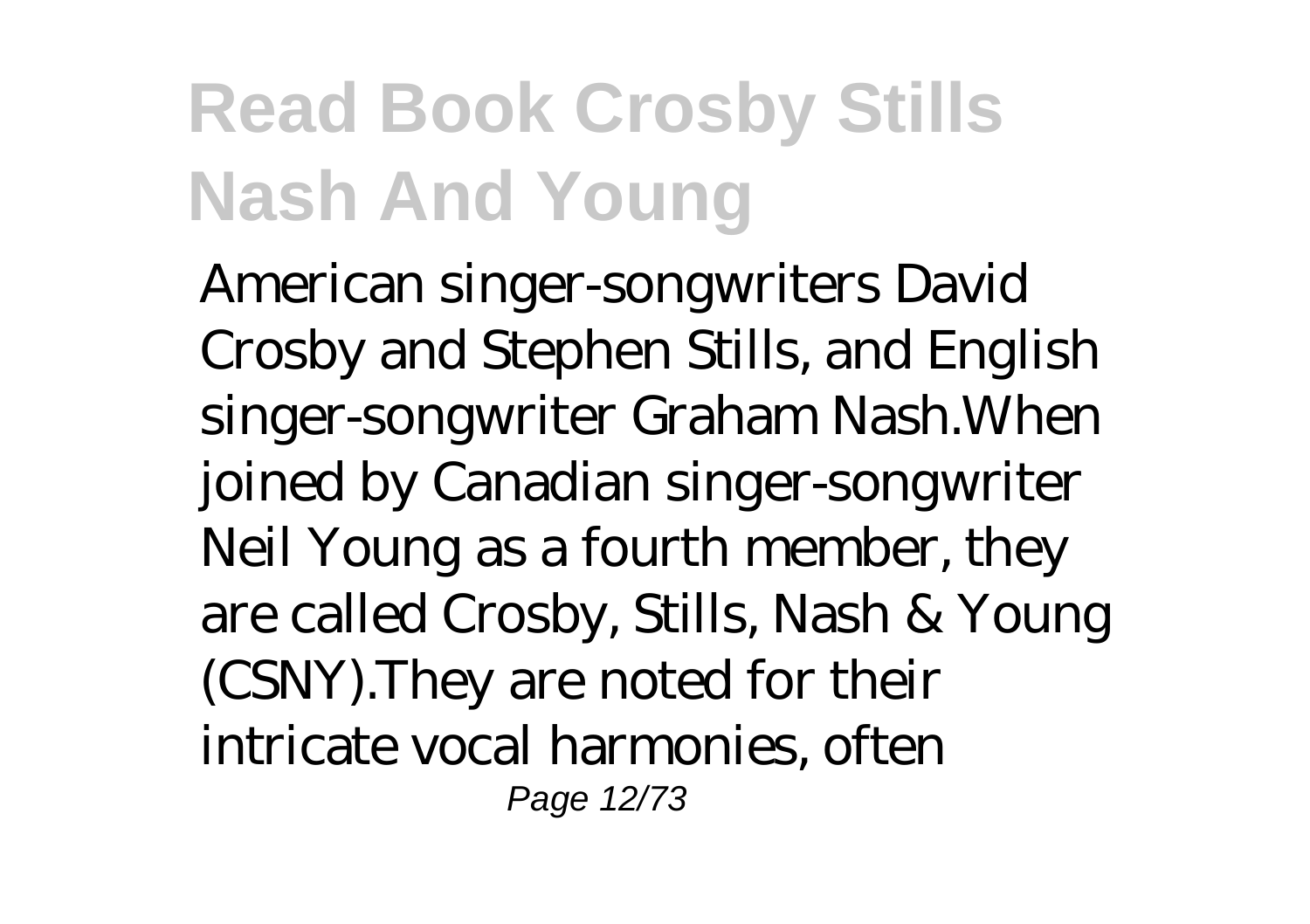tumultuous interpersonal relationships ...

Crosby, Stills, Nash & Young - **Wikipedia** Crosby, Stills, Nash & Young is a folkrock supergroup formed when Crosby, Stills & Nash (Stephen Stills of Buffalo Page 13/73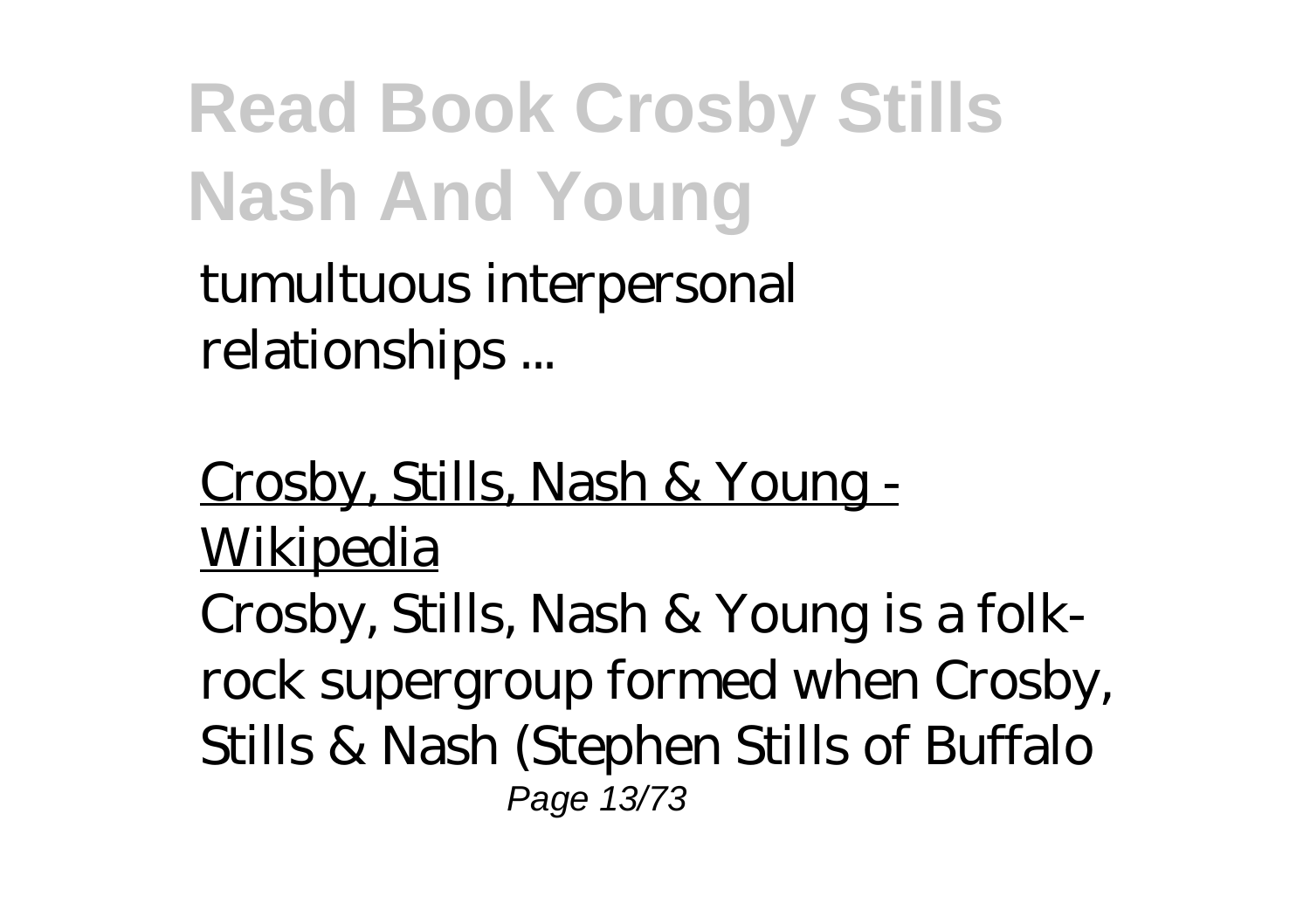Springfield, David Crosby from the Byrds, and Graham Nash from the Hollies) asked Neil Young, also of Buffalo Springfield to join them in 1969 and form "Crosby, St… read more

Crosby, Stills, Nash & Young music, Page 14/73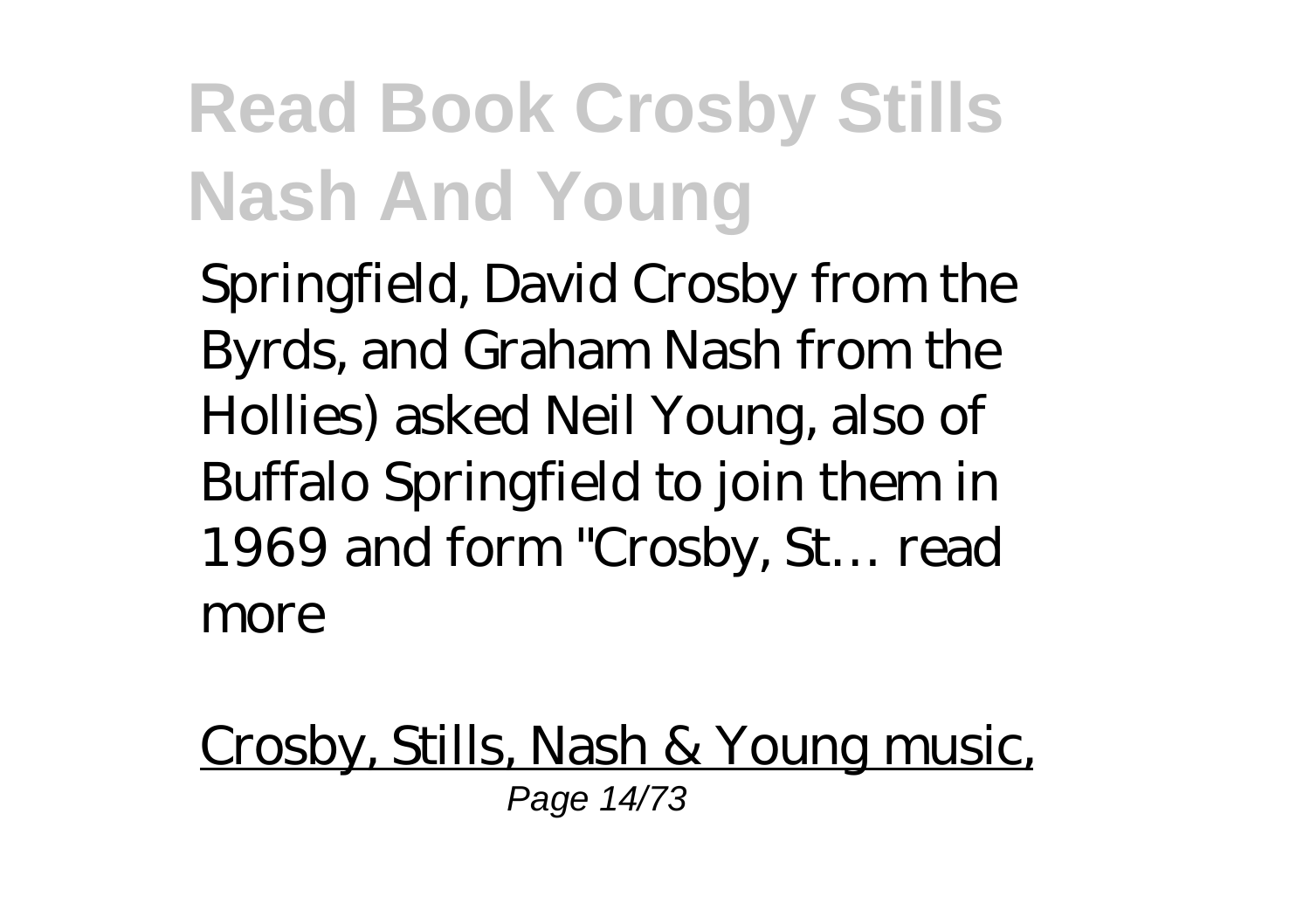#### videos, stats, and ...

x CSNY 1974 Crosby, Stills, Nash & Young Announce The Release Of 'CSNY 1974', The Long Awaited Boxed Set With 40 Live Tracks, All Previously Unreleased, From Their Historic 1974 Summer Tour 40 Years Ago.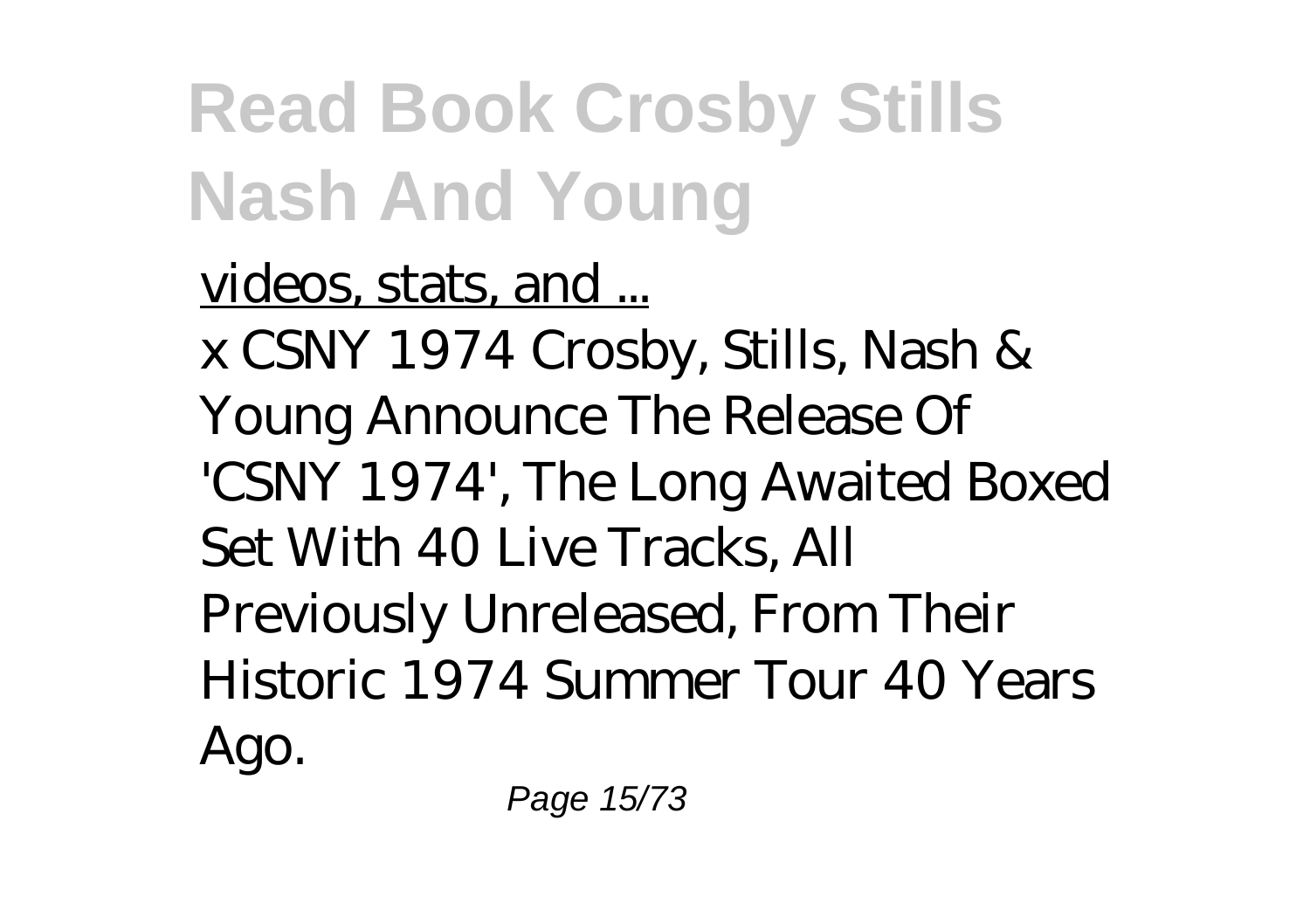Crosby, Stills, Nash & Young Crosby, Stills, Nash & Young (CSNY) was the name given to vocal folk rock supergroup Crosby, Stills & Nash when joined by Canadian singersongwriter Neil Young, who was an occasional fourth member. Page 16/73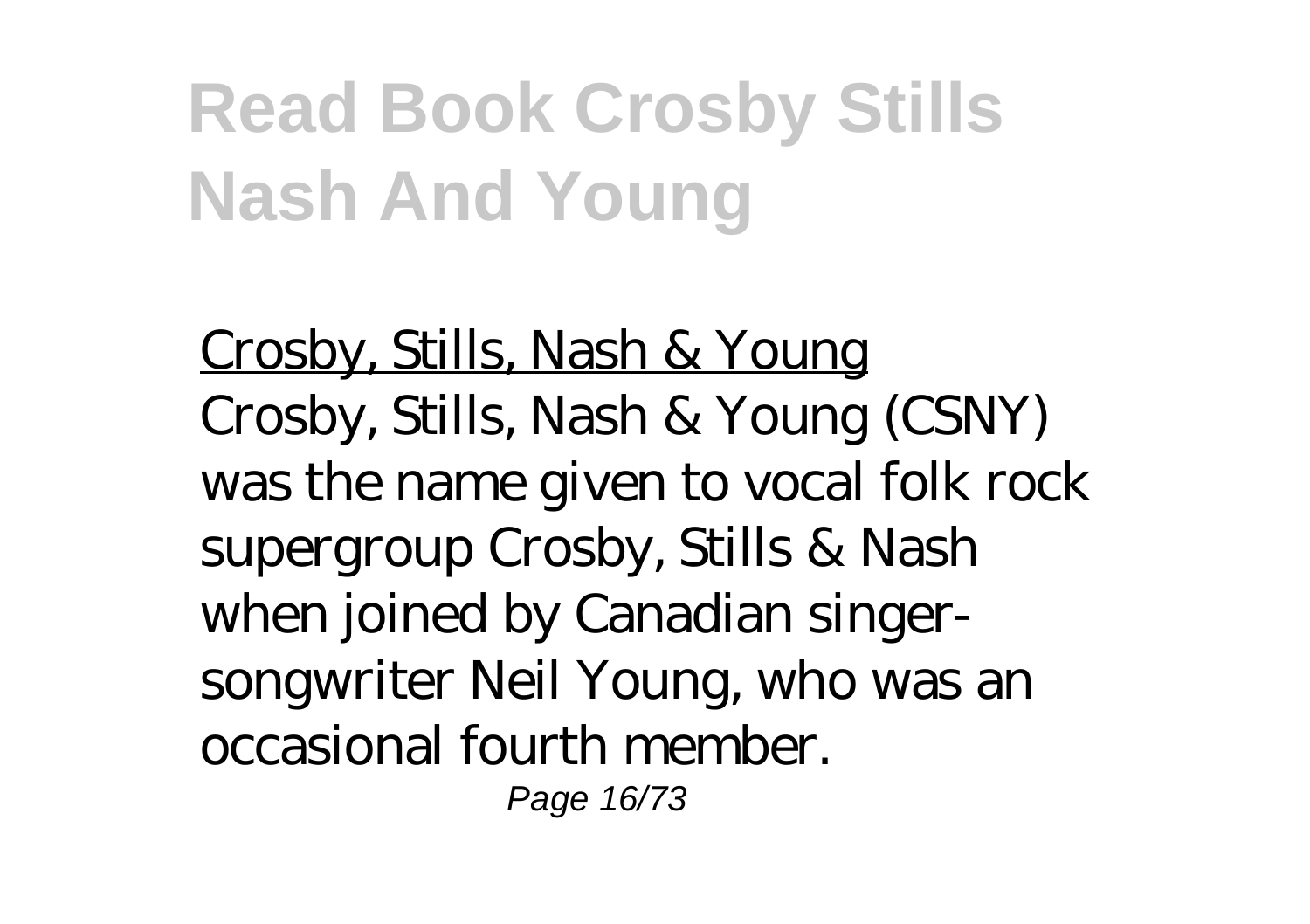Crosby, Stills, Nash & Young | Discography | Discogs Crosby, Stills, Nash & Young Biography by William Ruhlmann. + Follow Artist. Four-man folk supergroup that has formed and reformed countless times since 1969. Page 17/73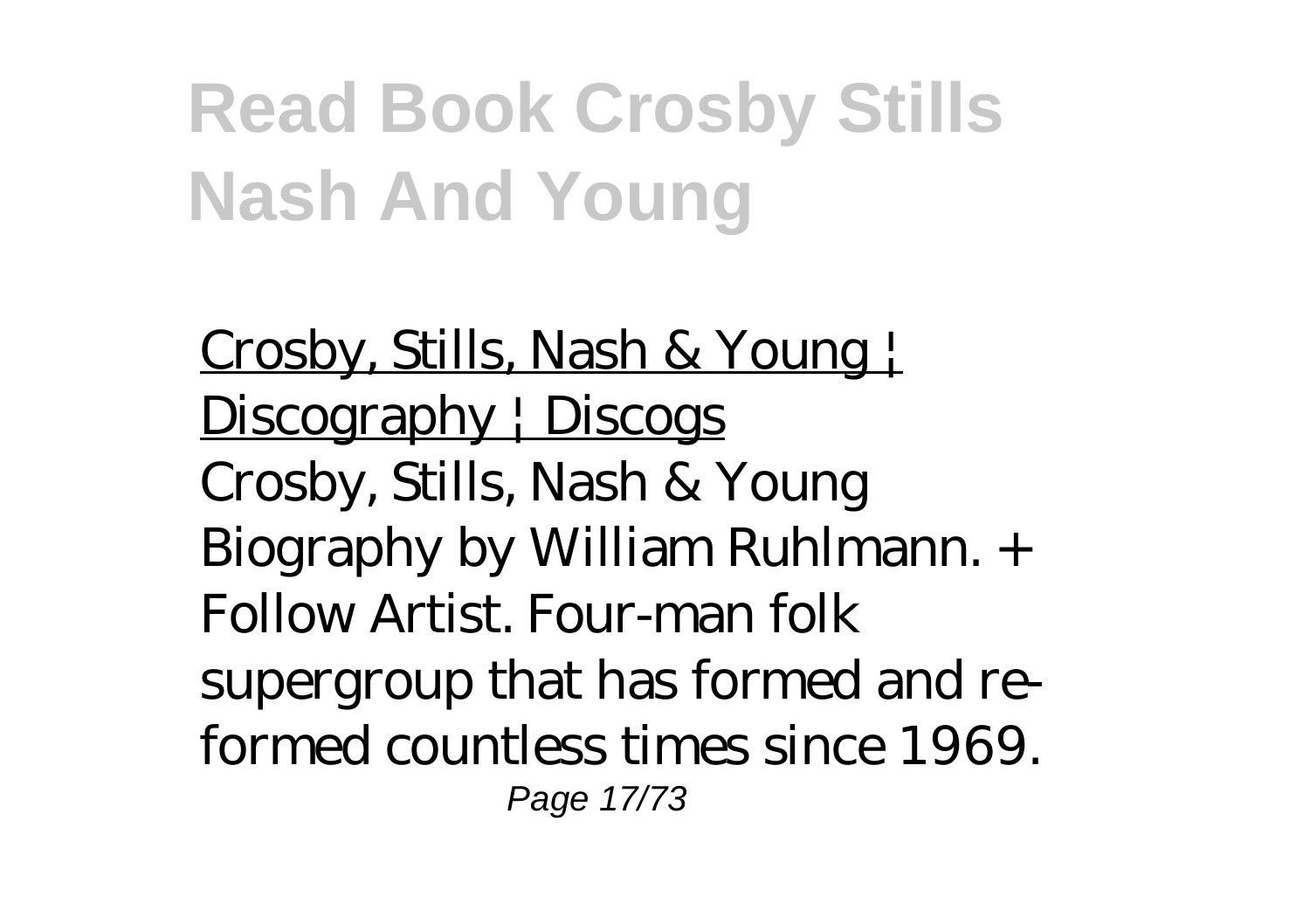Crosby, Stills, Nash & Young Biography, Albums ... Young would go on to marry this lethal broad, Daryl Hannah, a few years later, and despite repeated apologies from Crosby in the press, neither the duo nor their full band, Page 18/73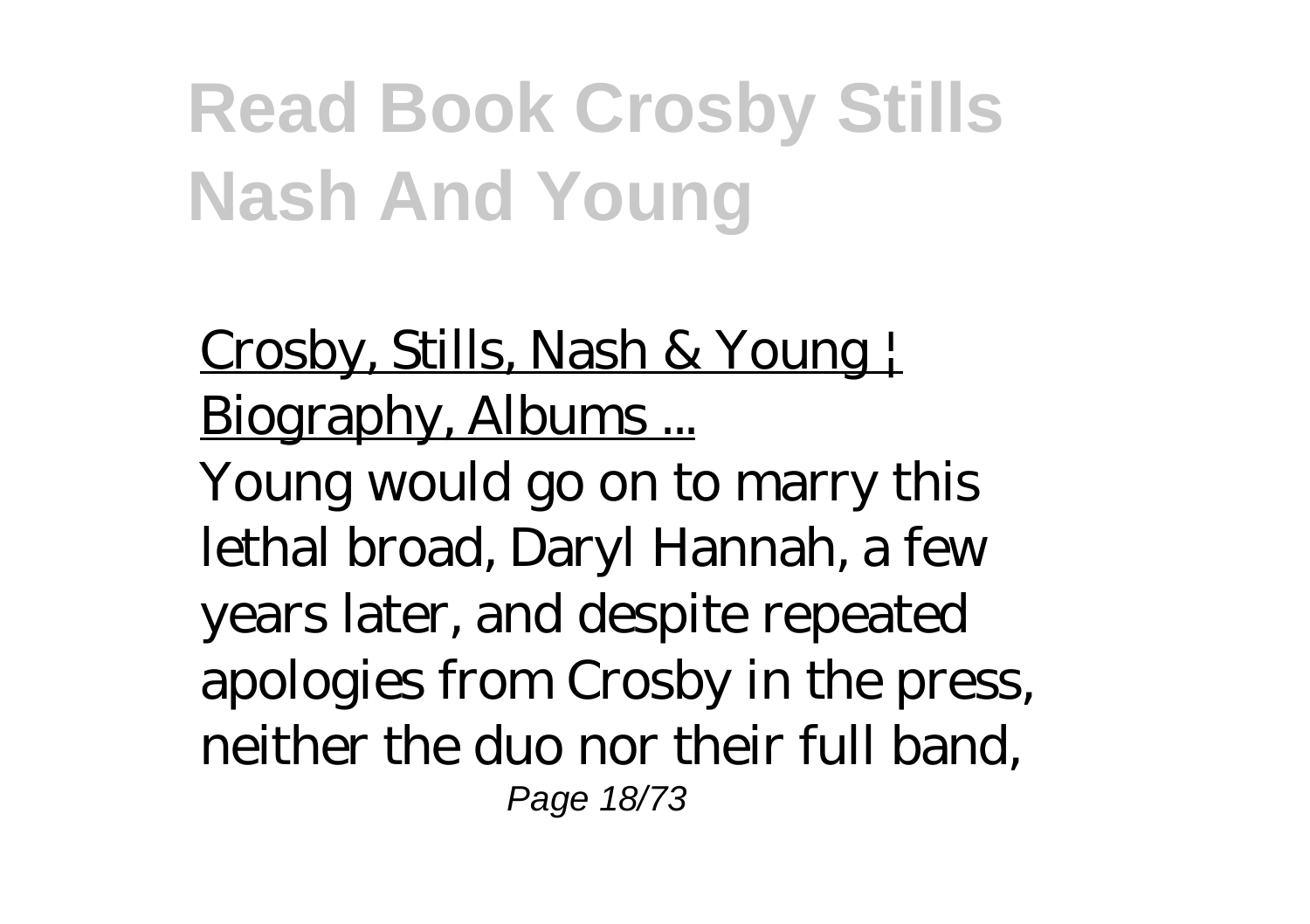Crosby, Stills, Nash &...

Neil Young Won't Reunite Crosby, Stills, Nash & Young ...

Crosby, Stills, Nash & Young is a folkrock supergroup formed when Crosby, Stills & Nash (Stephen Stills of Buffalo Springfield, David Crosby from the Page 19/73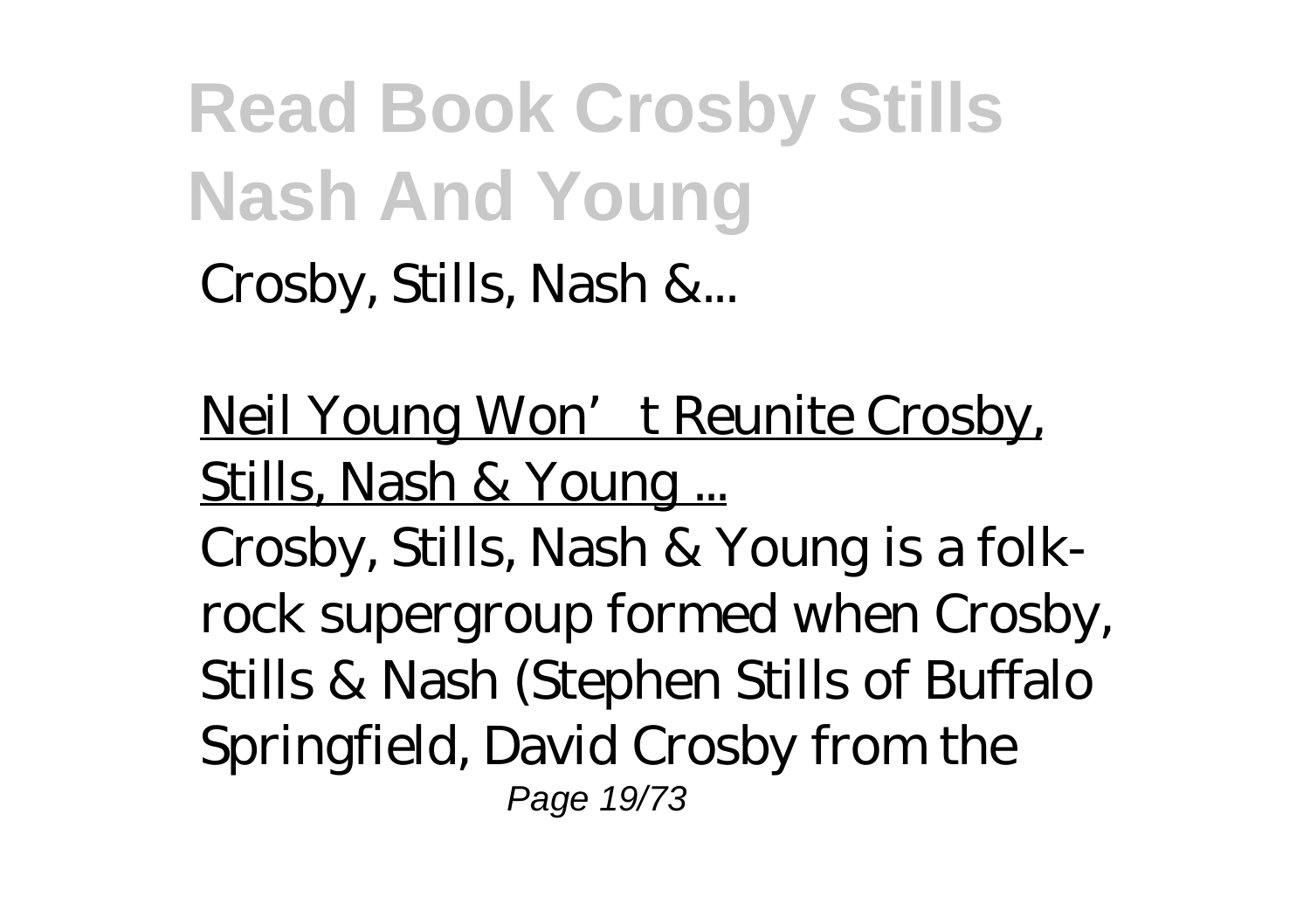Byrds, and Graham Nash from t… read more View full artist profile

Greatest Hits — Crosby, Stills, Nash & Young | Last.fm Both Jefferson Airplane and Crosby, Stills, Nash & Young performed the song in their respective sets at Page 20/73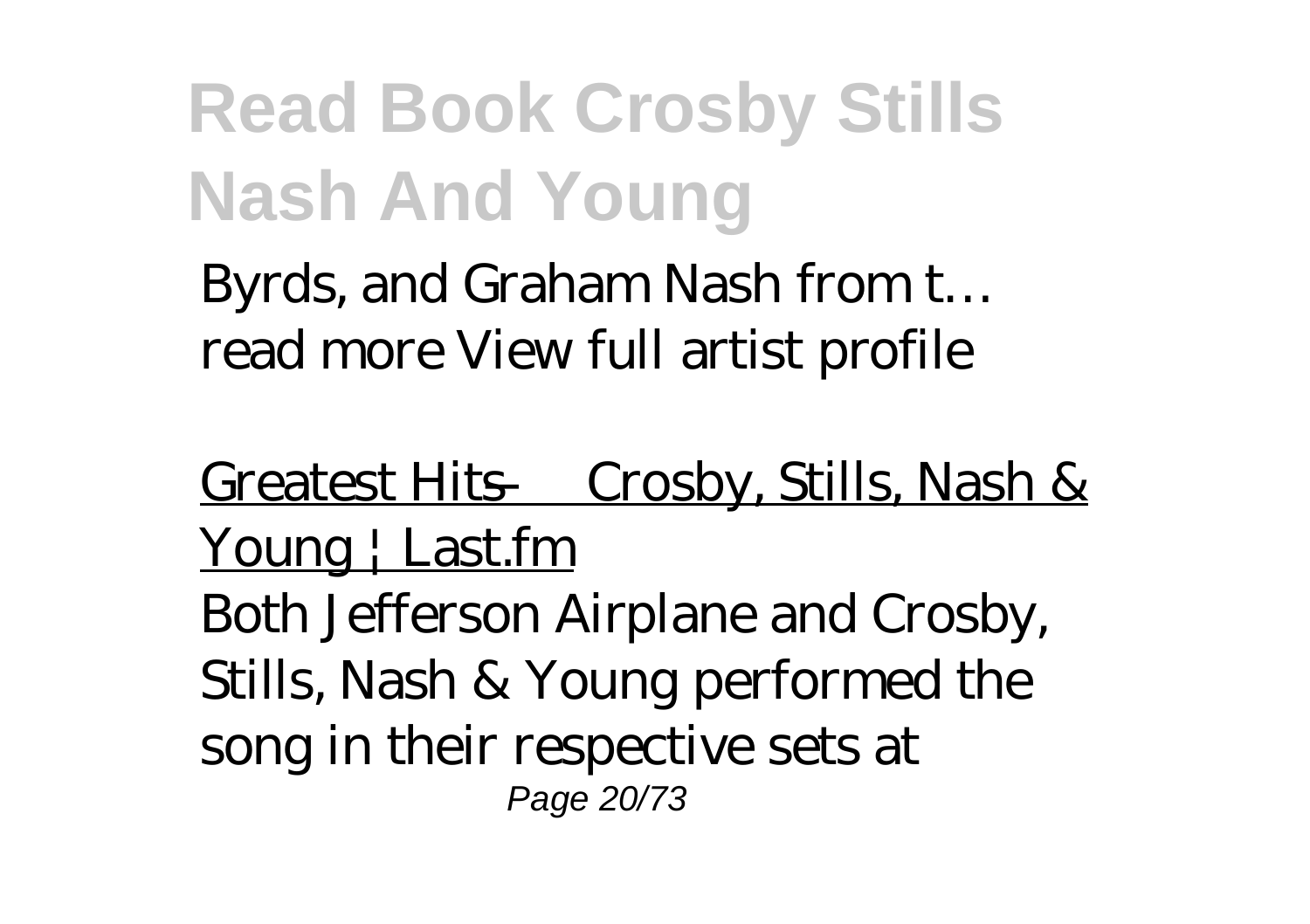Woodstock Festival. 2) Ohio (1970) Composed by Neil Young in pained reaction to the Kent State shootings of May 4, 1970, Ohio was rush-released as a single, scoring them a Billboard Top 20 hit.

The 10 Best Songs By Crosby, Stills, Page 21/73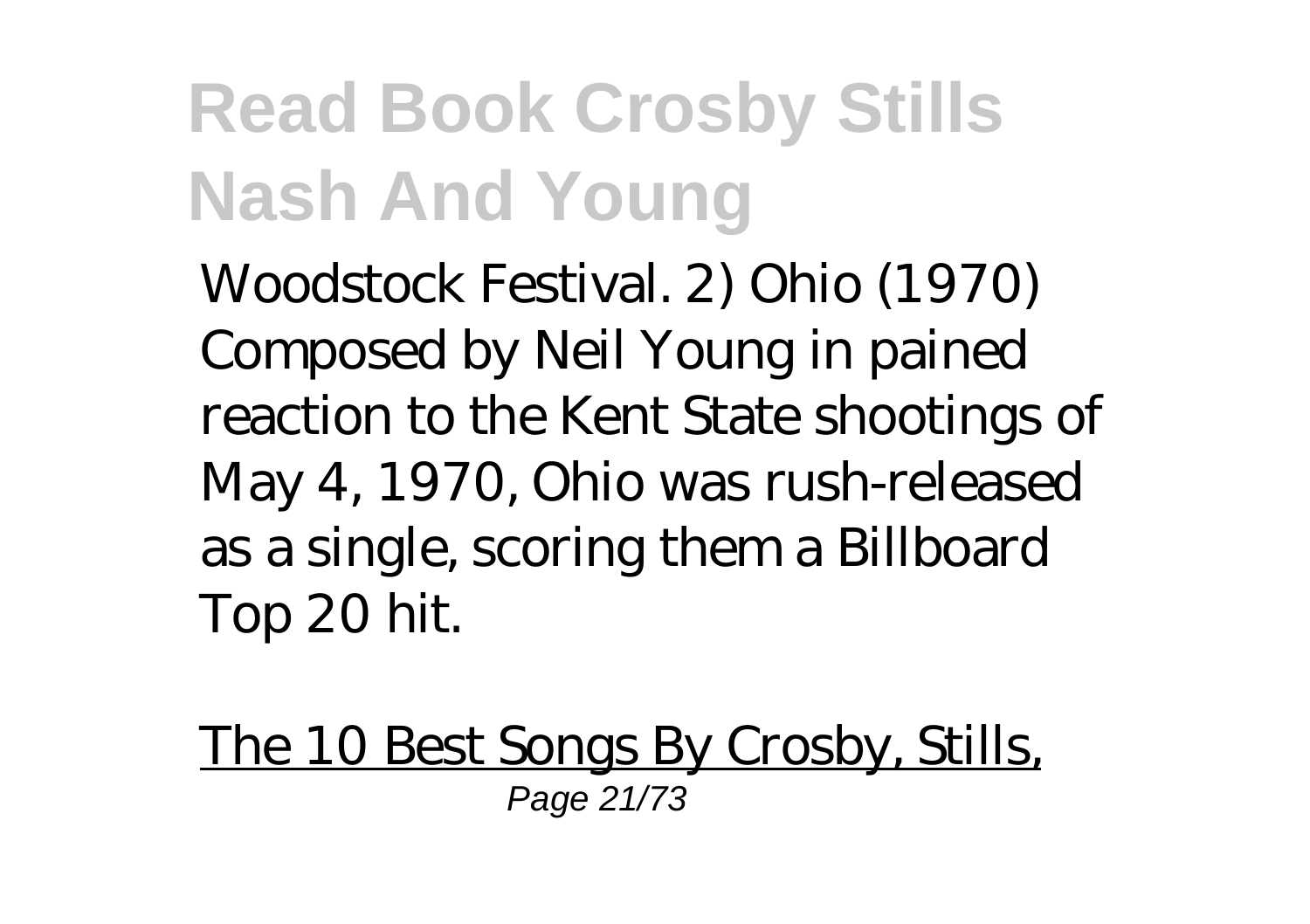Nash & Young | Louder Crosby, Stills, & Nash join forces for their first live performance video in over 2 decades! Filmed during their 2012 tour, CSN 2012 includes many of the trio's classic hits, some new and unreleased songs, and a rare performance of "Suite: Judy Blue Page 22/73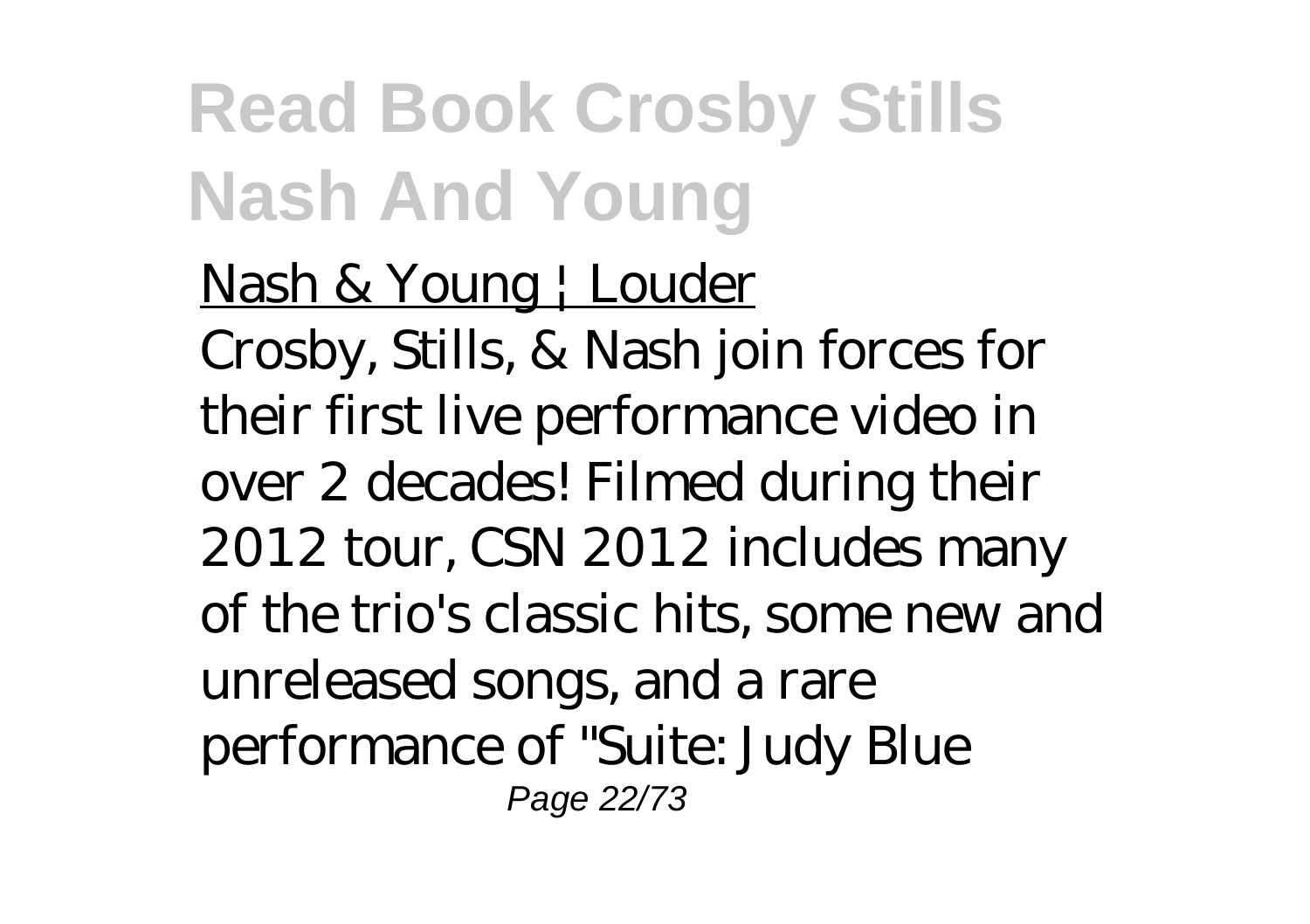Eyes." The disc also includes 'A Conversation with David, Stephen and Graham,' plus interviews ...

Home Page | Crosby, Stills & Nash The core discography of supergroup Crosby, Stills, Nash & Young consists of eight studio albums, five live Page 23/73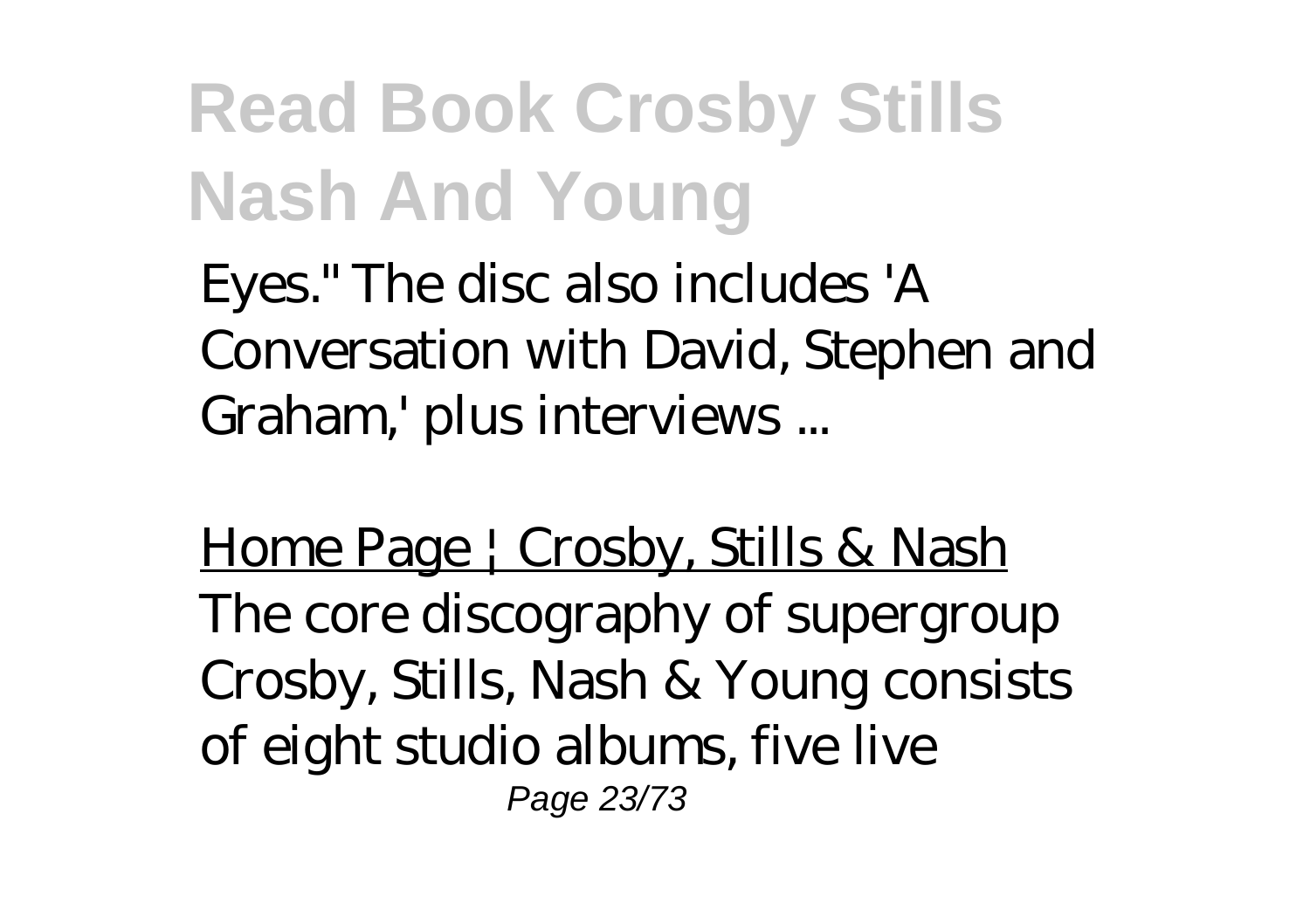albums, six compilation albums, four video albums, and 19 singles.Originally formed in 1968, the group released one album as the trio Crosby, Stills & Nash before recruiting Neil Young into the band for their first concerts in 1969. Of the band's eight studio albums, three have also ... Page 24/73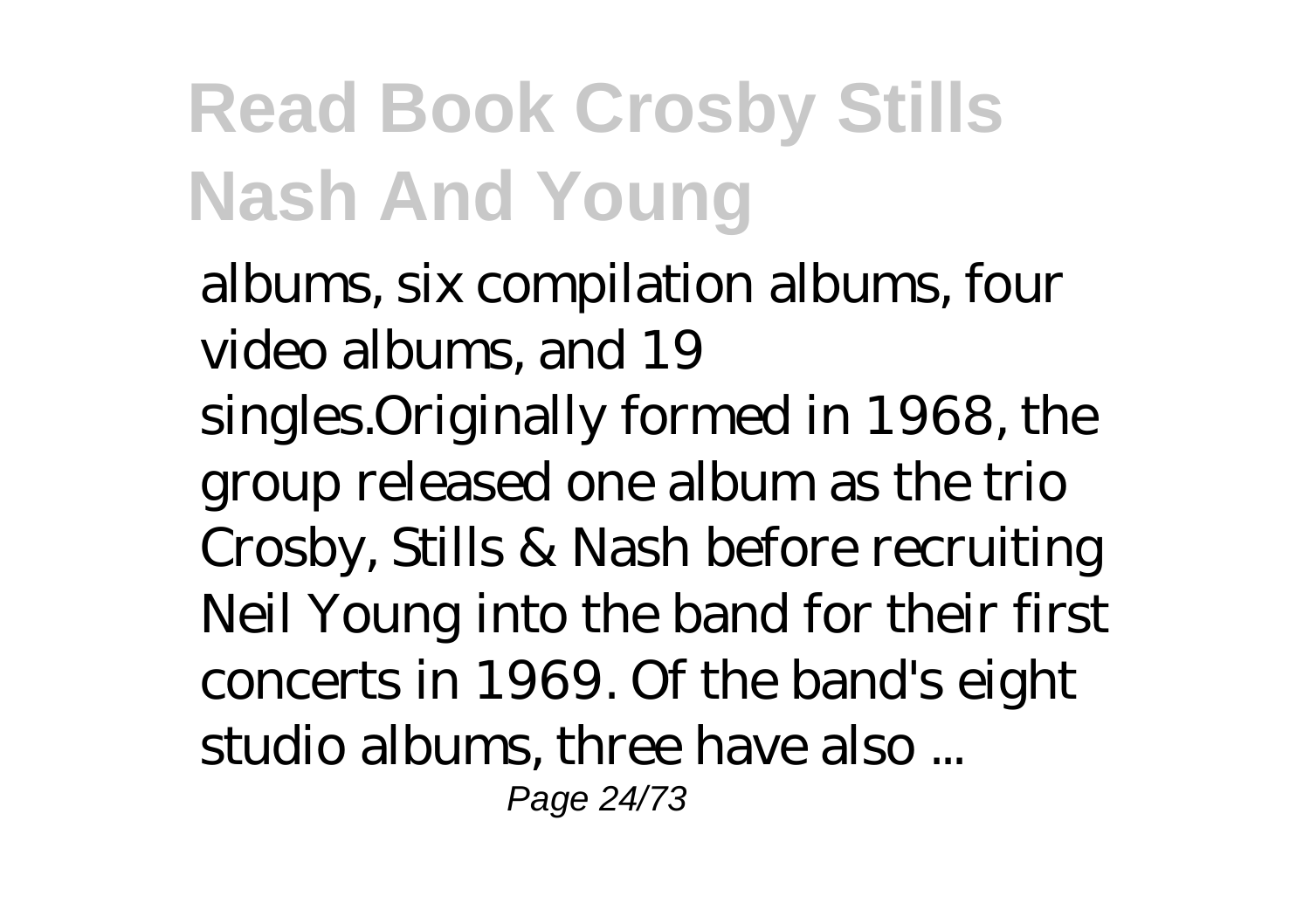Crosby, Stills, Nash & Young discography - Wikipedia Crosby, Stills & Nash re-formed without Young in 1977 for the album CSN, another giant hit. They followed with Daylight Again in 1982, but by then Crosby was in the throes of drug Page 25/73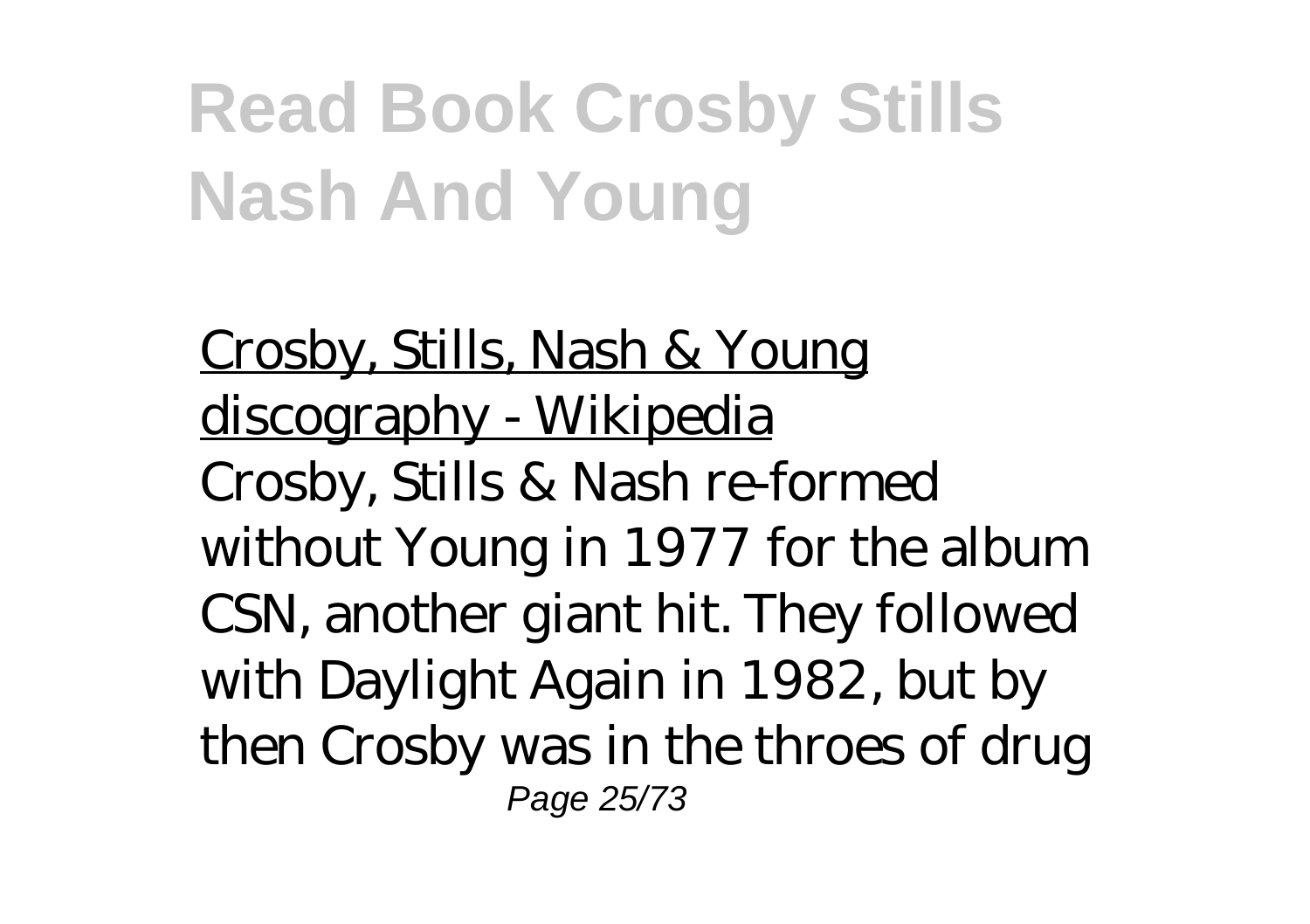addiction and increasing legal problems.

Crosby, Stills, Nash & Young | Biography & History | AllMusic This item: 4 Way Street by Crosby Stills Nash & Young Audio CD \$16.99. In Stock. Sold by World Wide Page 26/73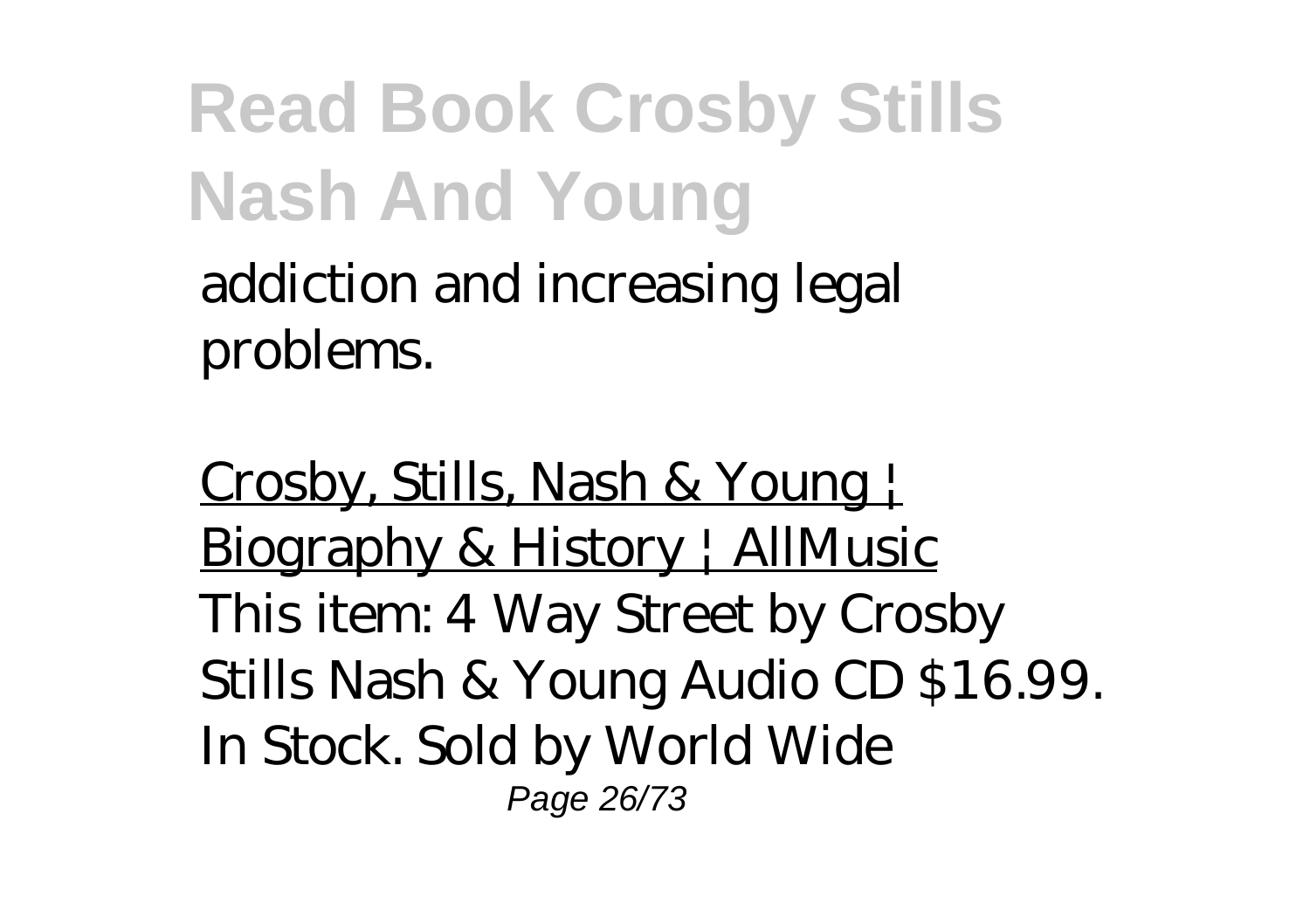Entertainment and ships from Amazon Fulfillment. FREE Shipping on orders over \$25.00. Details. Deja Vu by Crosby Stills Nash & Young Audio CD \$11.79. Only 16 left in stock - order soon.

Crosby, Stills, Nash, & Young - 4 Way Page 27/73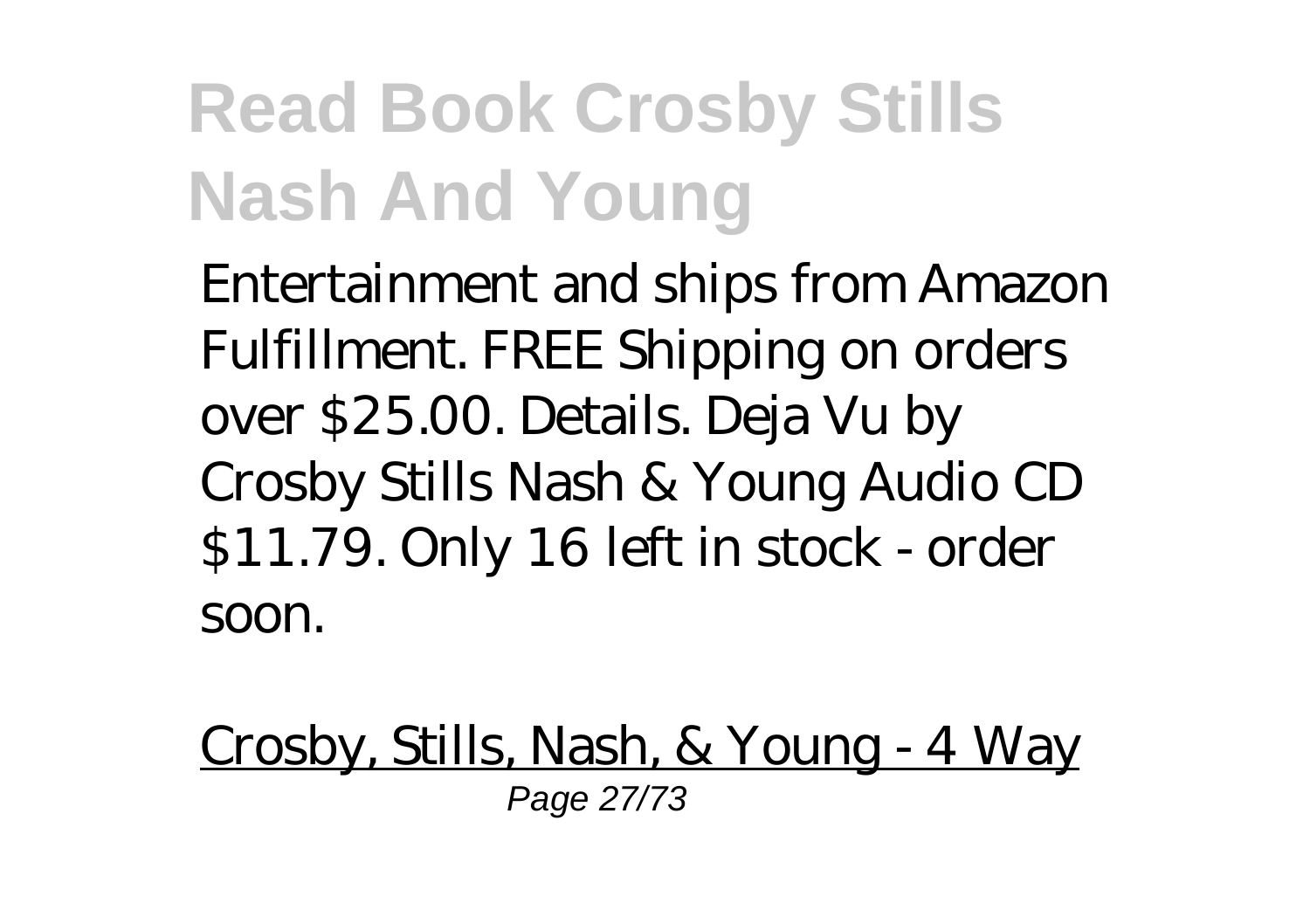#### Street - Amazon.com ... Crosby, Stills, Nash & Young tabs, chords, guitar, bass, ukulele chords, power tabs and guitar pro tabs including ohio, helpless, 4 plus 20,

almost cut my hair, find the cost of freedom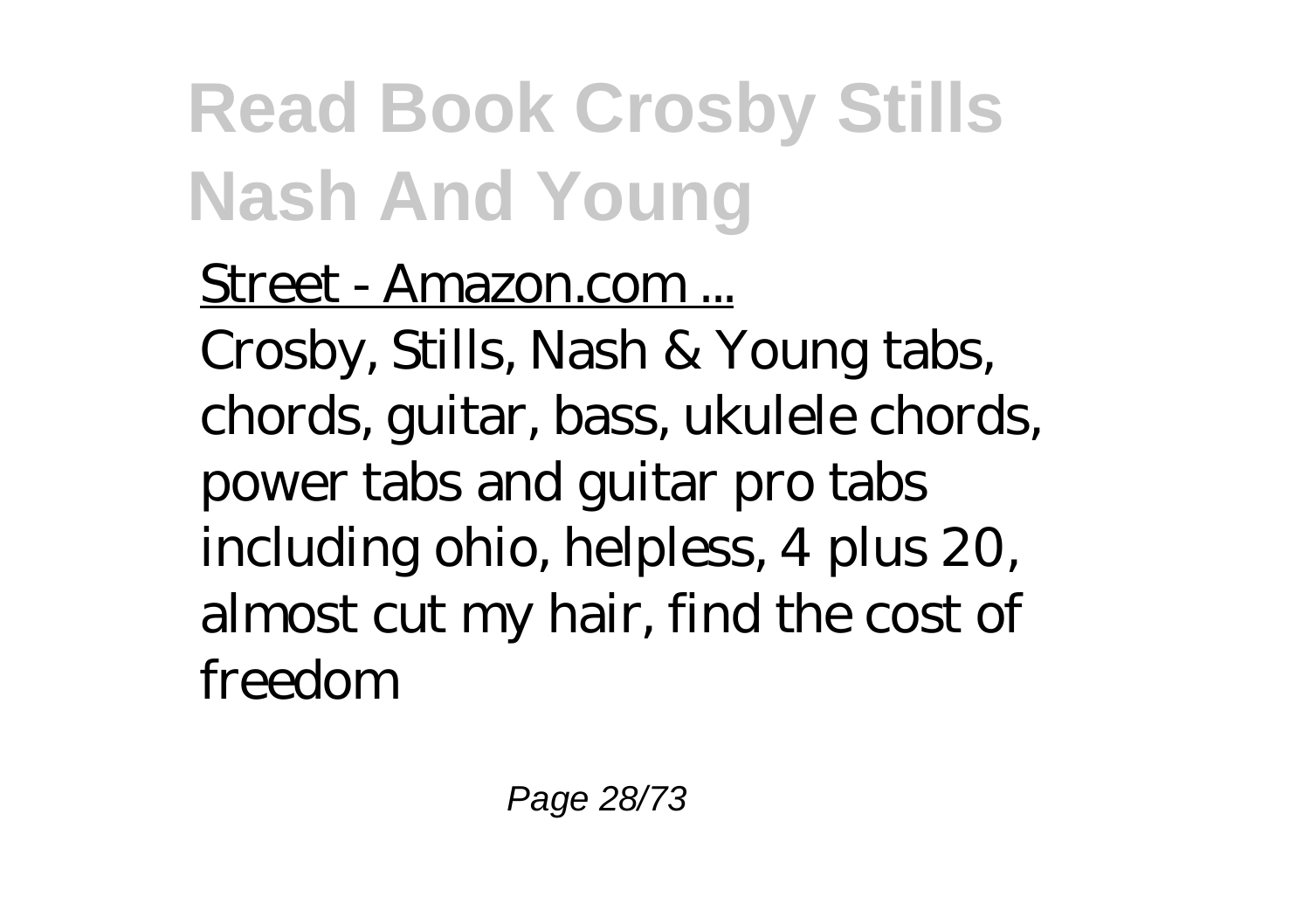Crosby, Stills, Nash & Young Chords & Tabs : 161 Total ...

Crosby, Stills, Nash & Young also appears in this compilation. Tracks of Disc 1; 1. Handsome Johnny (2019 Mix) 2. Freedom (Live at Woodstock, Bethel, NY, 8/15/1969) [2019 Mix]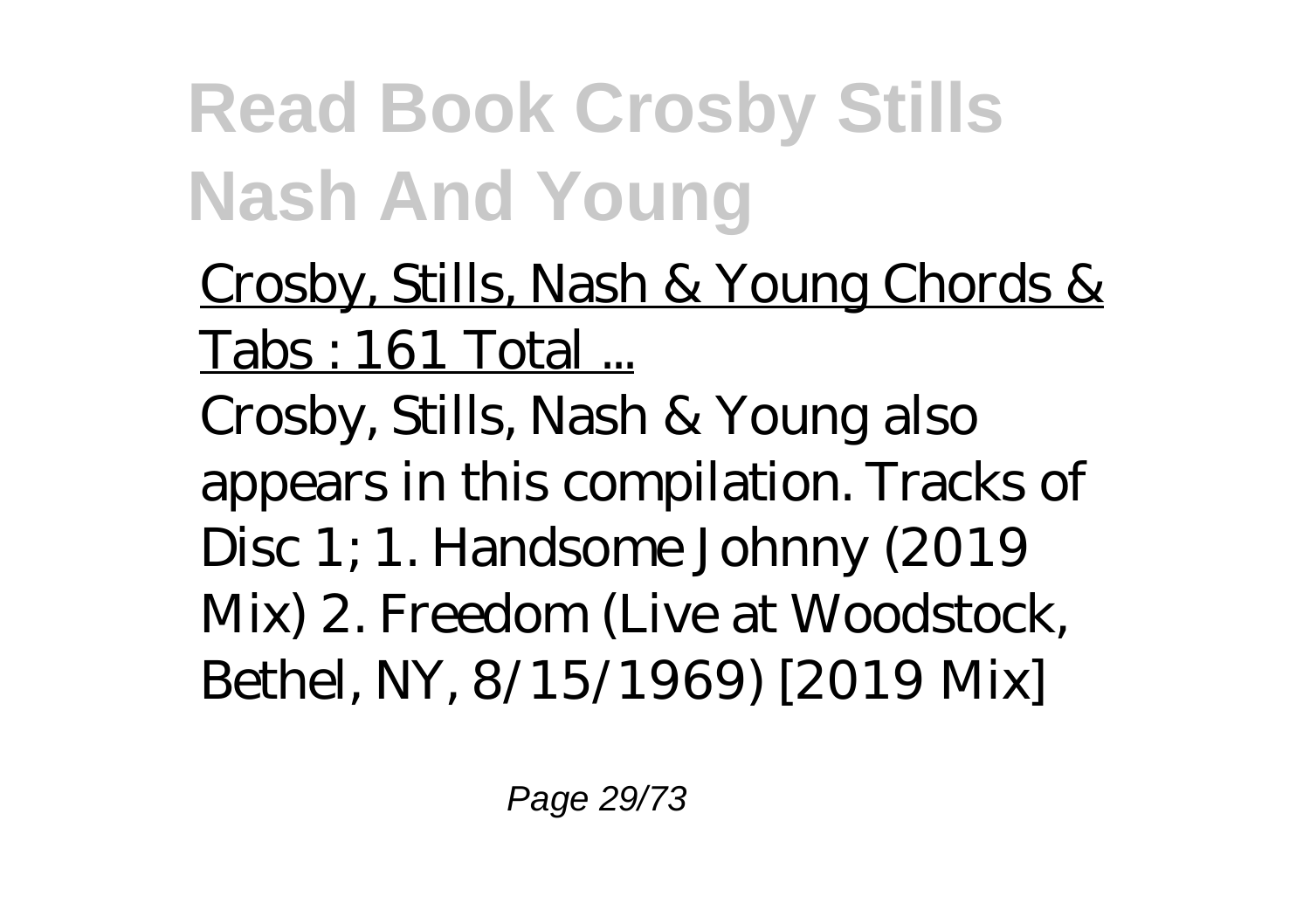#### Crosby, Stills, Nash & Young ~ Songs List | OLDIES.com

Crosby, Stills Nash & Young - DéjÃ Vu - Lp Vinyl Record. by Crosby, Stills Nash & Young | 1977. 5.0 out of 5 stars 2. Vinyl Woodstock. by Jimi Hendrix 4.4 out of 5 stars 58. Vinyl Audio CD \$12.96 \$ 12. 96 \$16.98 Page 30/73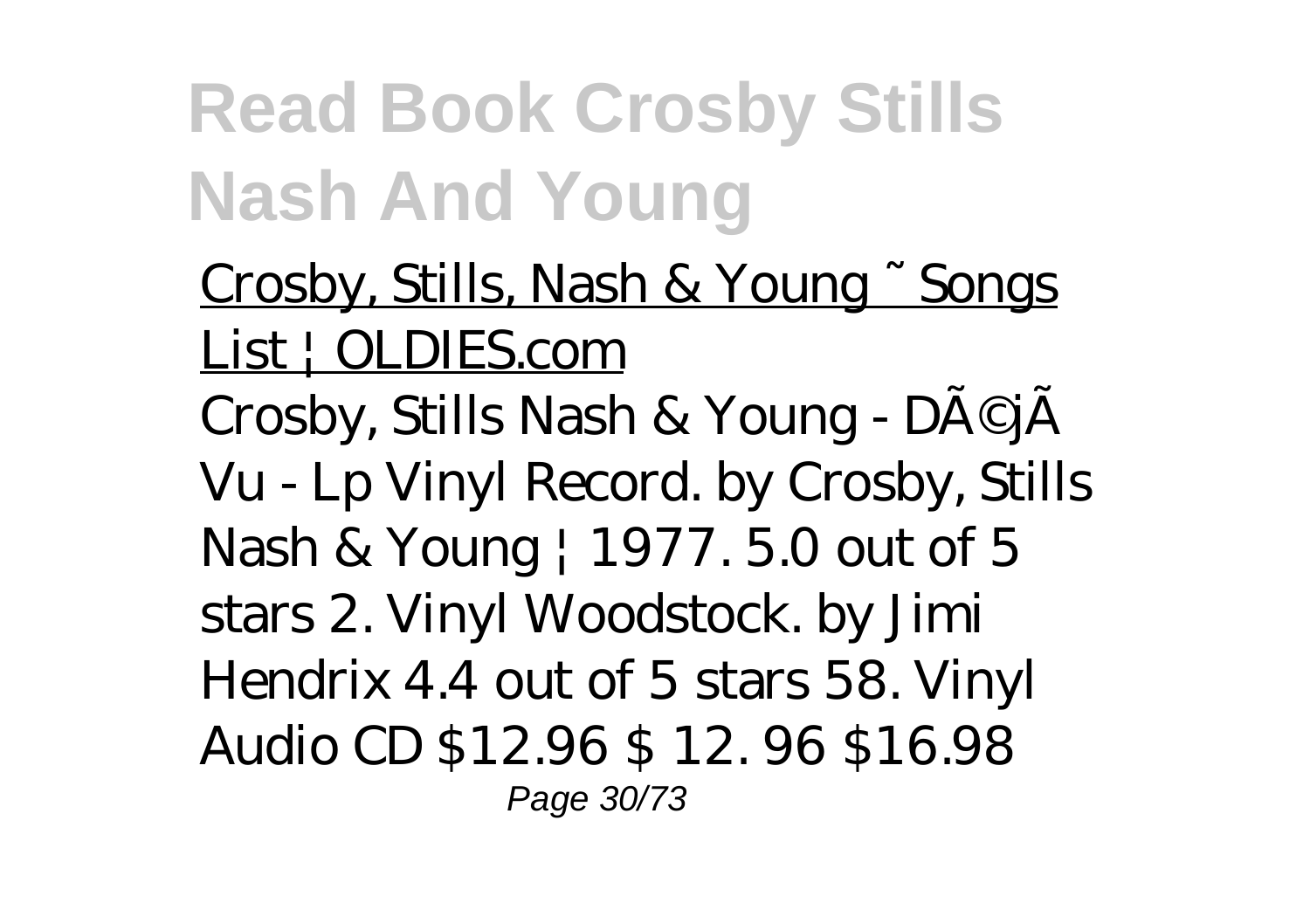\$16.98. Get it as soon as Thu, Dec 10. FREE Shipping on orders over \$25 shipped by Amazon ...

Amazon.com: Crosby Stills Nash & Young: CDs & Vinyl Crosby, Stills, Nash & Young. Produced by Stephen Stills, Neil Page 31/73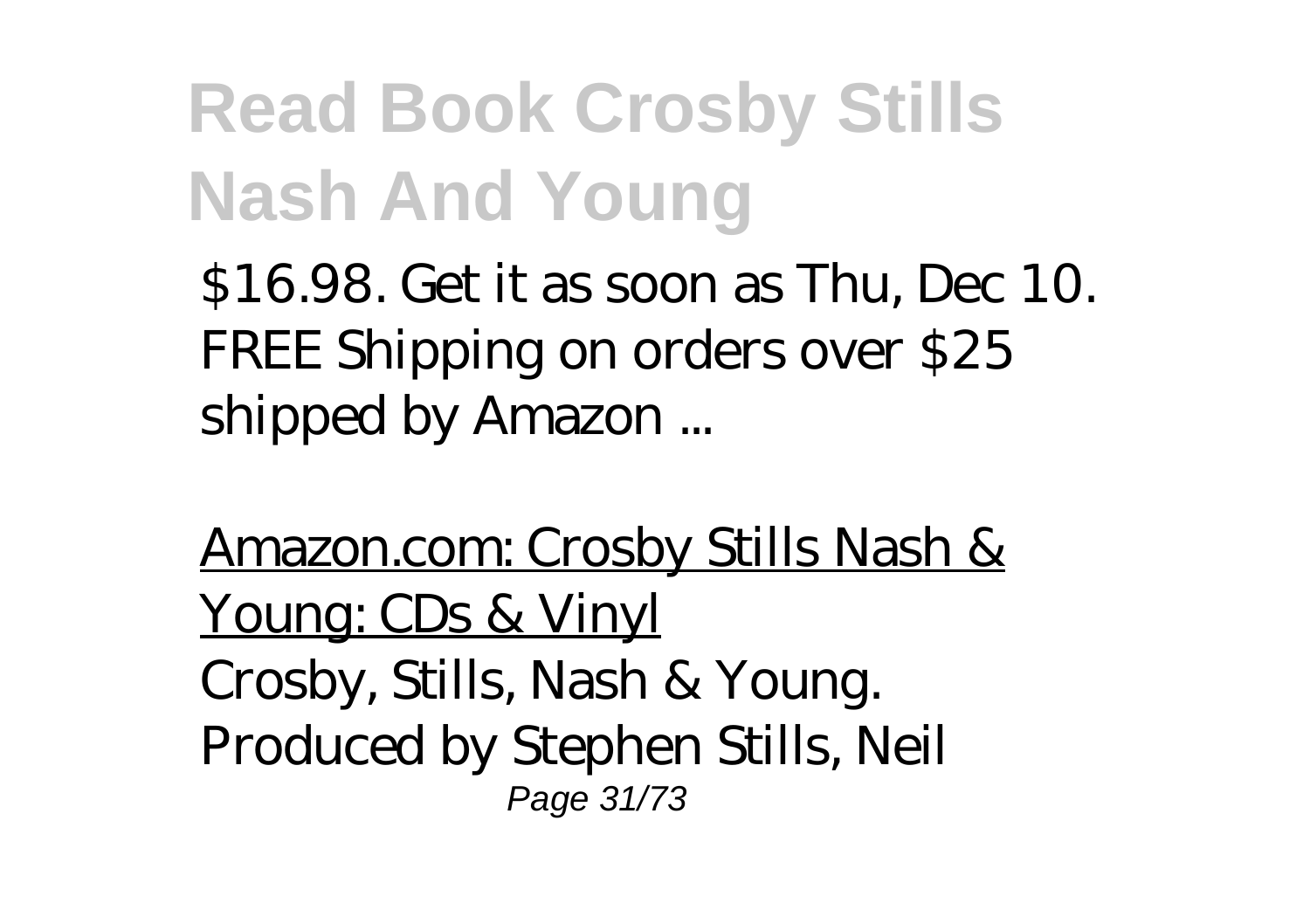Young, Graham Nash & 1 more. Album Déjà Vu. Carry On Lyrics [Verse 1] One morning I woke up and I knew You were really gone

Crosby, Stills, Nash & Young – Carry On Lyrics | Genius Lyrics Find the perfect Crosby Stills Nash Page 32/73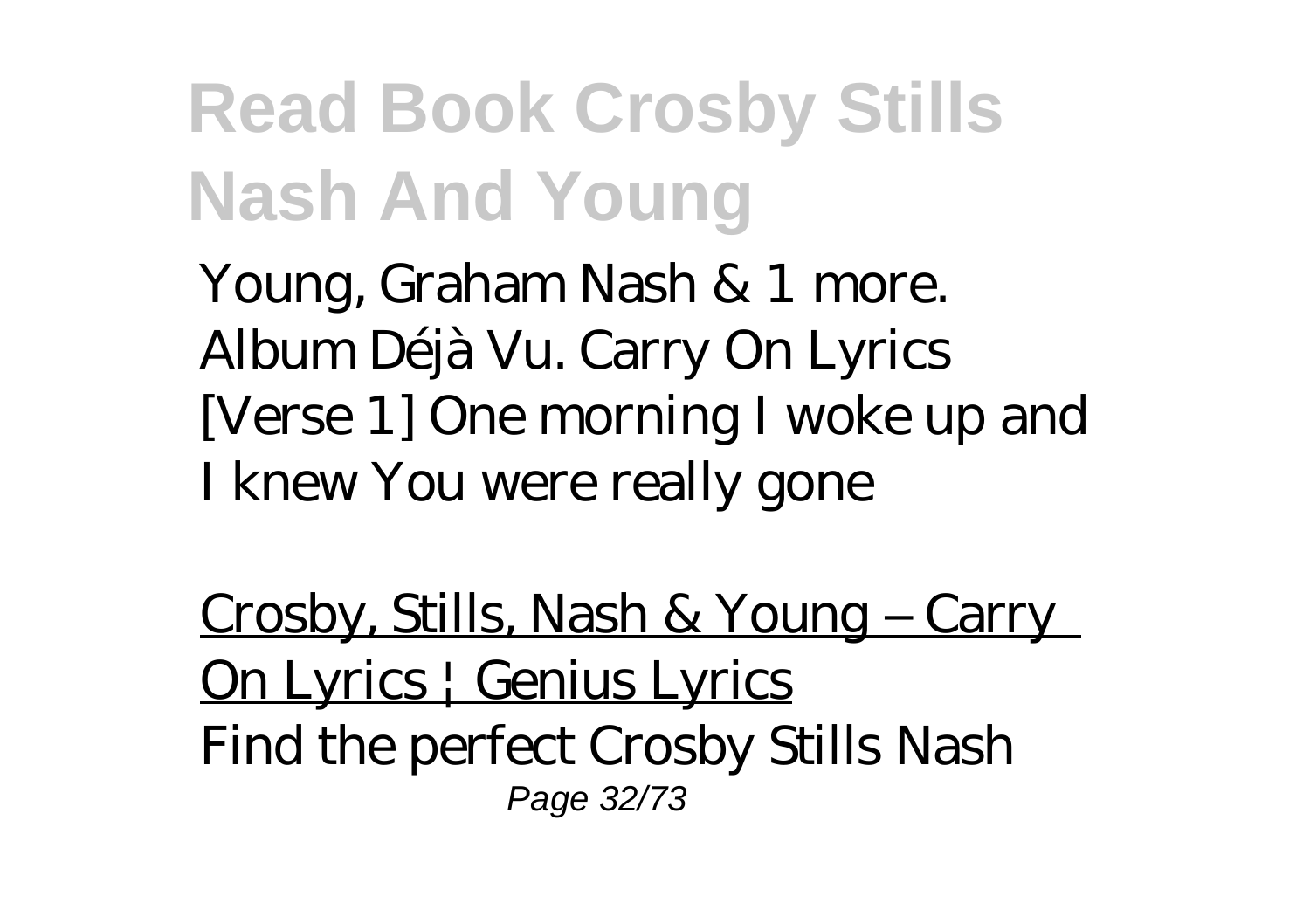Young stock photos and editorial news pictures from Getty Images. Select from premium Crosby Stills Nash Young of the highest quality.

Crosby Stills Nash Young Photos and Premium High Res ... Crosby, Stills, Nash & Young. Page 33/73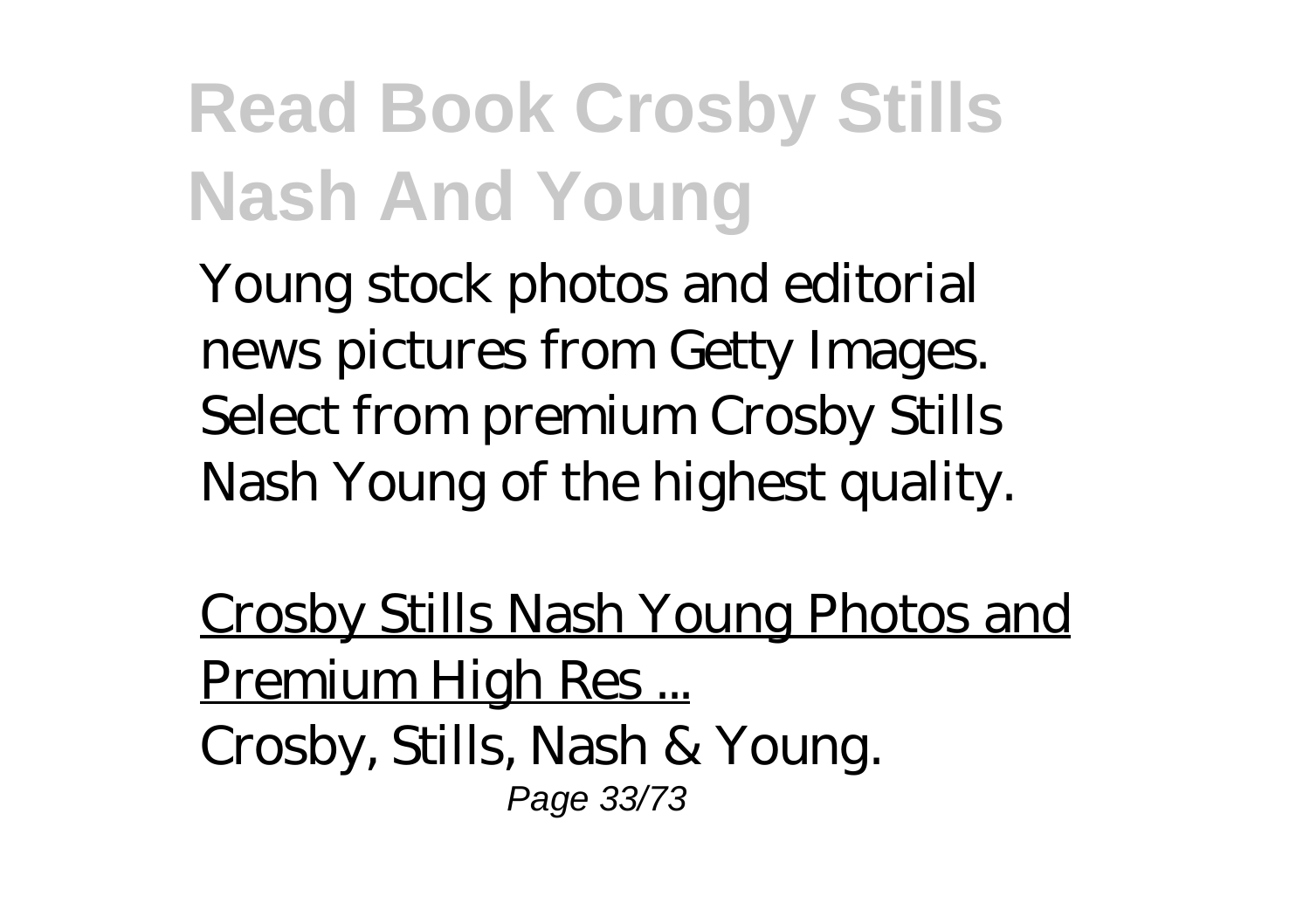Produced by Stephen Stills, Neil Young, Graham Nash & 1 more. Album Déjà Vu. Teach Your Children Lyrics [Verse 1] You, who are on the road Must have a code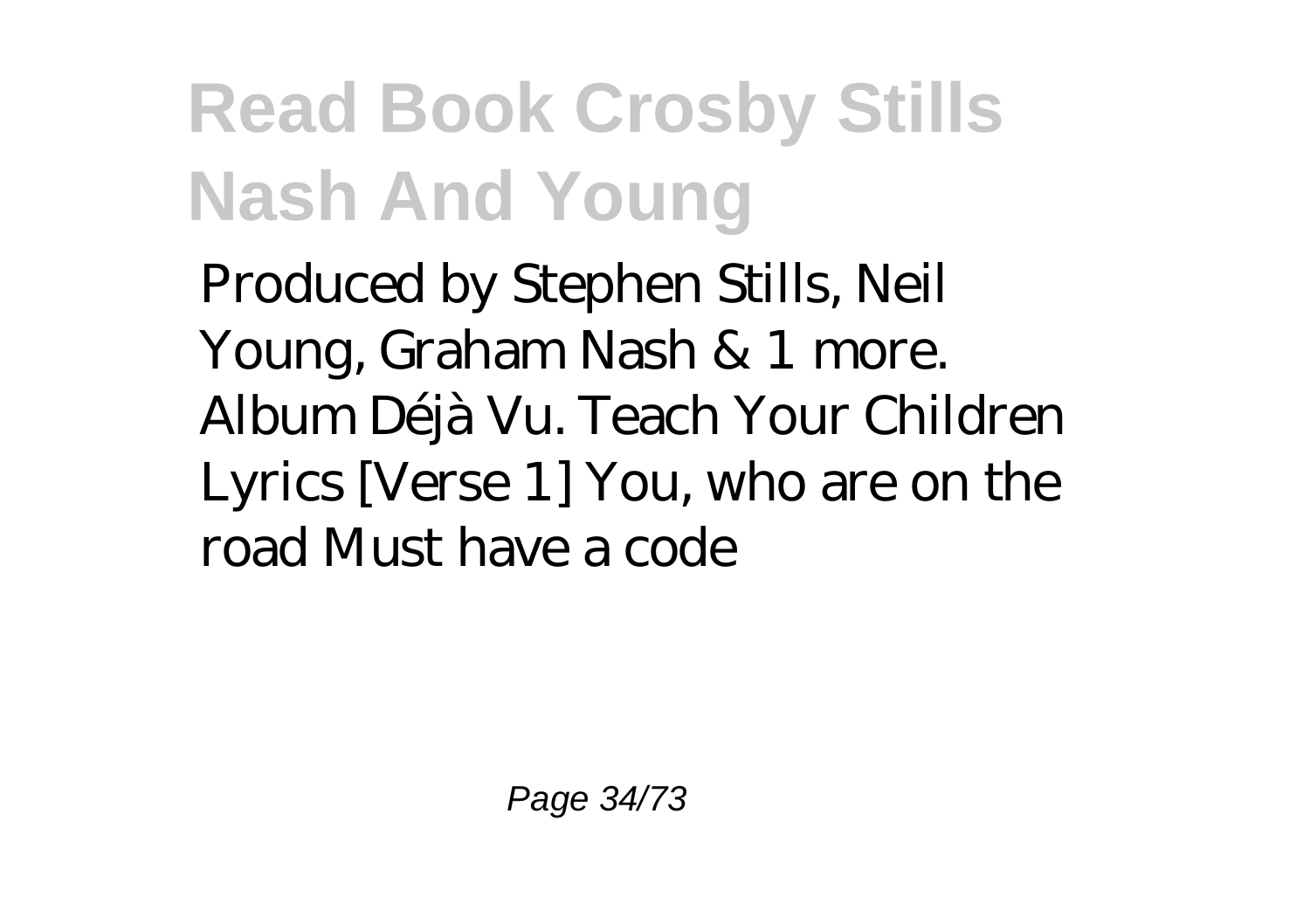"In what is the most comprehensive biography of the group to date, Browne compiles a fun and fast-paced music history.... an authoritative chronicle." --Publishers Weekly The first and most complete narrative biography of Crosby, Stills, Nash and Young, by acclaimed music journalist Page 35/73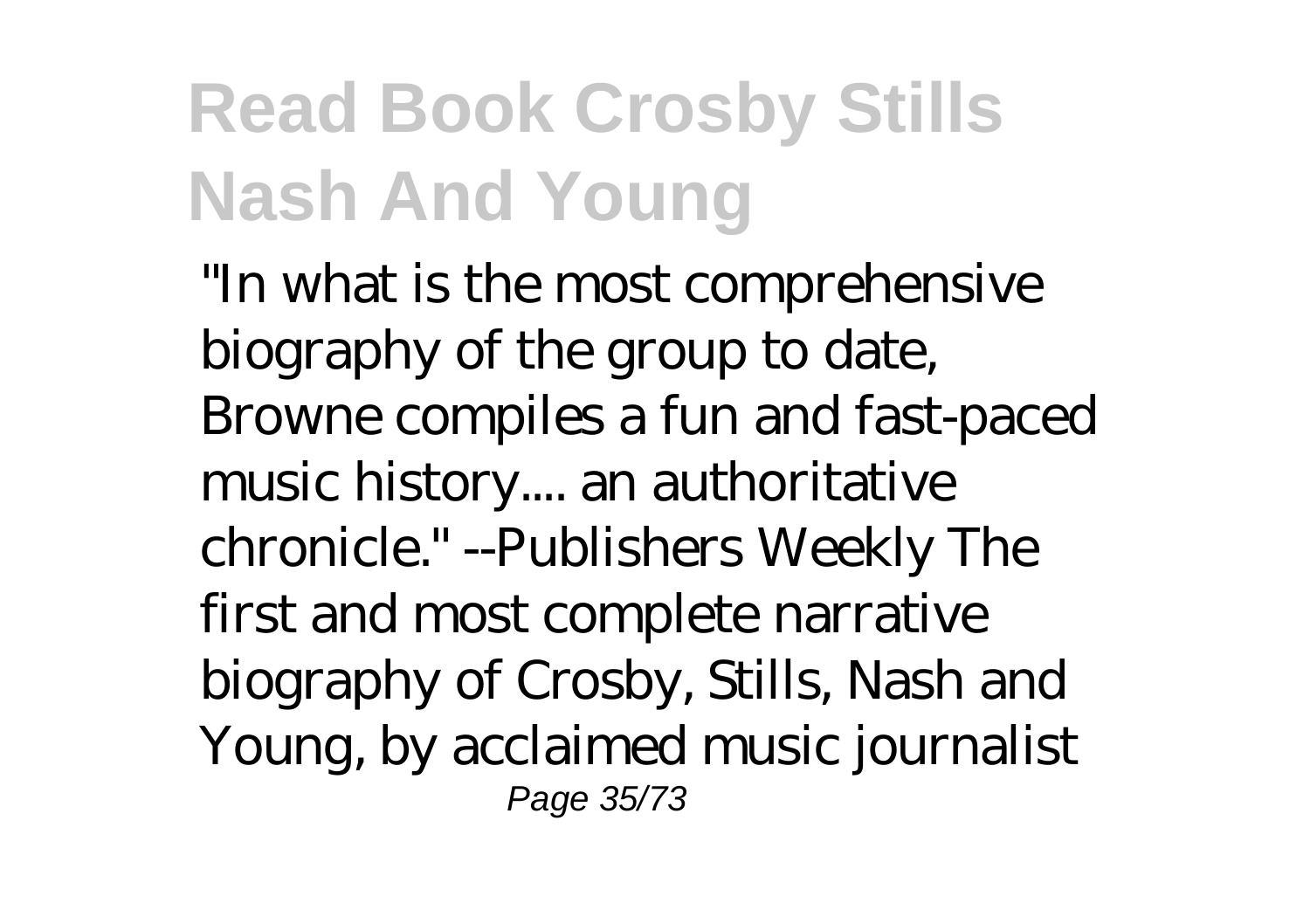and Rolling Stone senior writer David Browne Even in the larger-than-life world of rock and roll, it was hard to imagine four more different men. David Crosby, the opinionated hippie guru. Stephen Stills, the perpetually driven musician. Graham Nash, the tactful pop craftsman. Neil Young, the Page 36/73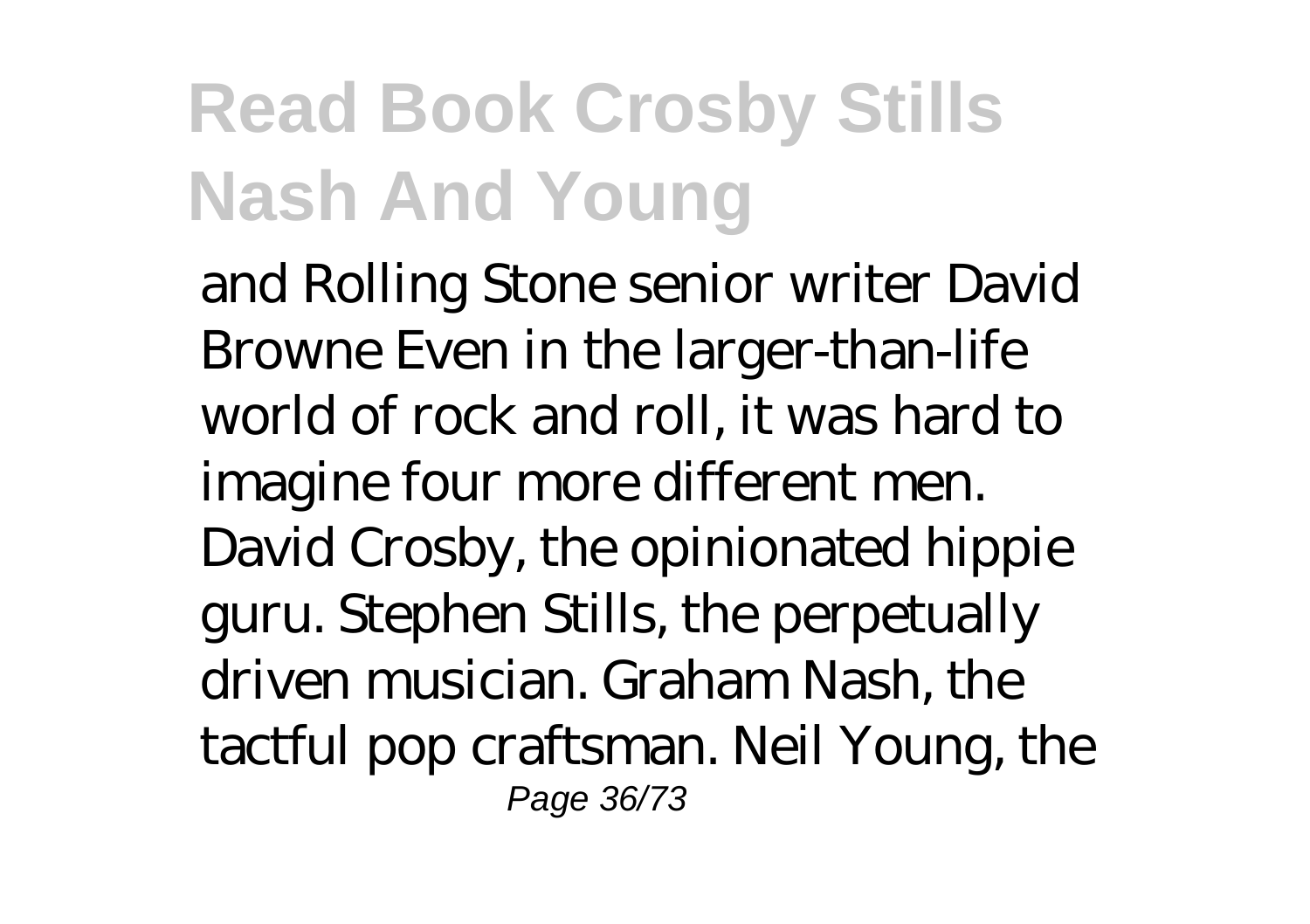creatively restless loner. But together, few groups were as in sync with their times as Crosby, Stills, Nash and Young. Starting with the original trio's landmark 1969 debut album, the group embodied much about its era: communal musicmaking, protest songs that took on the establishment Page 37/73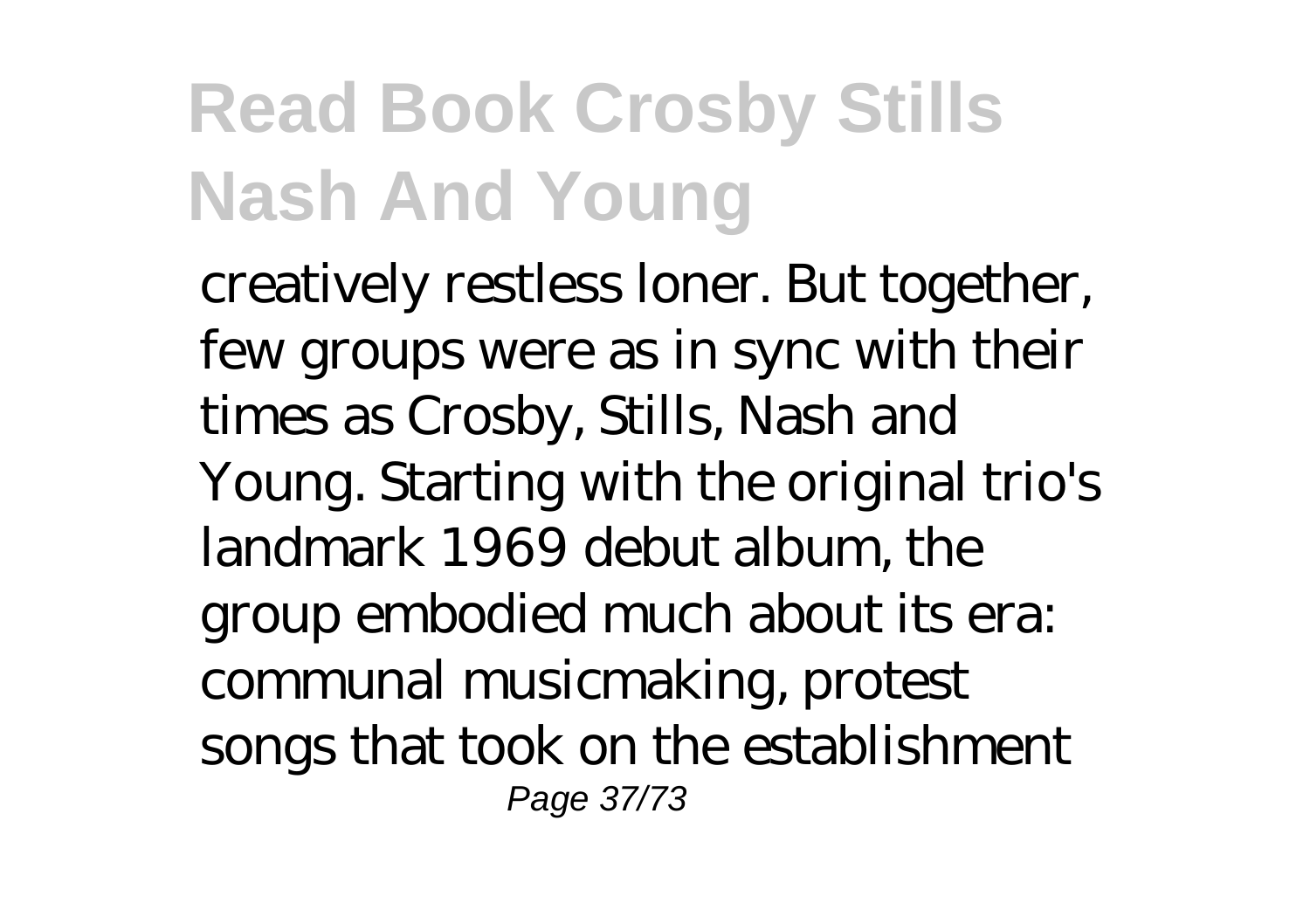and Richard Nixon, and liberal attitudes toward partners and lifestyles. Their group or individual songs--"Wooden Ships," "Suite: Judy Blue Eyes," "After the Gold Rush," "For What It's Worth" (with Stills and Young's Buffalo Springfield), "Love the One You're With," "Long Time Gone," Page 38/73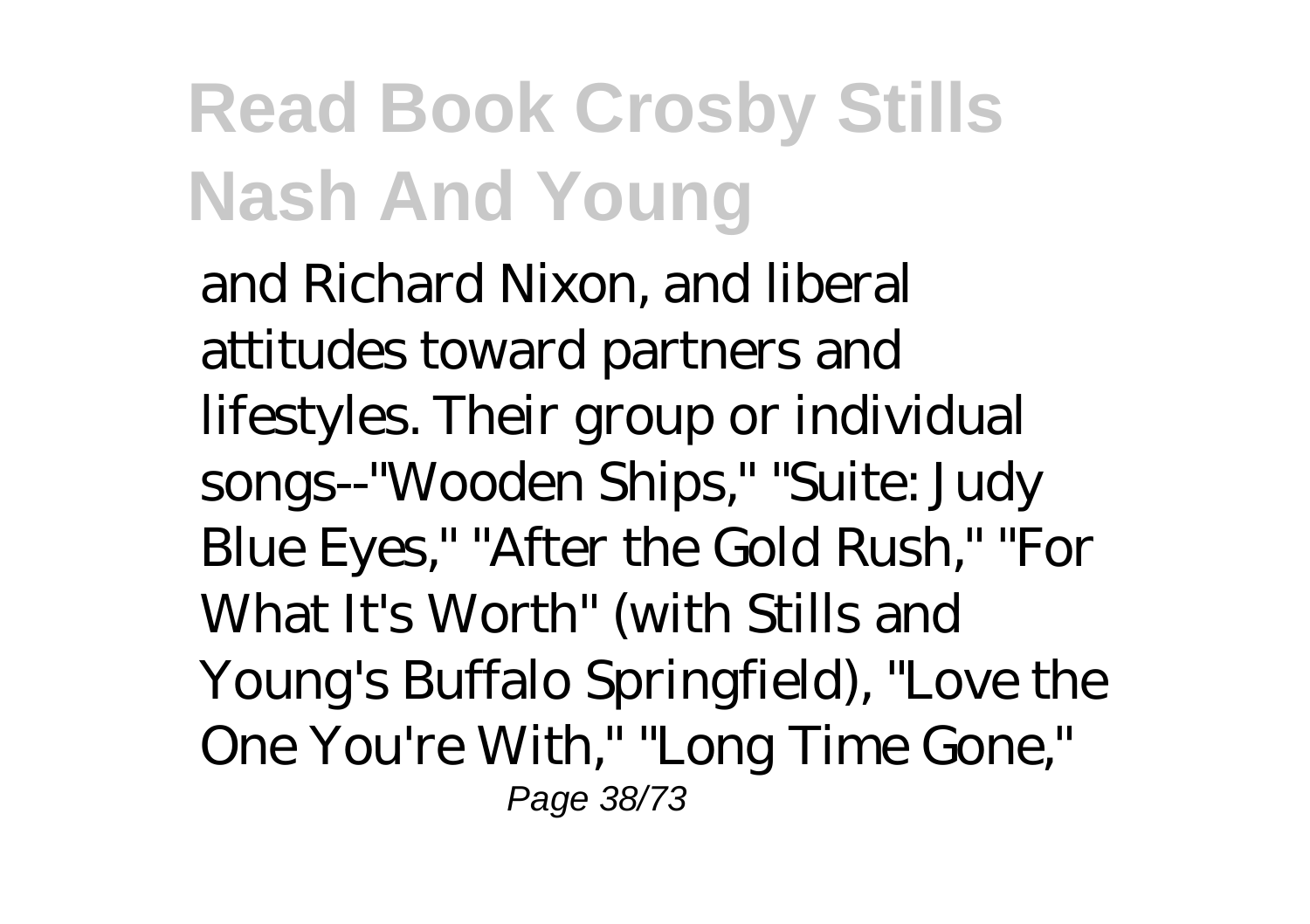"Just a Song Before I Go," "Southern Cross"--became the soundtrack of a generation. But their story would rarely be as harmonious as their legendary and influential vocal blend. In the years that followed, these four volatile men would continually break up, reunite, and disband again--all Page 39/73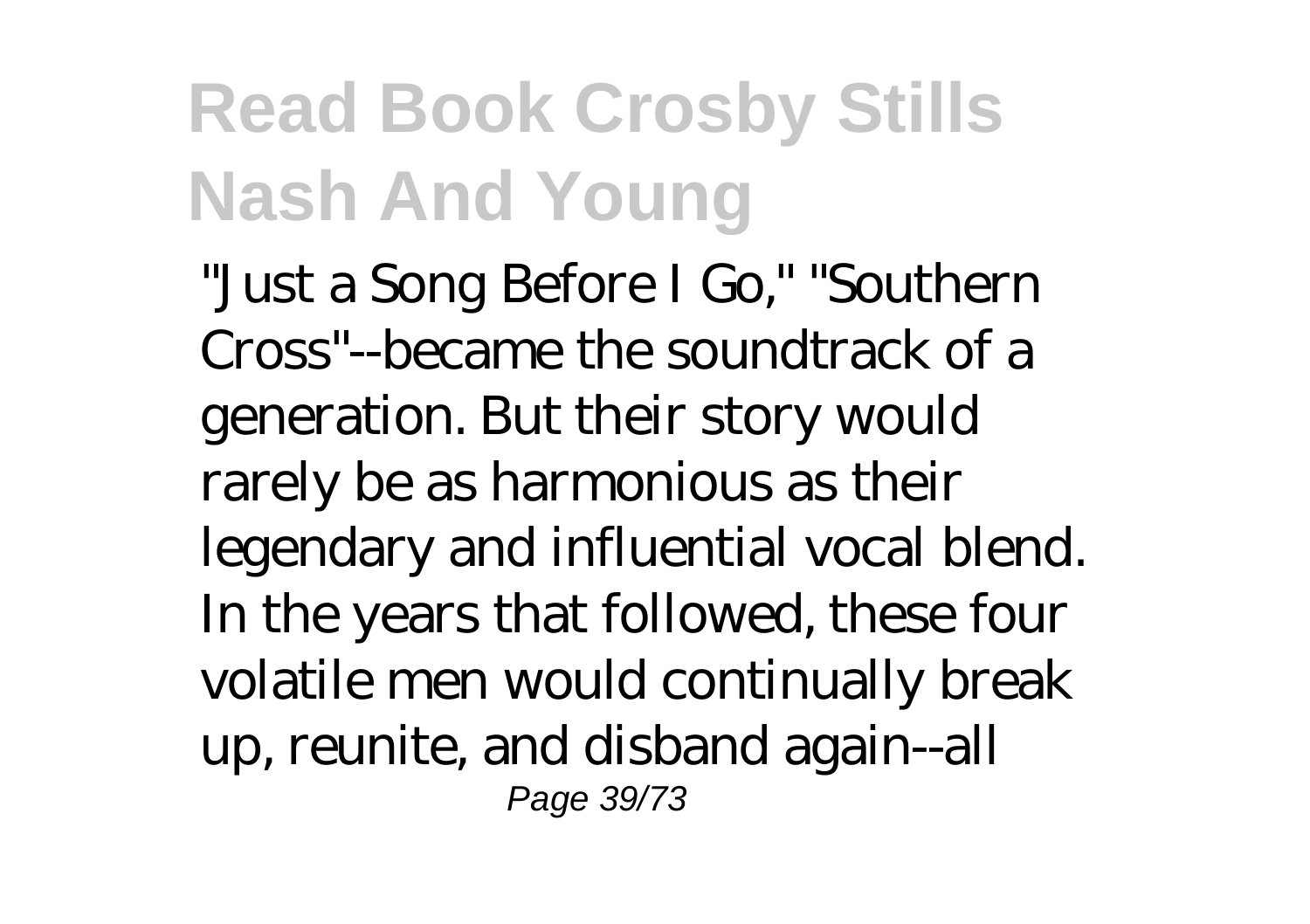against a backdrop of social and musical change, recurring disagreements and jealousies, and selfdestructive tendencies that threatened to cripple them both as a group and as individuals. In Crosby, Stills, Nash and Young: The Wild, Definitive Saga of Rock's Greatest Supergroup, Page 40/73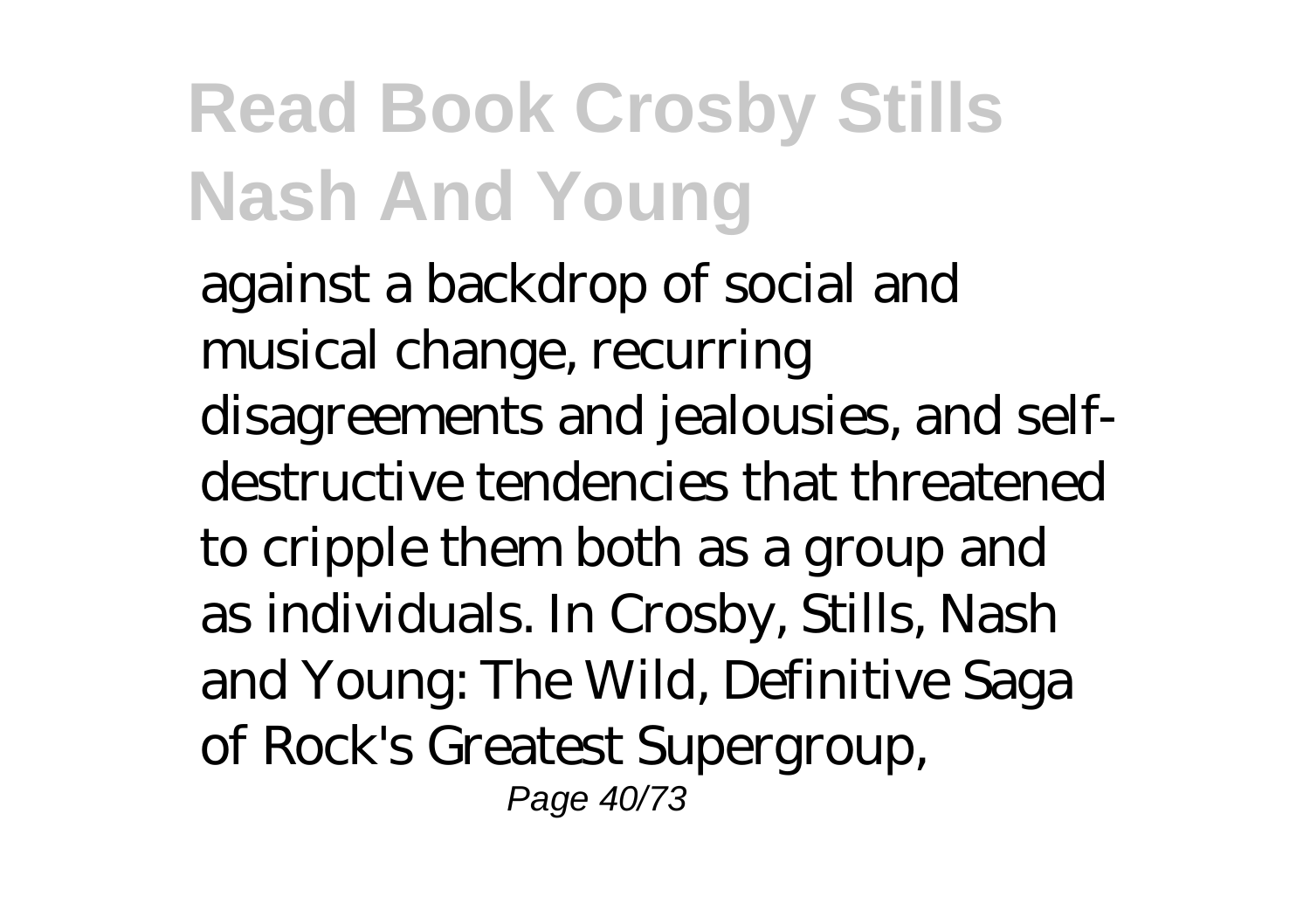longtime music journalist and Rolling Stone writer David Browne presents the ultimate deep dive into rock and roll's most musical and turbulent brotherhood on the occasion of its 50th anniversary. Featuring exclusive interviews with David Crosby and Graham Nash along with band Page 41/73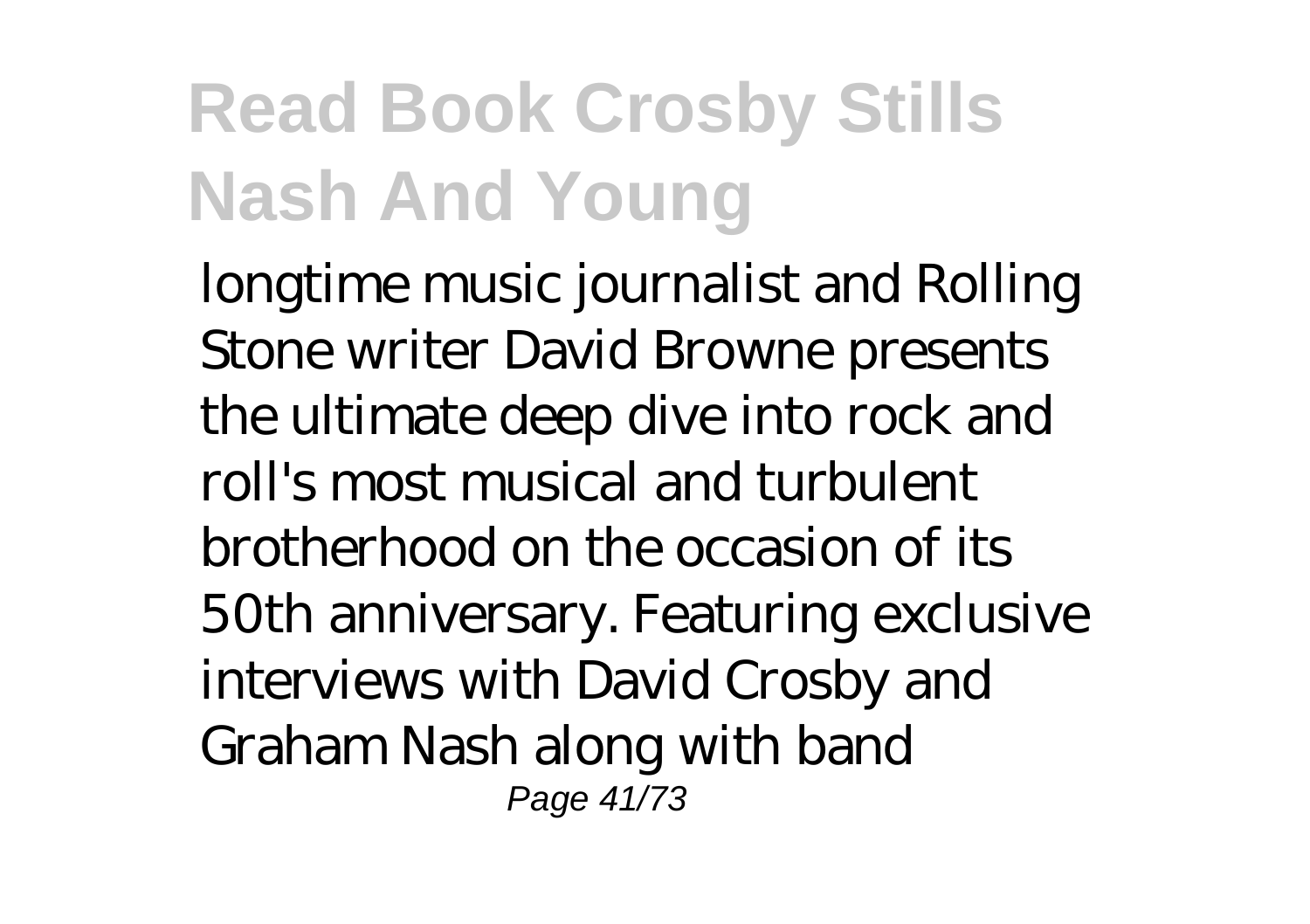members, colleagues, fellow superstars, former managers, employees, and lovers-and with access to unreleased music and documents--Browne takes readers backstage and onstage, into the musicians' homes, recording studios, and psyches, to chronicle the creative Page 42/73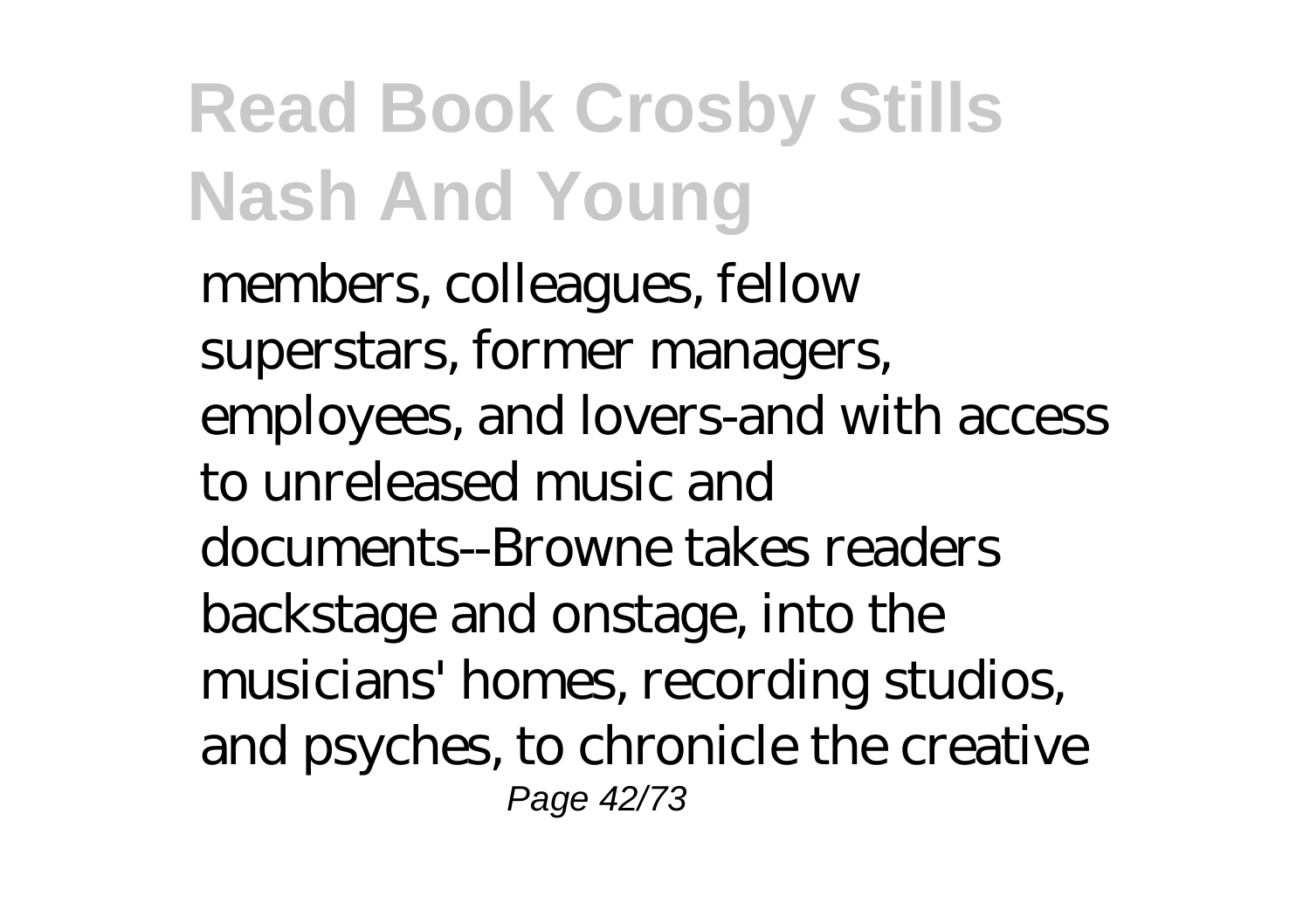and psychological ties that have bound these men together--and sometimes torn them apart. This is the sweeping story of rock's longestrunning, most dysfunctional, yet preeminent musical family, delivered with the epic feel their story rightly deserves.

Page 43/73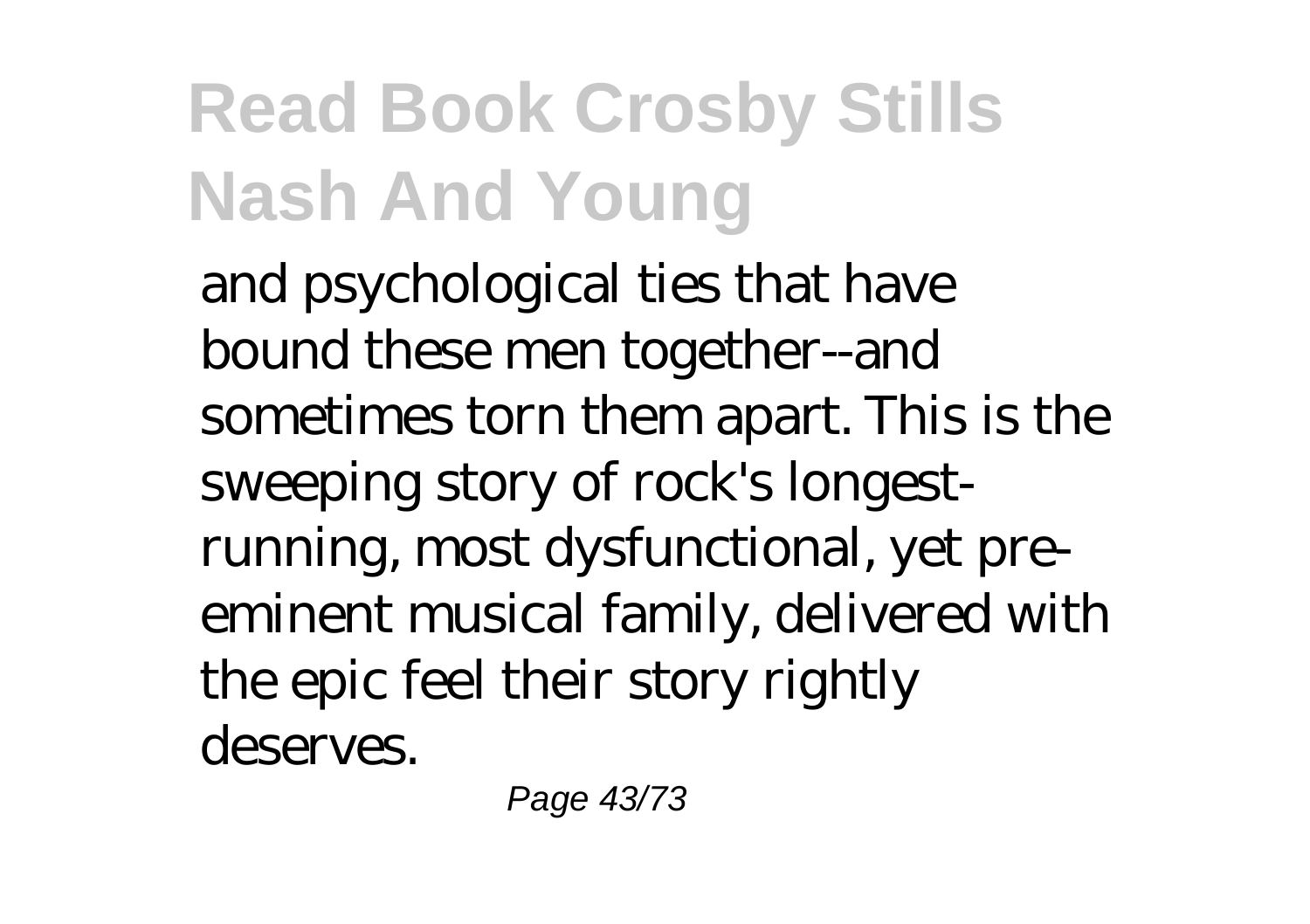"A must for CSNY fans." —Kirkus Reviews, starred review The first ever biography focused on the formative and highly influential early years of "rock's first supergroup" (Rolling Stone) Crosby, Stills, Nash, and Young—when they were the most Page 44/73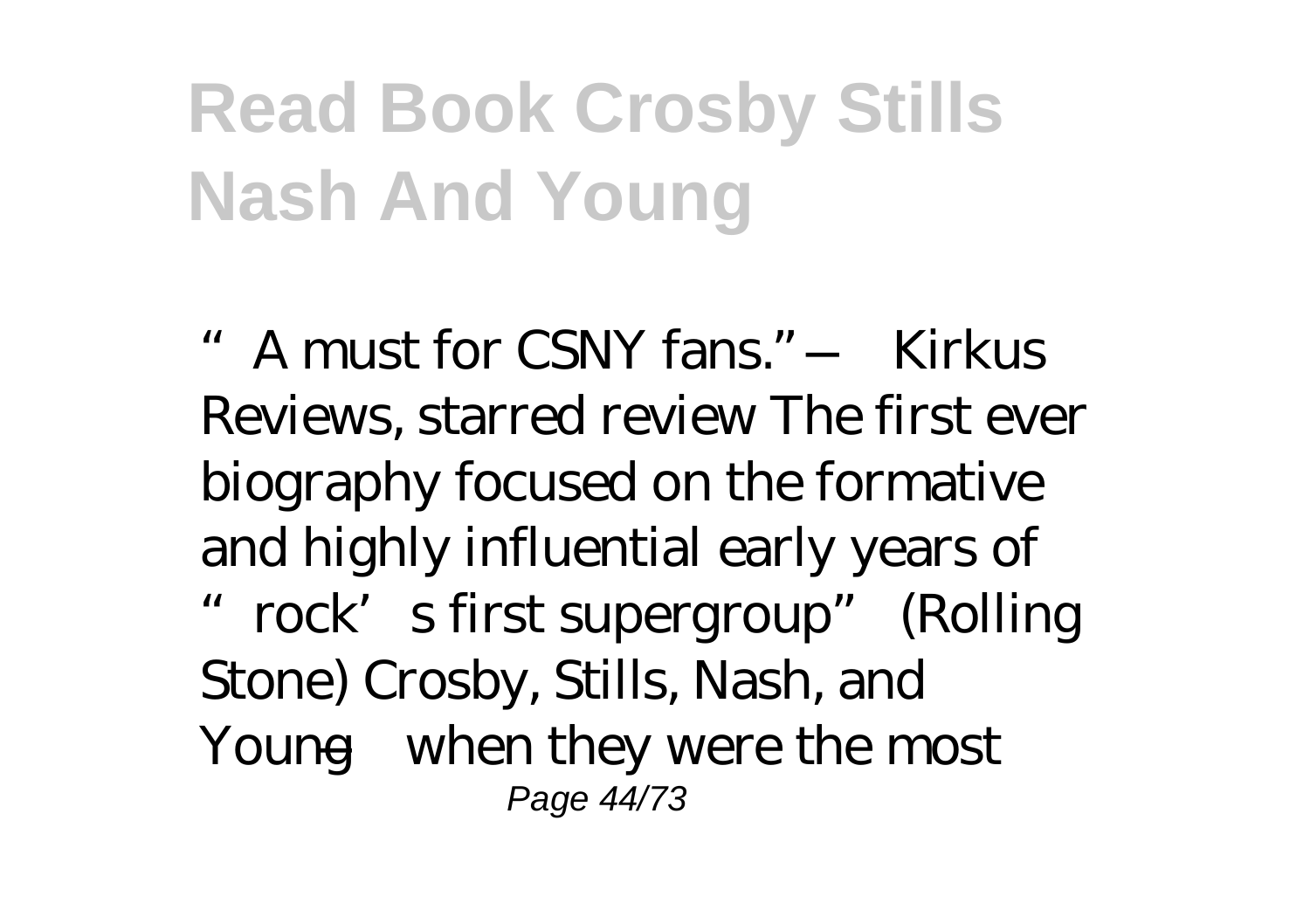successful, influential, and politically potent band in America—in honor of the fiftieth anniversary of Woodstock and the formation of the band itself. 1969 to 1974 were true golden years of rock n' roll, bookmarking an era of arguably unparalleled musical power and innovation. But even more Page 45/73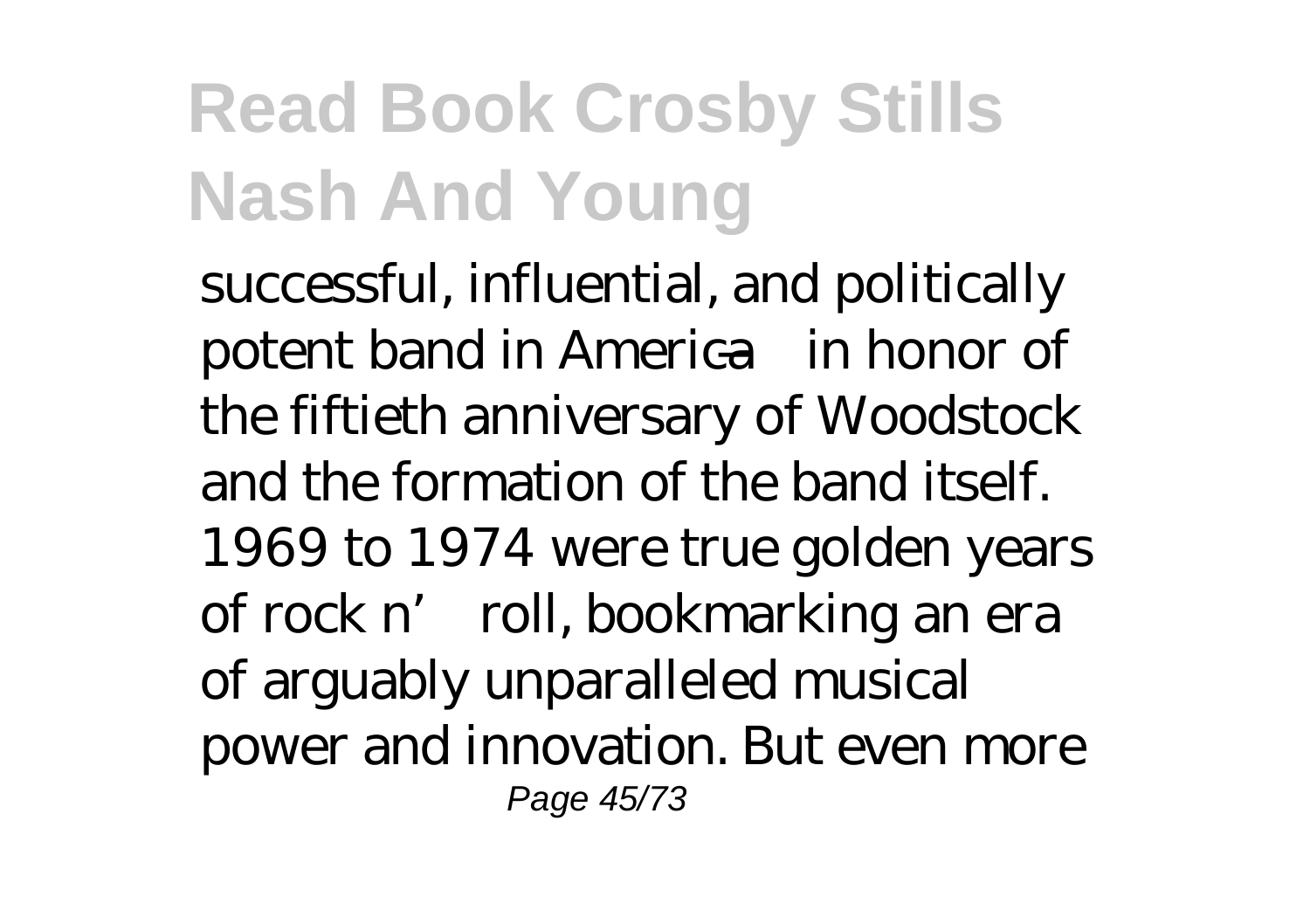than any of their eminent peers, David Crosby, Stephen Stills, Graham Nash, and Neil Young channeled and broadcast all the radical anger, romantic idealism, and generational angst of their time. Each of the members had already made their marks in huge bands (The Hollies, Page 46/73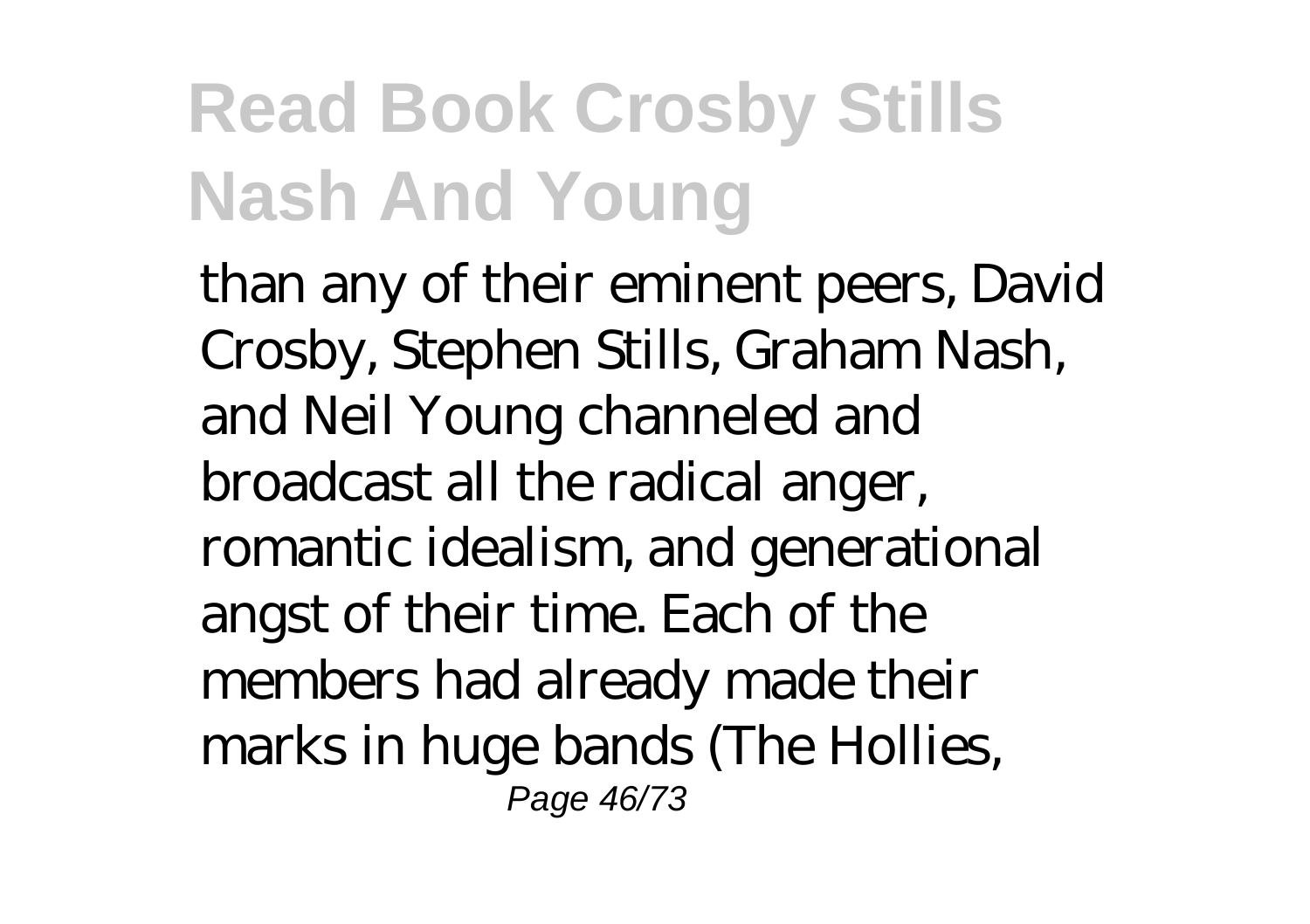Buffalo Springfield, The Byrds), but together, their harmonies were transcendent. The vast emotional range of their music, from delicate acoustic confessionals to raucous counter-culture anthems, was mirrored in the turbulence of their personal lives. Their trademark may Page 47/73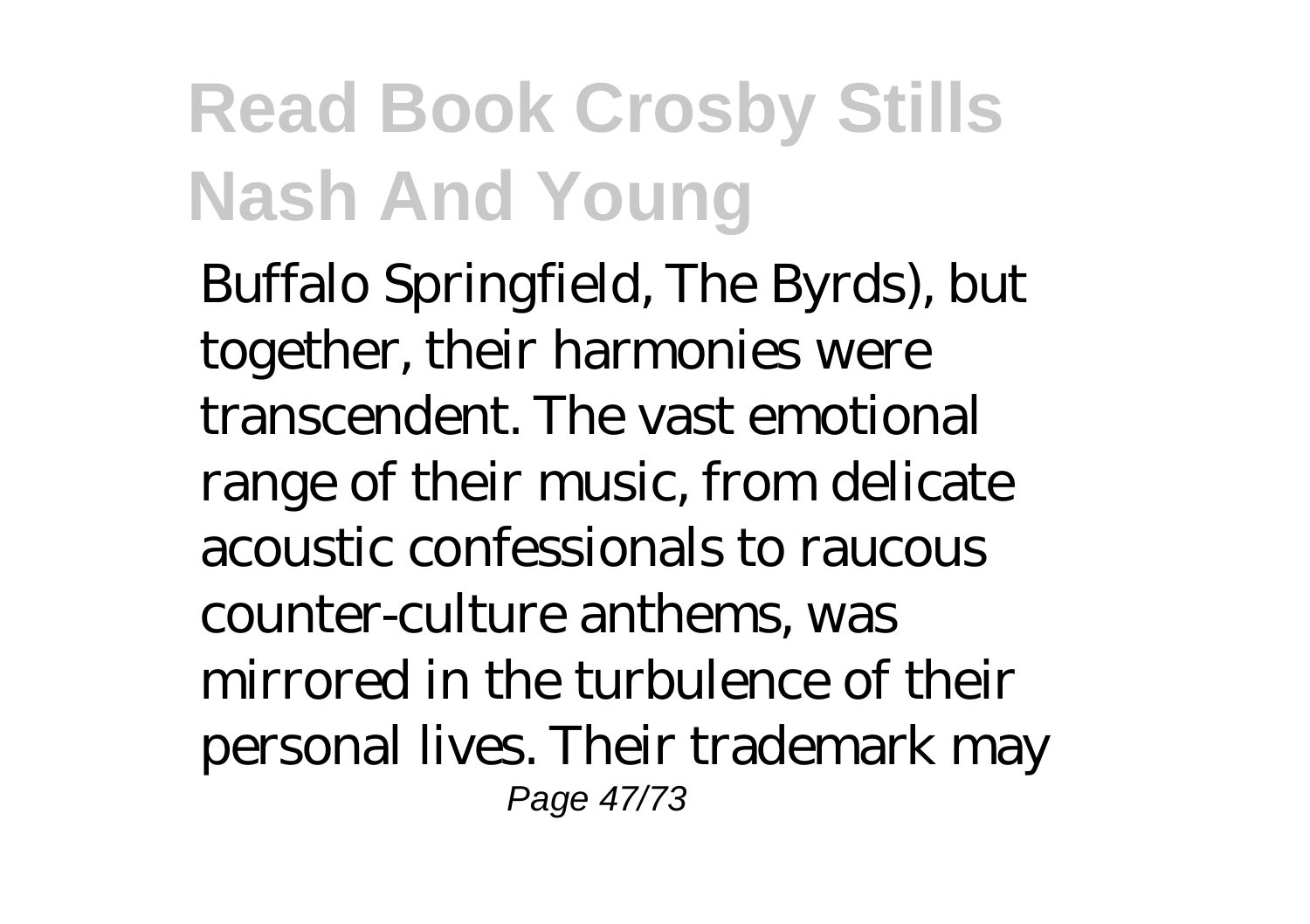have been vocal harmony, but few—if any—of their contemporaries could match the recklessness of their hedonistic and often combative lifestyles, when the four tenacious, volatile, and prodigal songwriters pursued chemical and sexual pleasure to life-threatening extremes. Including Page 48/73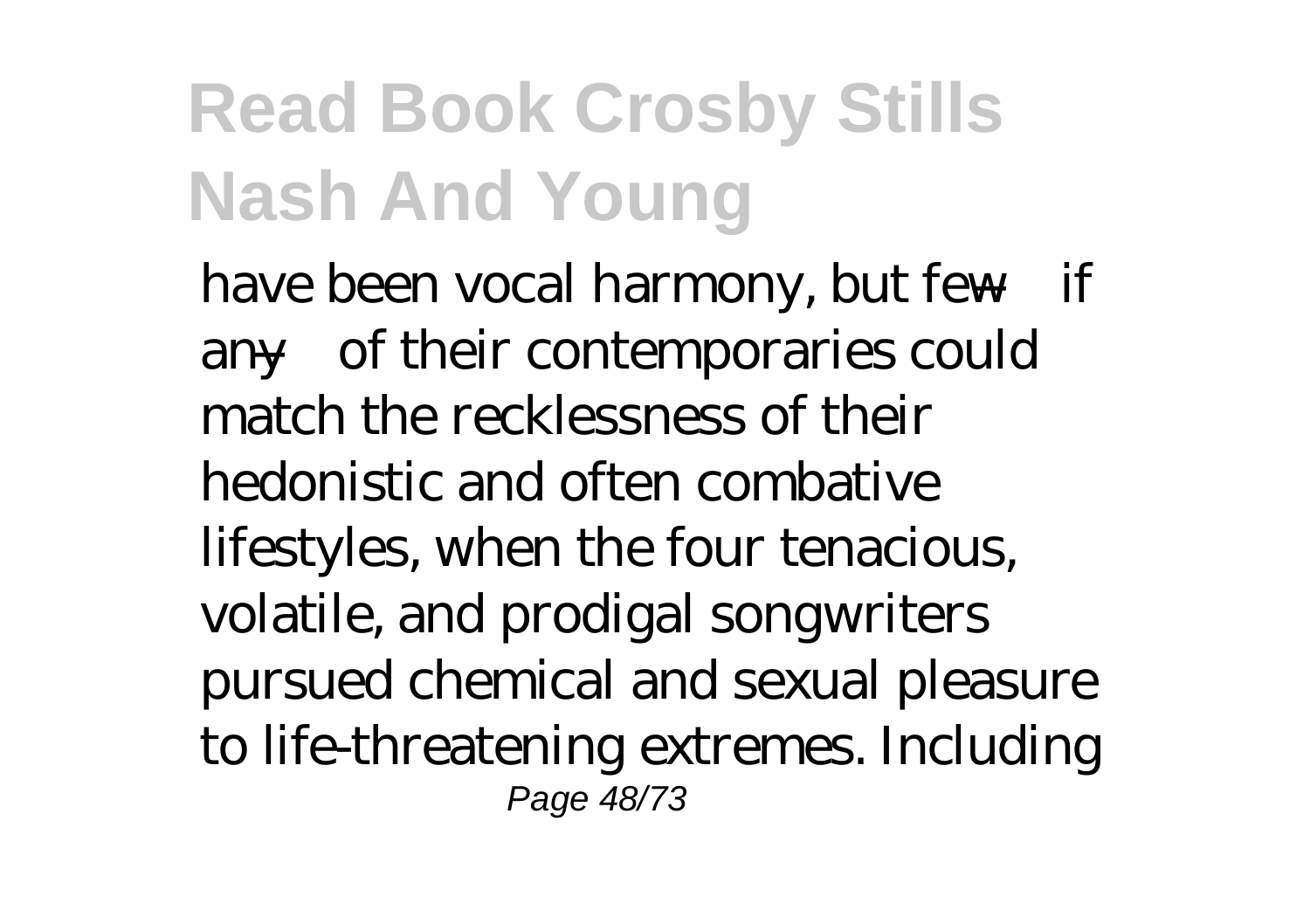full color photographs, CSNY chronicles these four iconic musicians and the movement they came to represent, concentrating on their prime as a collective unit and a cultural force: the years between 1969, when Woodstock telegraphed their arrival to the world, and 1974, Page 49/73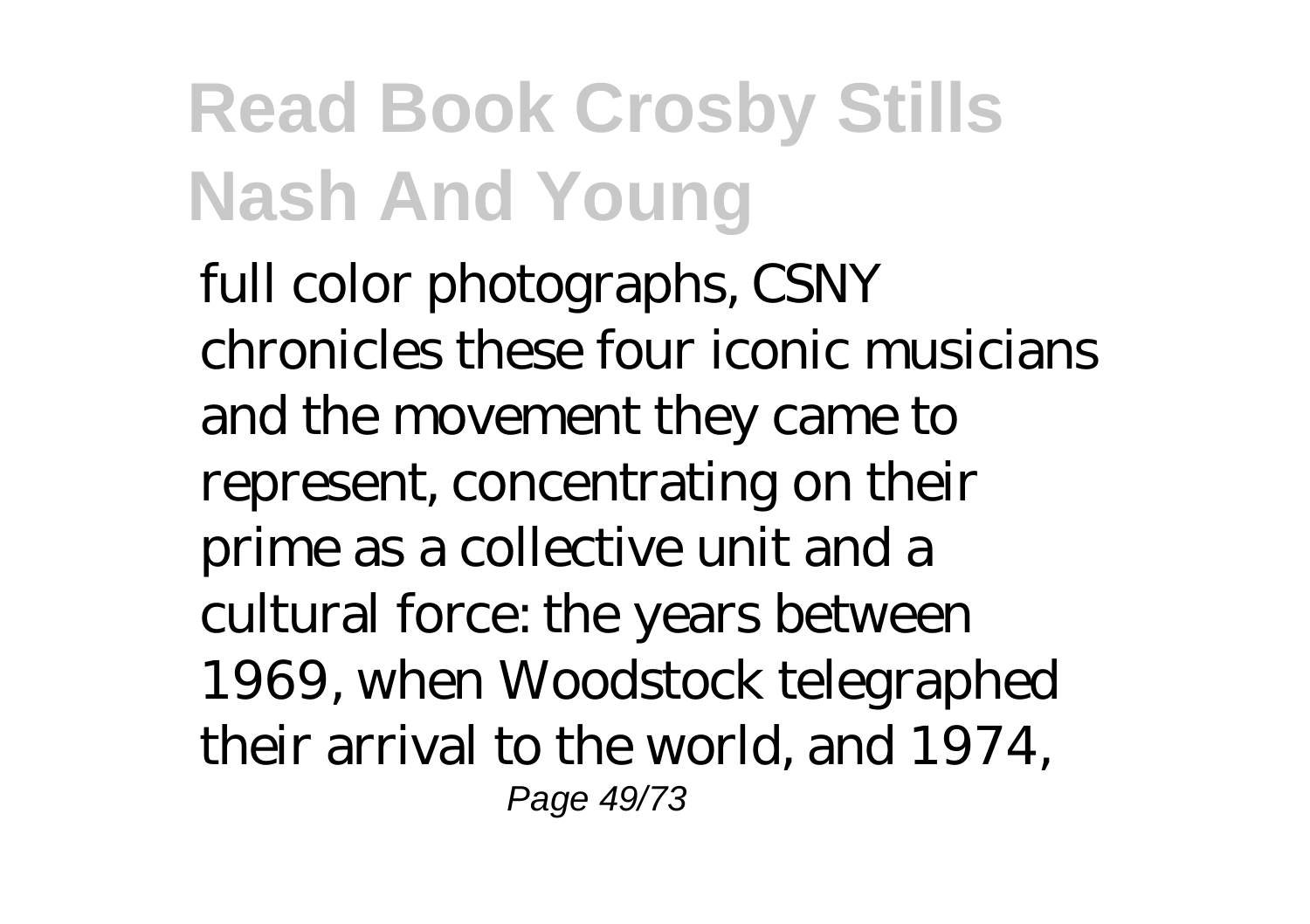when their arch-enemy Richard Nixon was driven from office, and the band (to quote Graham Nash himself) "lost it on the highway." Even fifty years later, there are plenty of stories left to be told about Crosby, Stills, Nash, and Young—and music historian Peter Doggett is here to bring them to light Page 50/73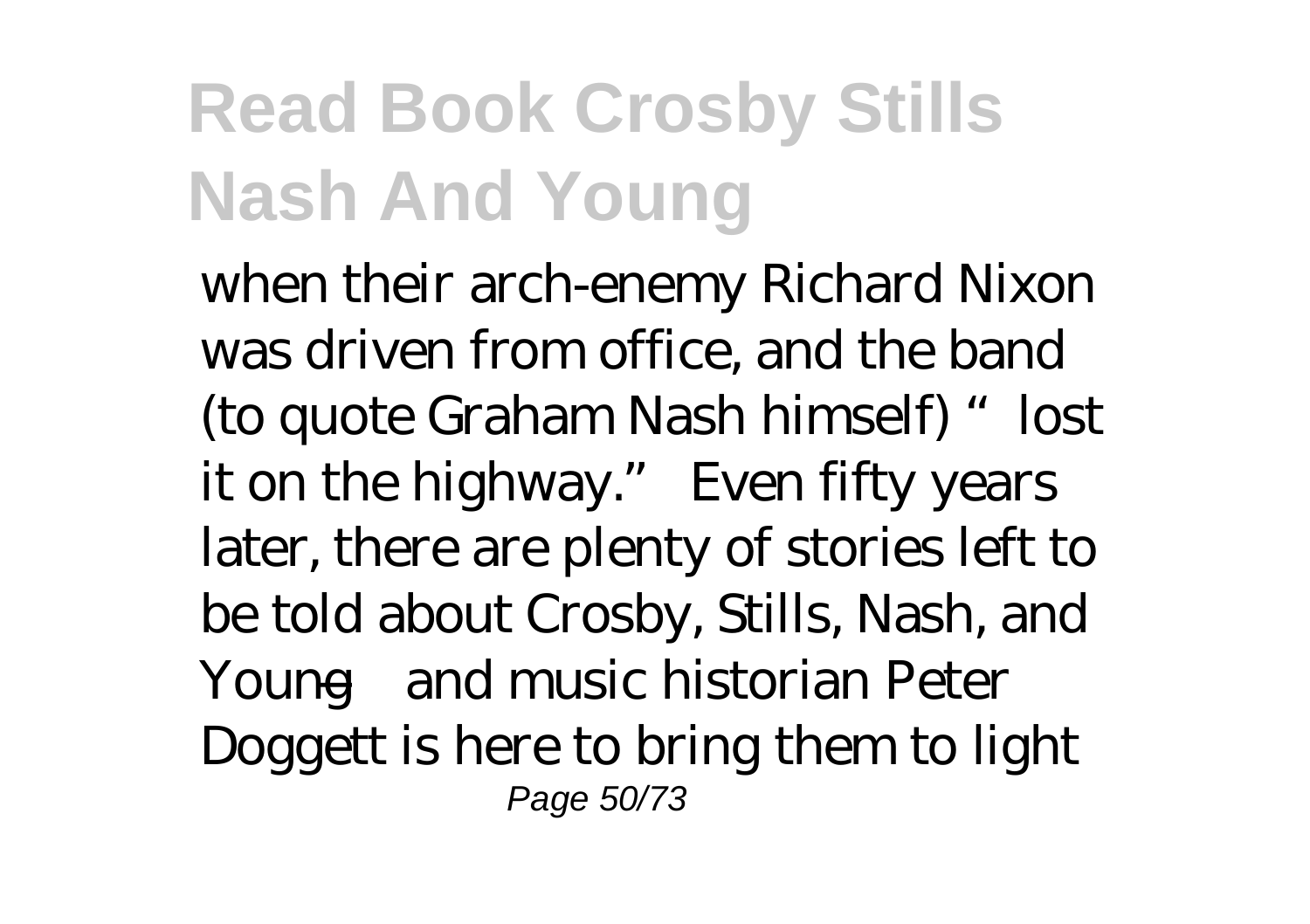in the meticulously researched CSNY, a quintessential and illuminative account of rock's first supergroup in their golden hour for die-hard fans, nostalgic flower-children, and music history aficionados alike.

Crosby, Stills, Nash, and Young, with Page 51/73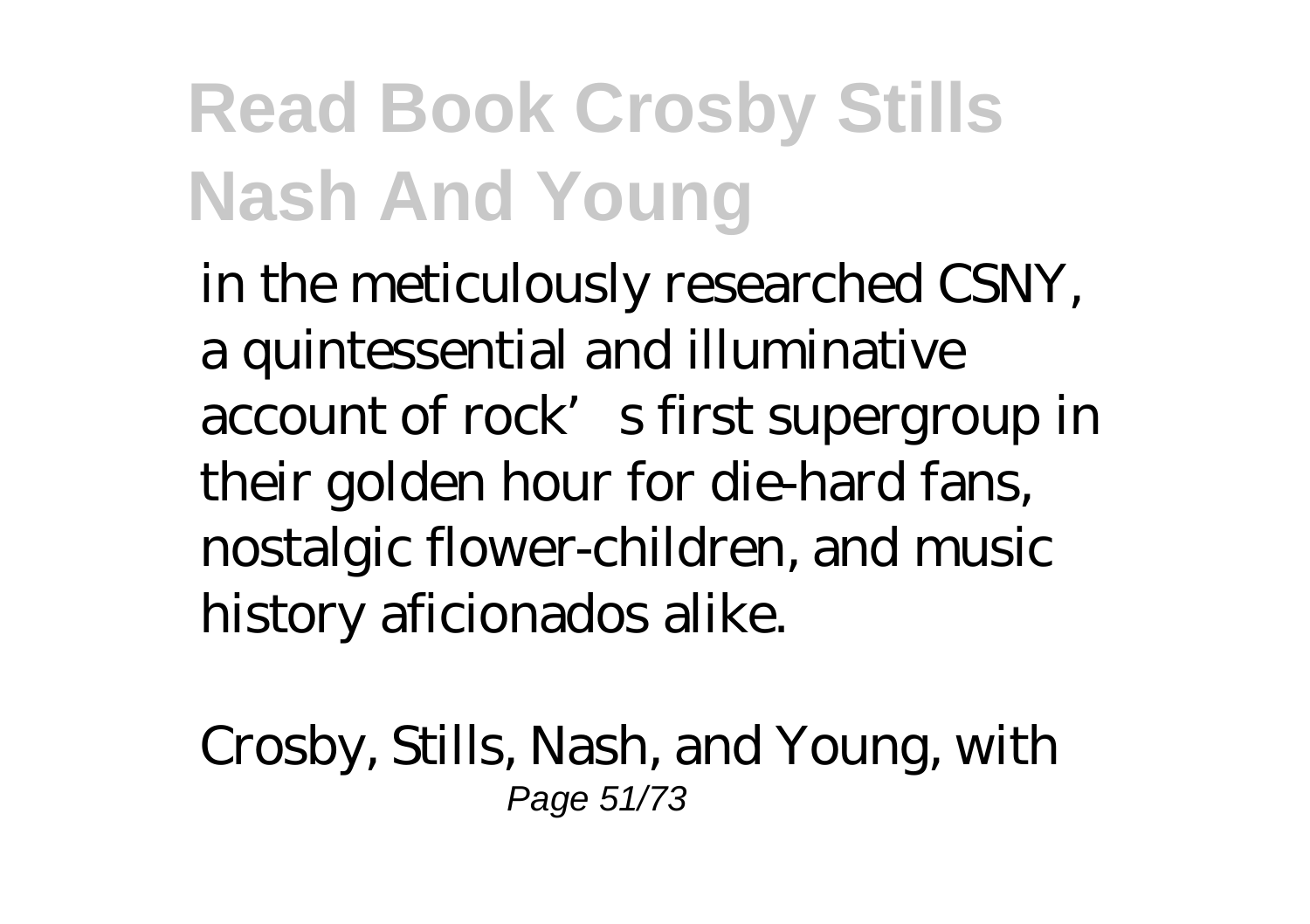their distinct vocal harmonies, blending of rock, jazz, folk, and blues, and political and social activism, have remained one of the most enduring musical acts of the 1960s. This book examines their songs and themes, which continue to resonate with contemporary listeners, and argues Page 52/73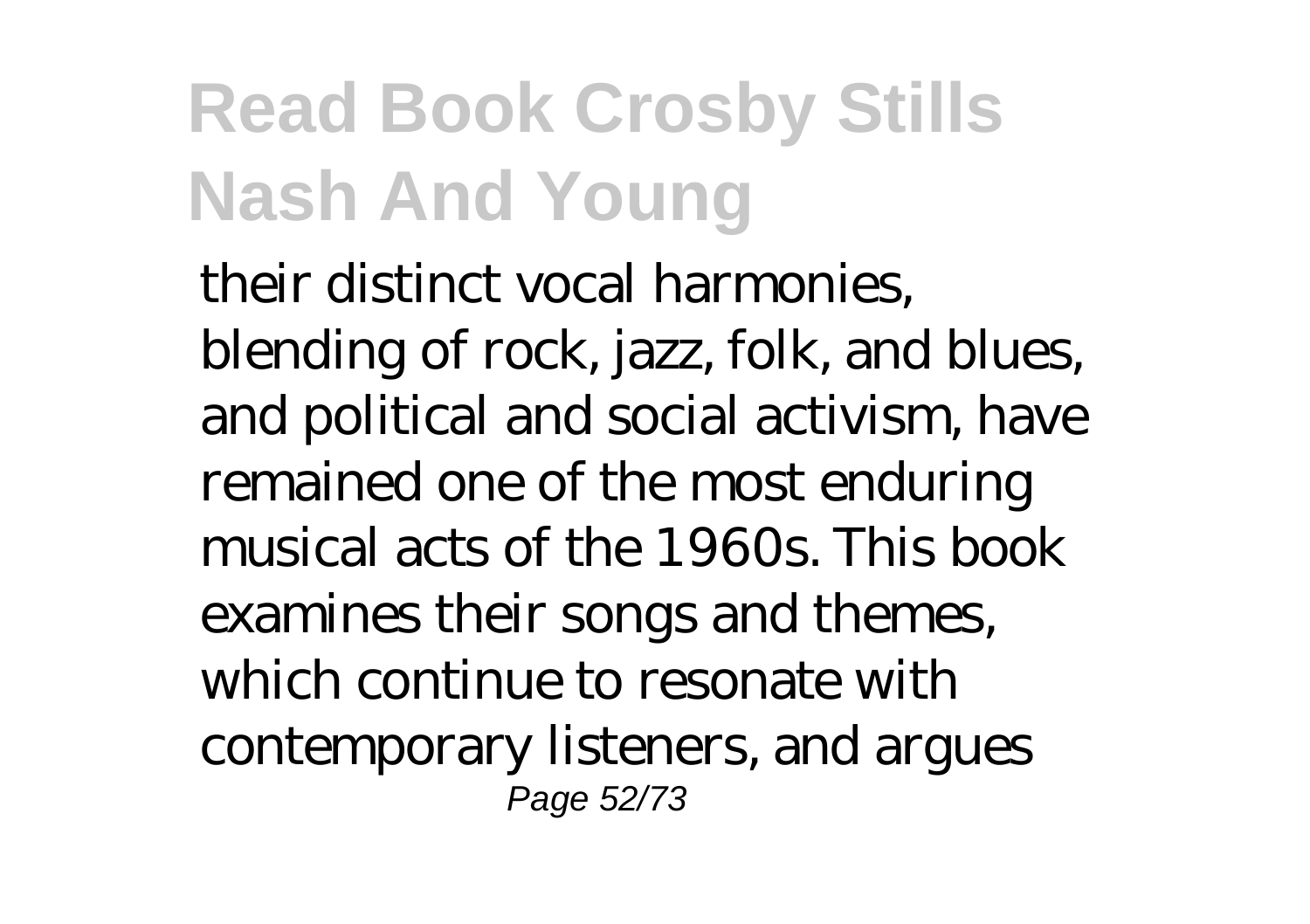that Crosby, Stills, Nash, and Young reflect part of the broader story of American culture. This appreciative volume contextualizes their work within the political climate of the late 1960s, and makes the case that the values and concerns expressed in their music thread through the Page 53/73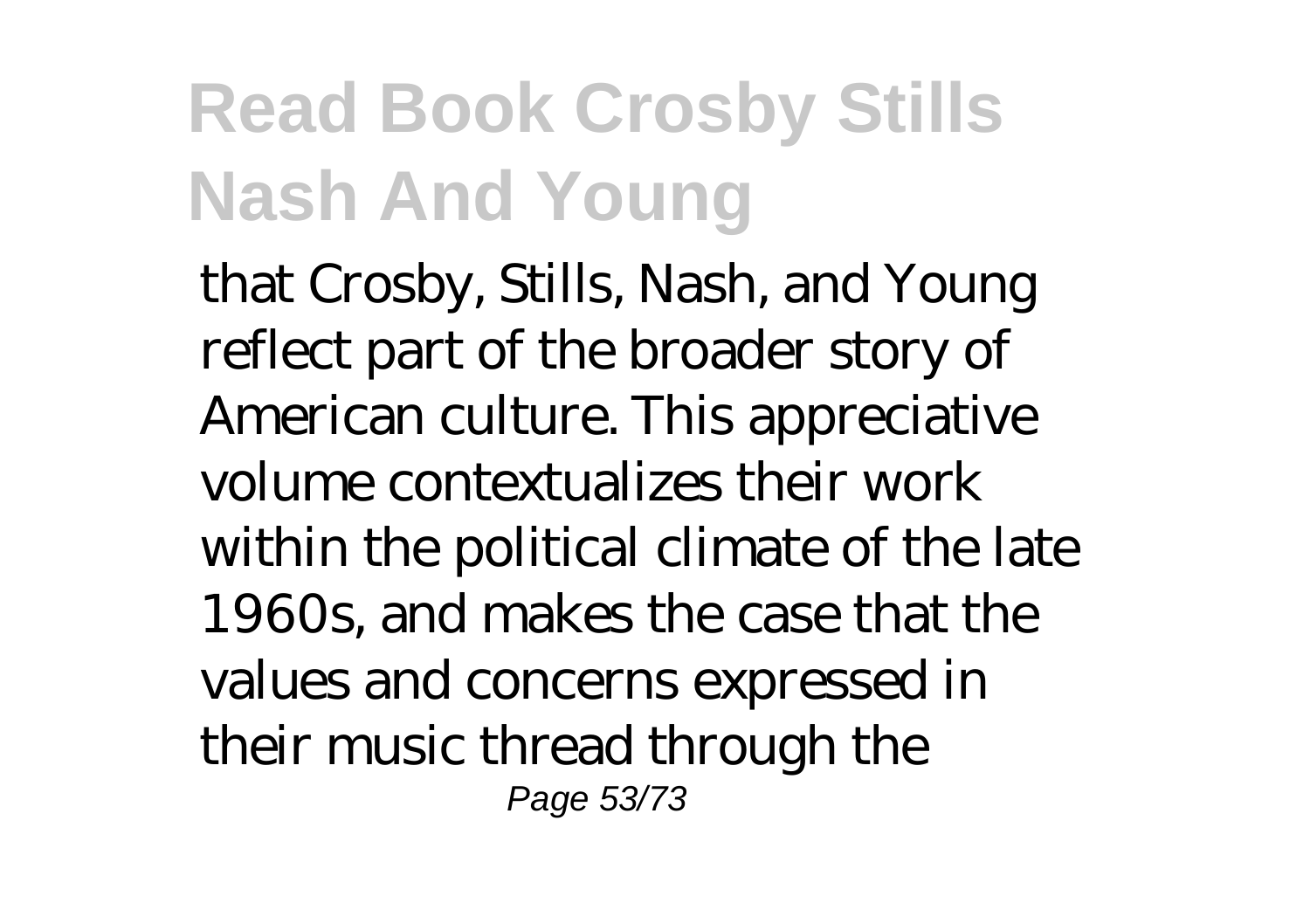American experience today.

Crosby, Stills & Nash created some of the most indelible songs and beautiful harmonies of the late 1960s and early 1970s: "Suite: Judy Blue Eyes," "Woodstock," "Teach Your Children." This copiously illustrated account of Page 54/73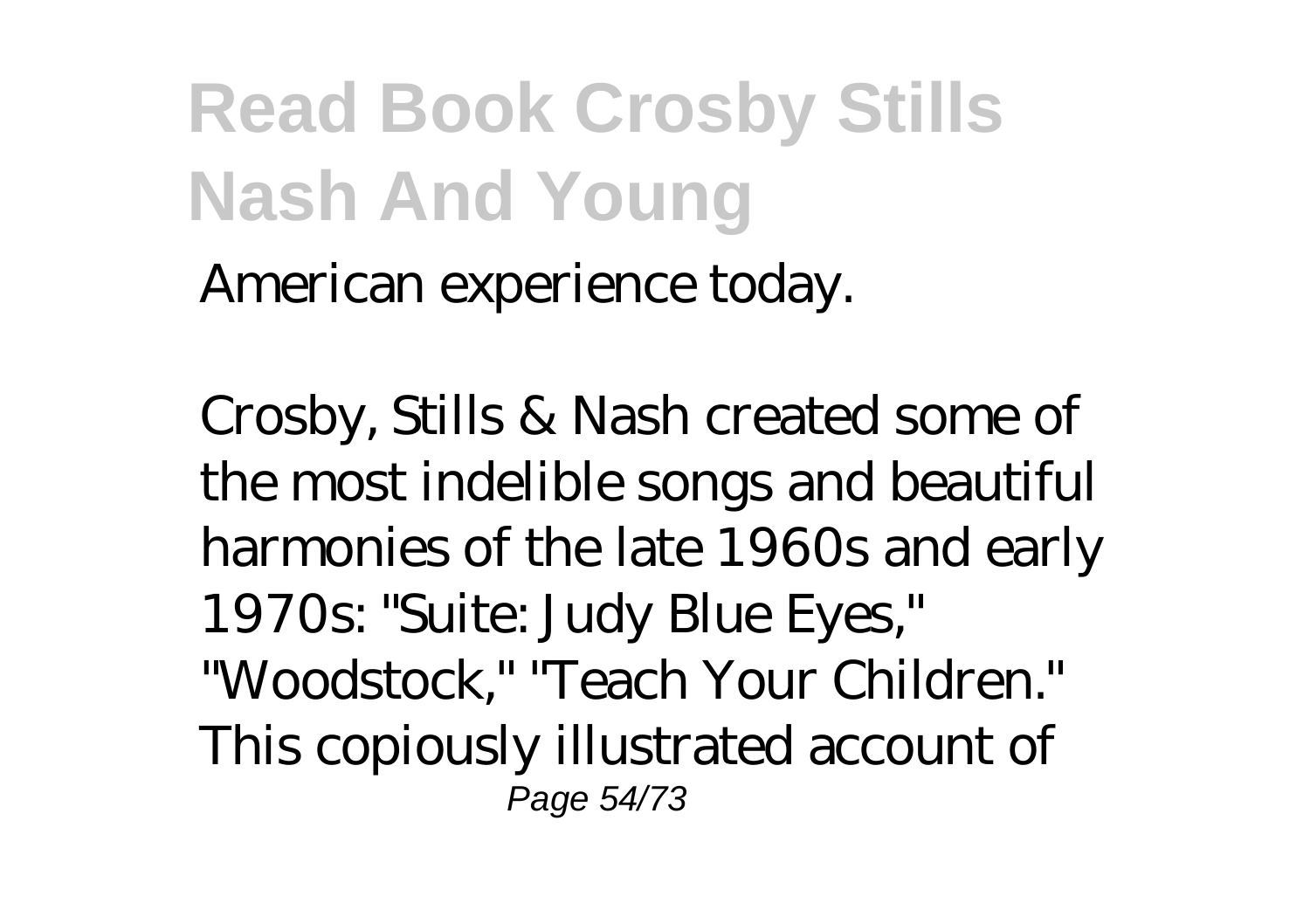the trio's personal and musical history tells the story behind the songs. Longtime CSN chronicler Dave Zimmer, with the full cooperation of the band, traces all of the performers from their musical roots to their first song together in L.A.'s storied Laurel Canyon; from their addition of Neil Page 55/73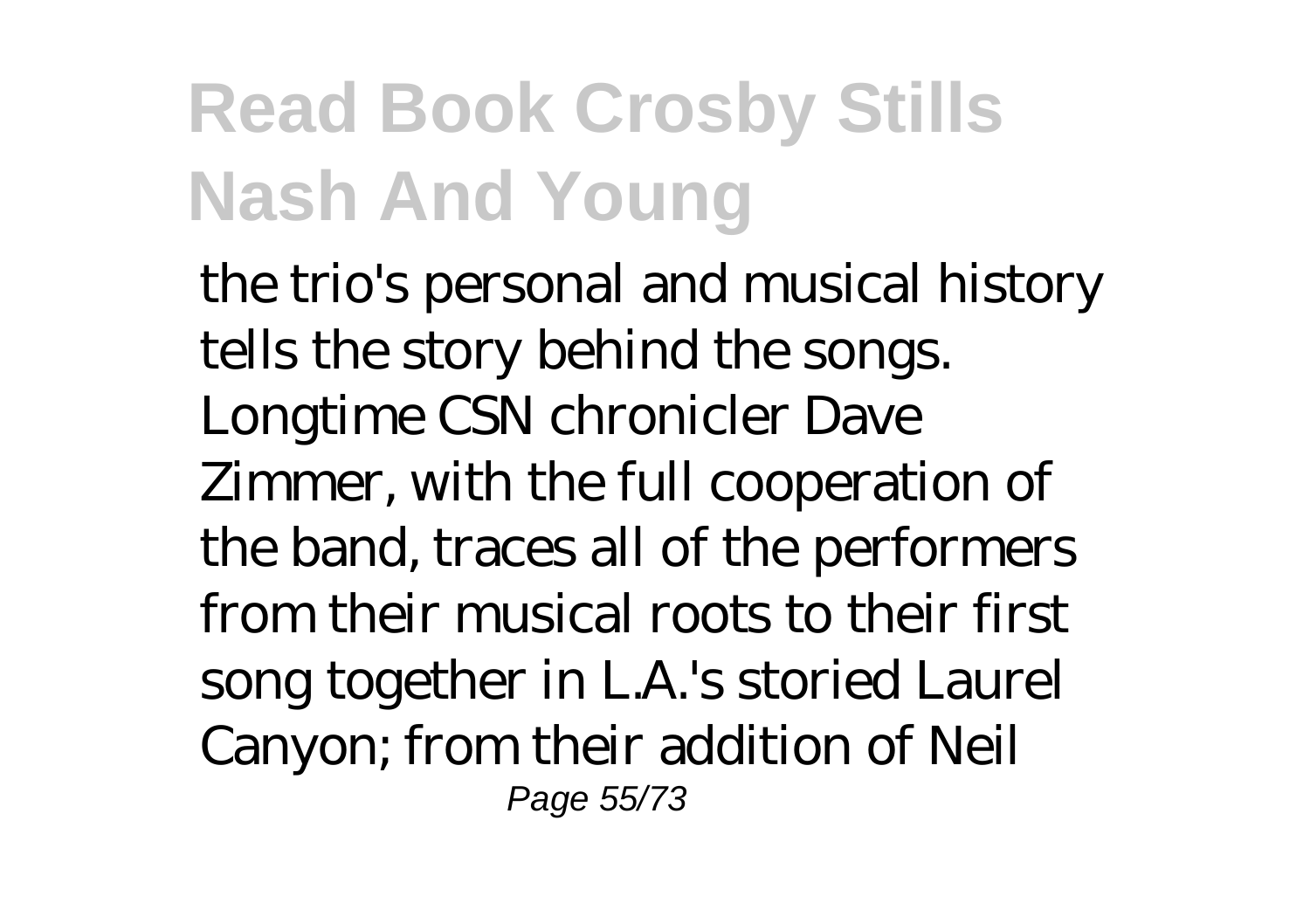Young to Woodstock; and through their stormy years of creative conflicts, reunions, and reconciliations. This edition celebrates the trio's 40th anniversary and includes over 300 photos.

Crosby, Stills, Nash & Young have Page 56/73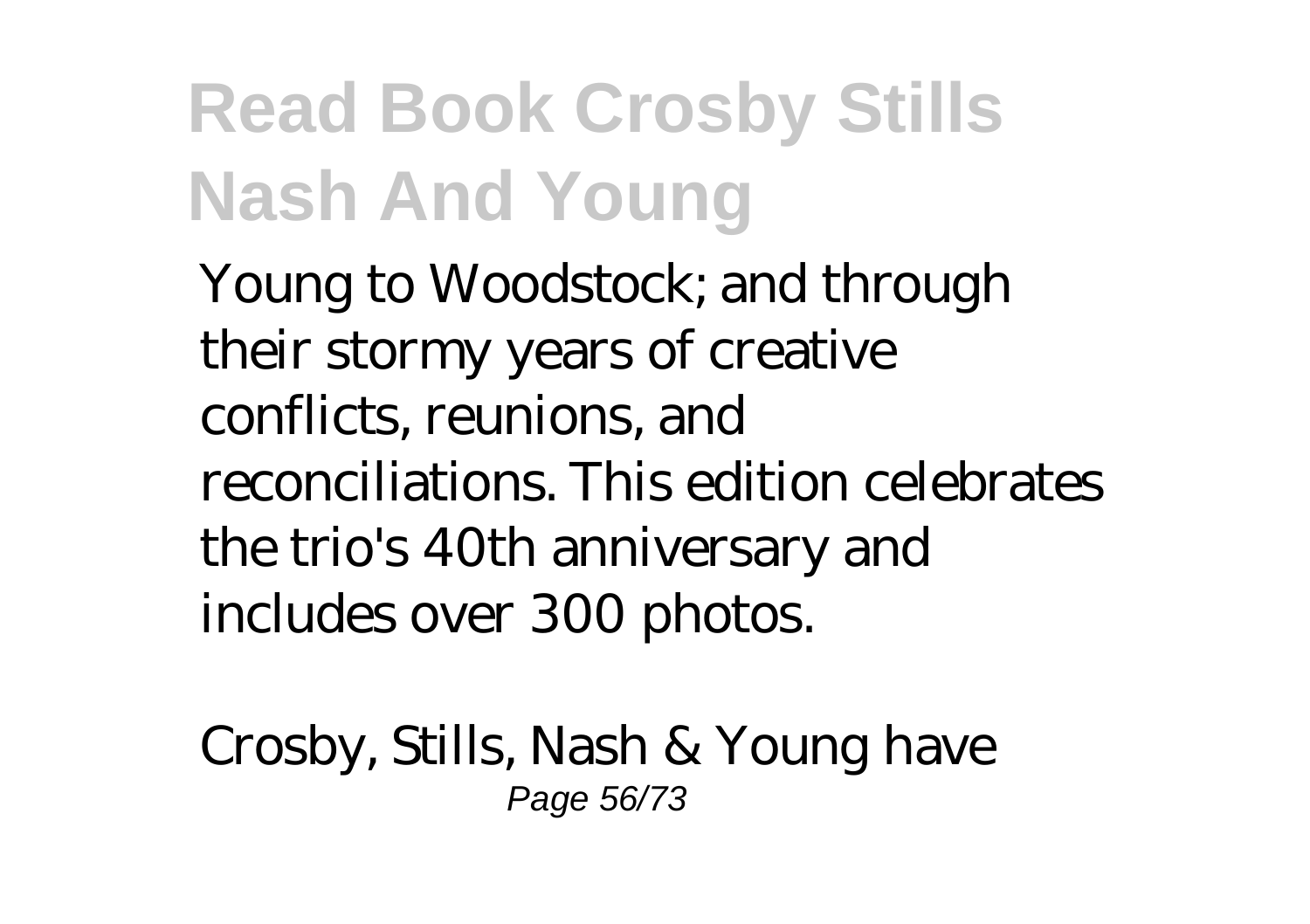been hailed as "The American Beatles" and "Folk-Rock's Mount Rushmore." They launched a trail-blazing acousticelectric sound in 1969 and have been captivating listeners with their music ever since. Coming together as refugees from three seminal '60s bands-the Byrds, Buffalo Springfield Page 57/73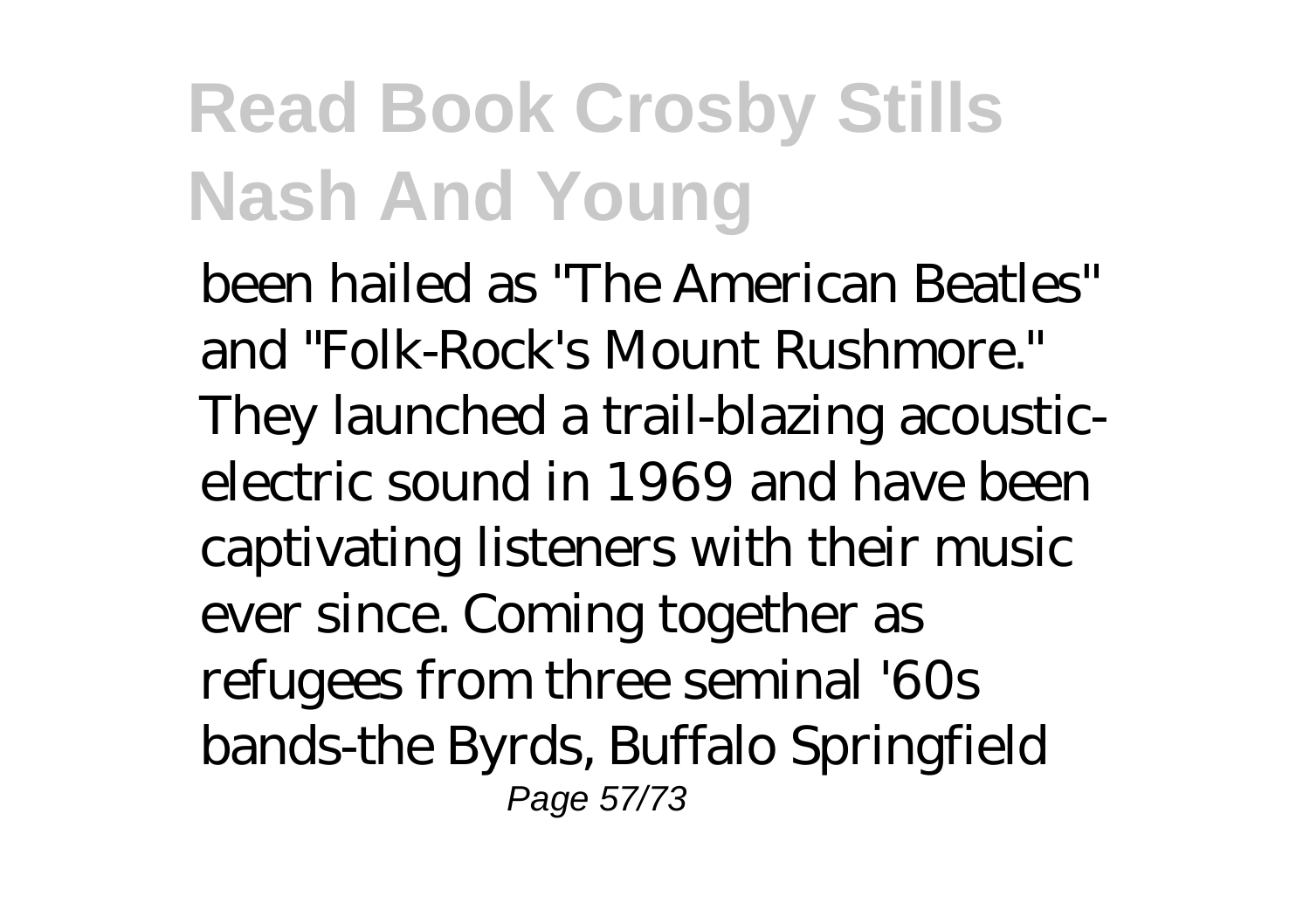and the Hollies-the combined talents of David Crosby, Stephen Stills, Graham Nash and Neil Young have influenced several generations of musicians while proving to have enduring appeal to fans of all ages. As rock and roll's first "supergroup," CSNY generated an enormous amount Page 58/73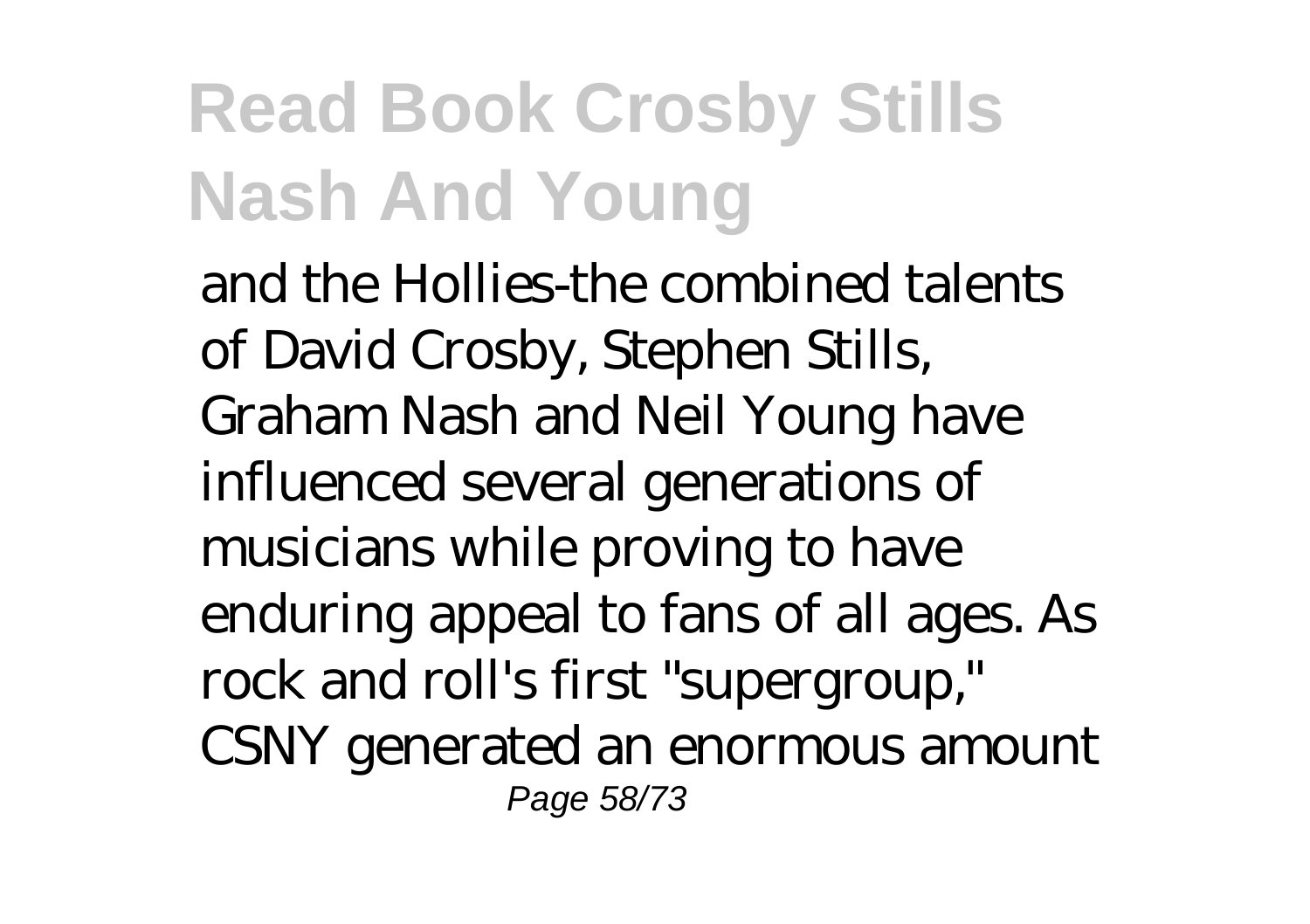of media scrutiny-from their galvanizing appearance at Woodstock to multi-platinum, chart-topping albums such as Deja Vu, from David Crosby's miraculous recovery from life-threatening addictions to the band's resurgence for enormously successful concert tours. Now, noted Page 59/73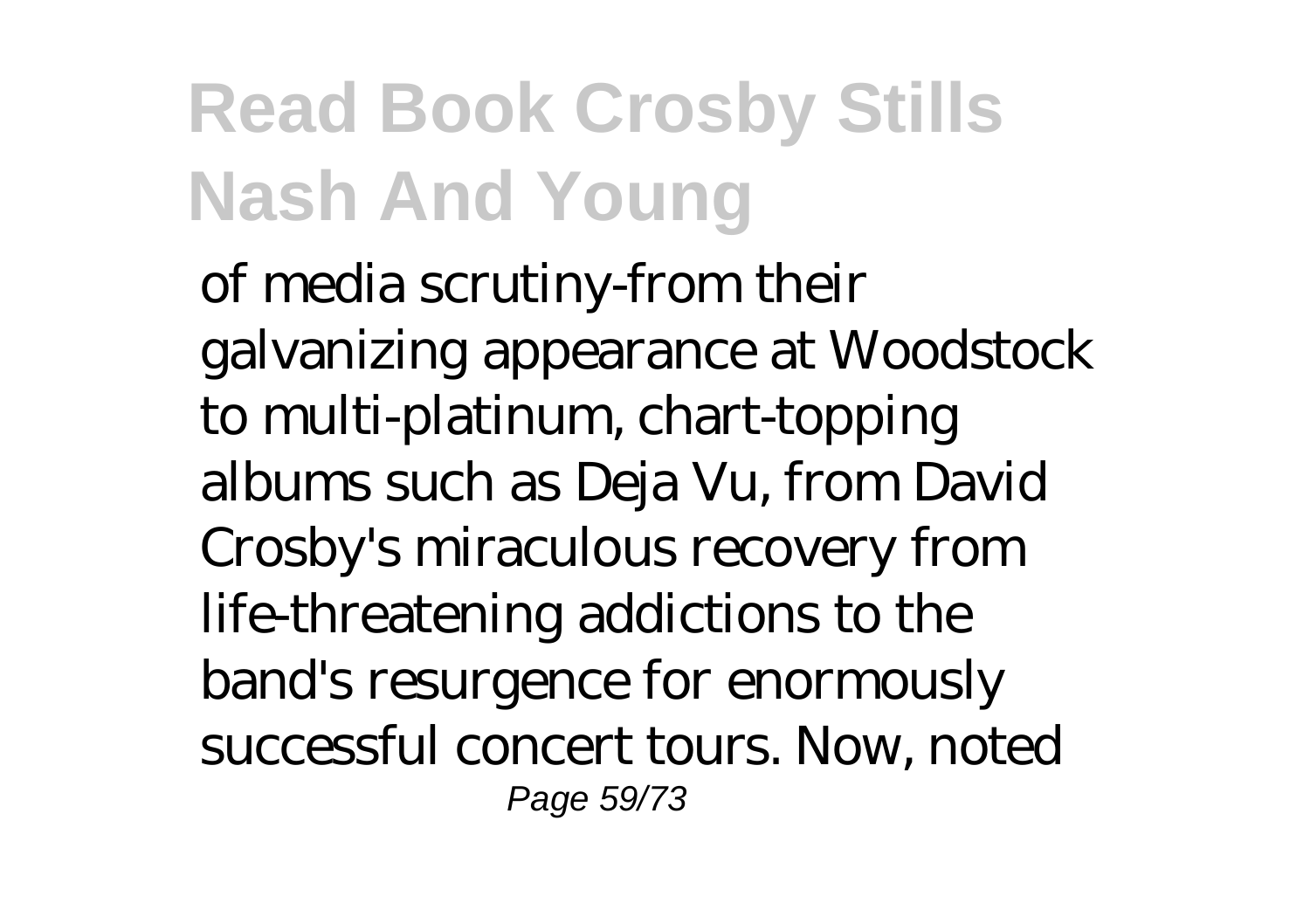CSNY historian Dave Zimmer distills the best of the journalism on these four remarkable artists, ranging from group portraits to individual profiles to in-depth interviews to incisive commentary by such writers as Cameron Crowe, Ben Fong-Torres and David Crosby himself. 4 Way Street: Page 60/73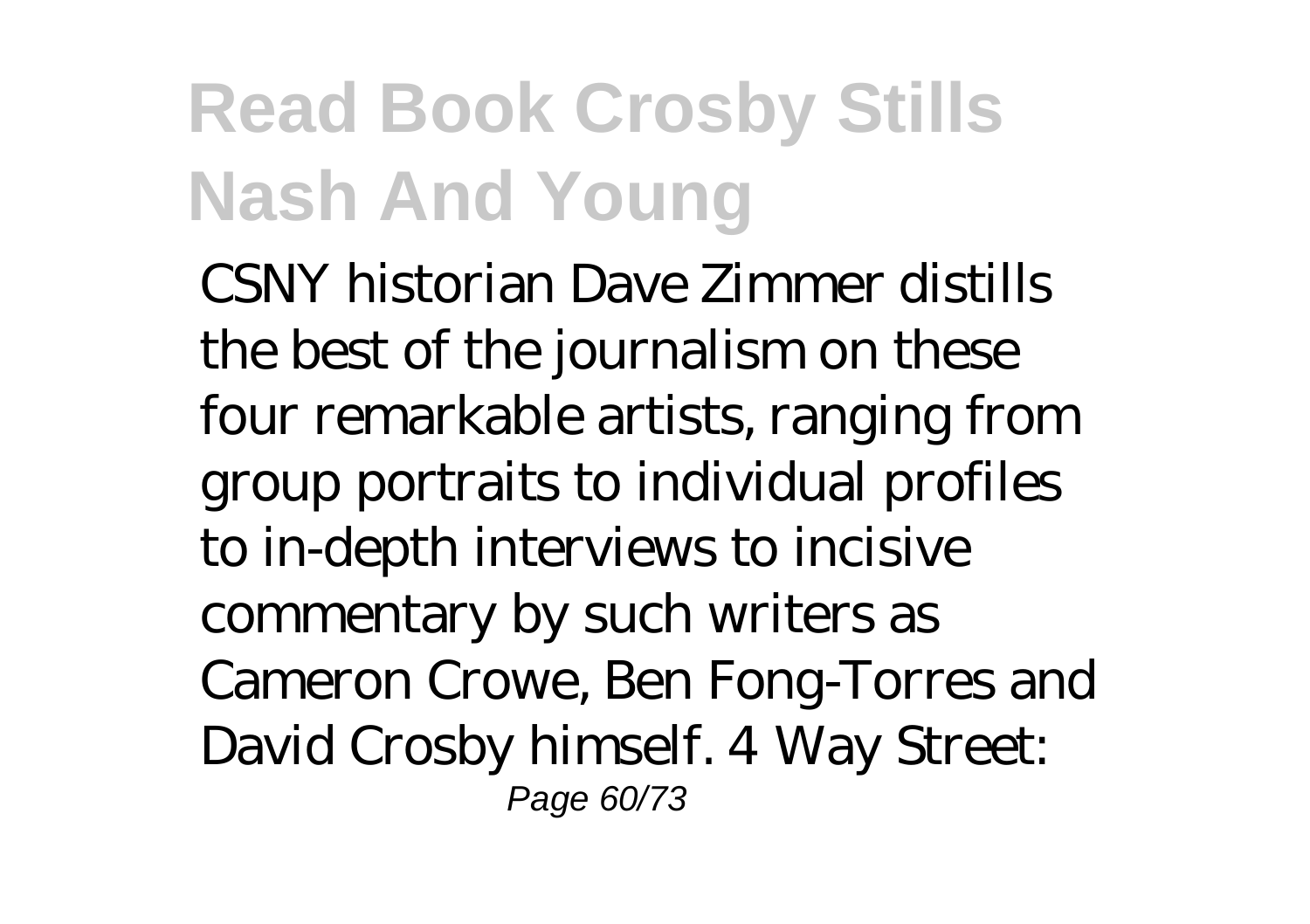The Crosby, Stills, Nash & Young Reader is an open window into one of the most popular groups of all time, offering a fascinating look at their highly charged musical relationships and how they have changed over the decades, along the way revealing a colorful chronicle of the music of an Page 61/73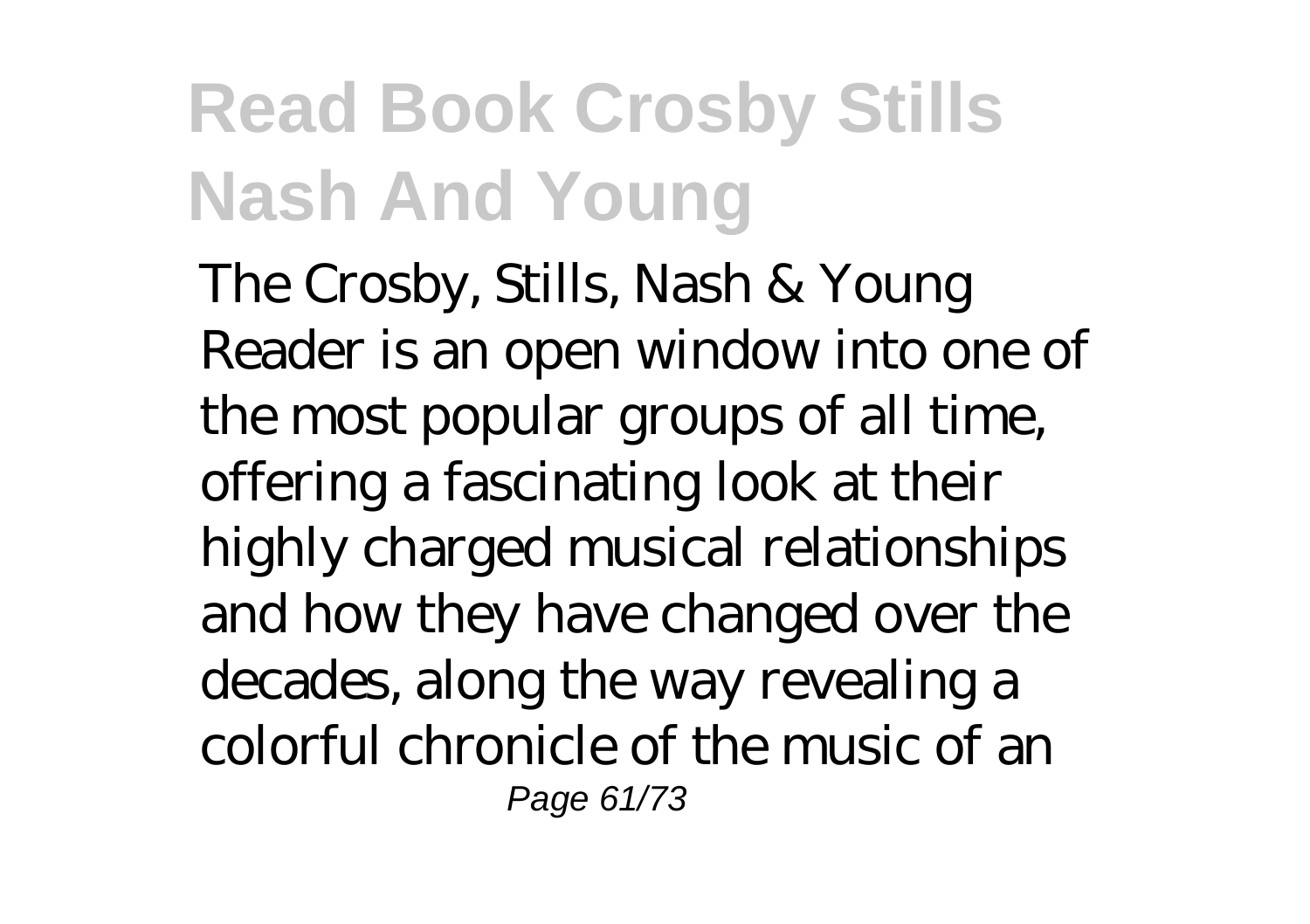era that continues to echo into the new millennium.

Crosby, Stills, and Nash created some of the most indelible songs and beautiful harmonies of the late 1960s and early 1970s: "Suite: Judy Blue Eyes," "Woodstock," "Teach Your Page 62/73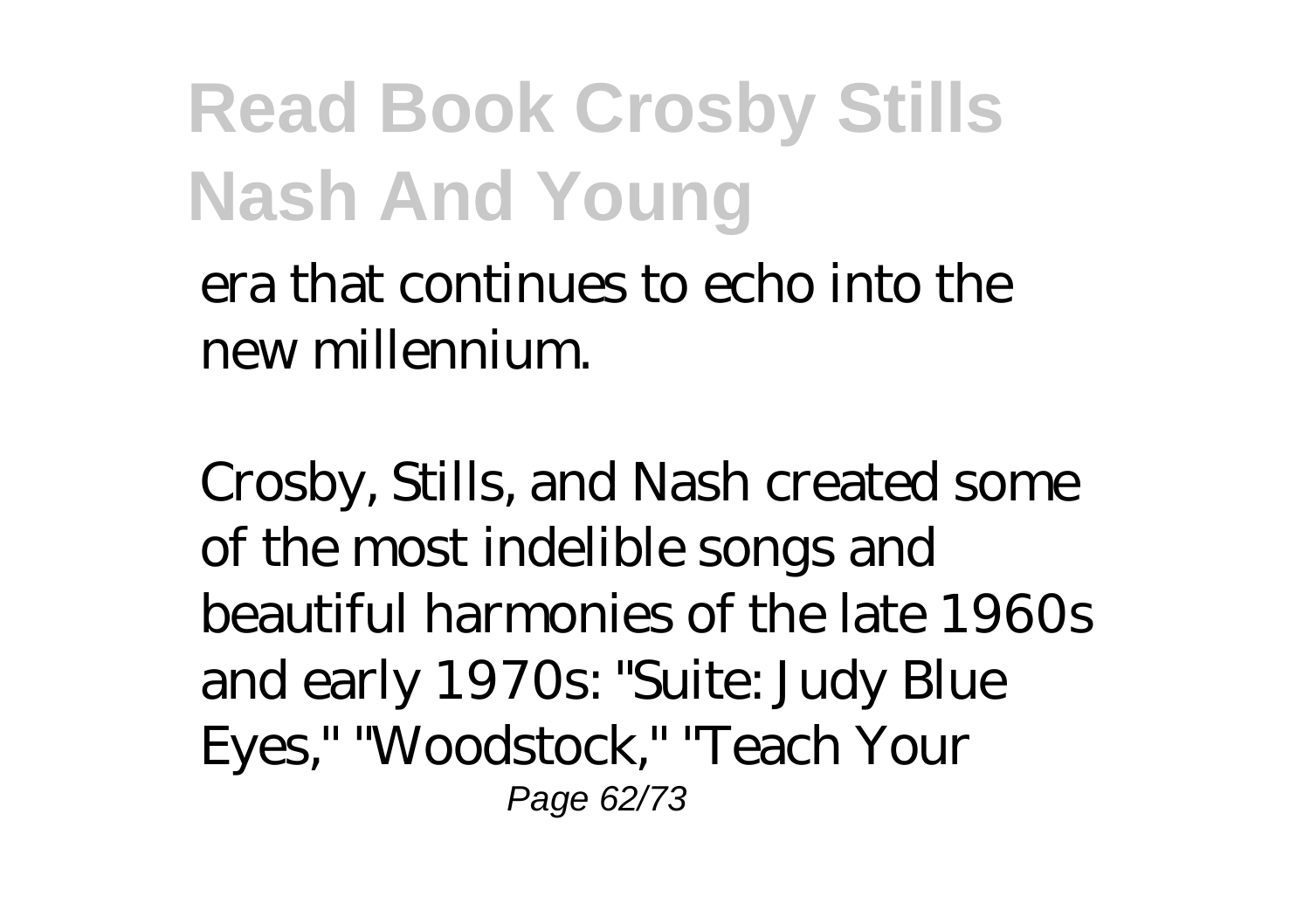Children." Now the story behind the songs has been told in this engrossing account of the trio's personal and musical history. Zimmer, with the full cooperation of the band, traces each of the performers from their early musical roots to their first song together in L.A.'s storied Laurel Page 63/73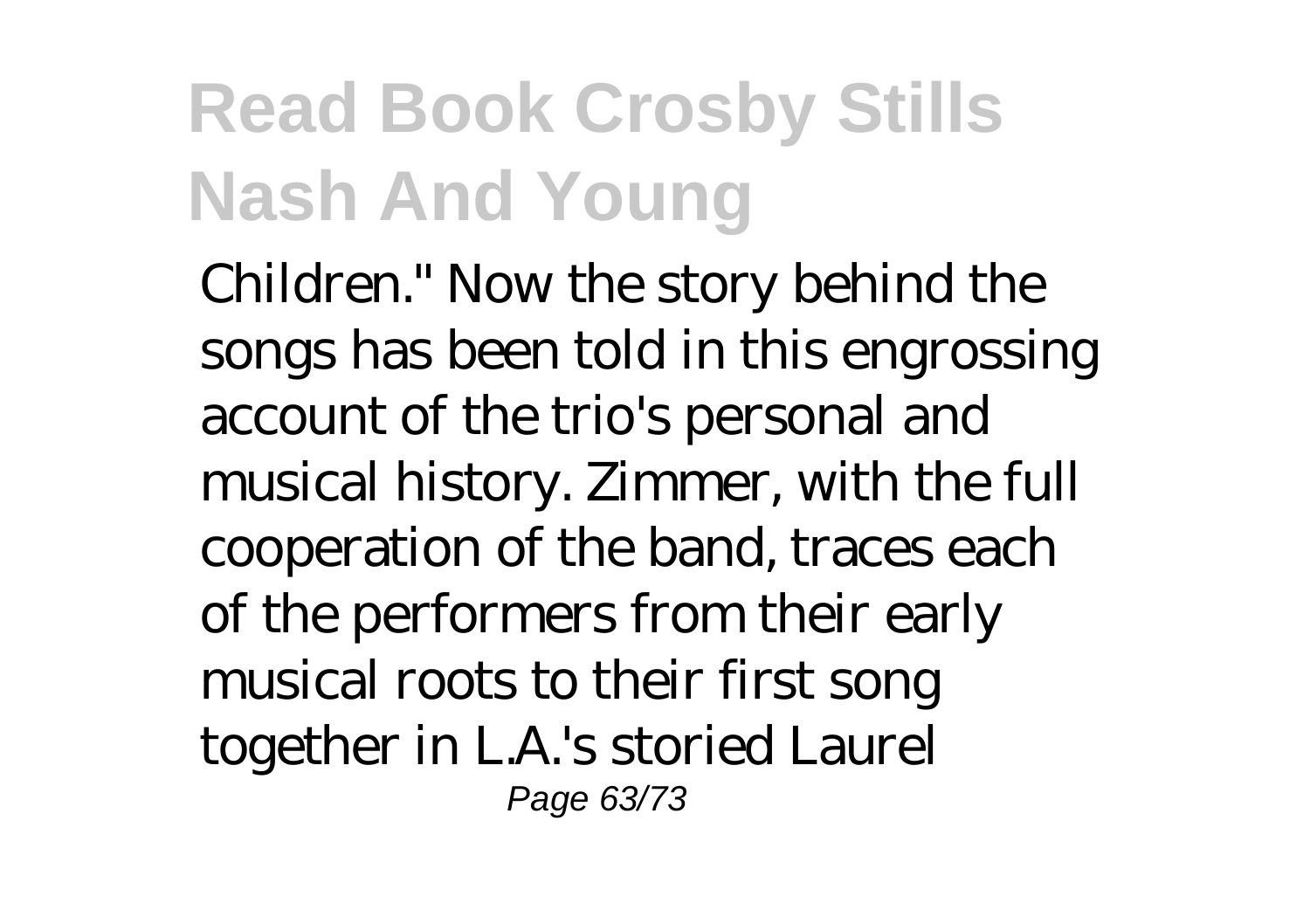Canyon, from their addition of Neil Young to Woodstock, from their stormy years of creative conflicts through their reunions and reconciliations. A new chapter delves into Crosby's recovery from drug addiction, CSN's ongoing solo and group projects, and the making of the Page 64/73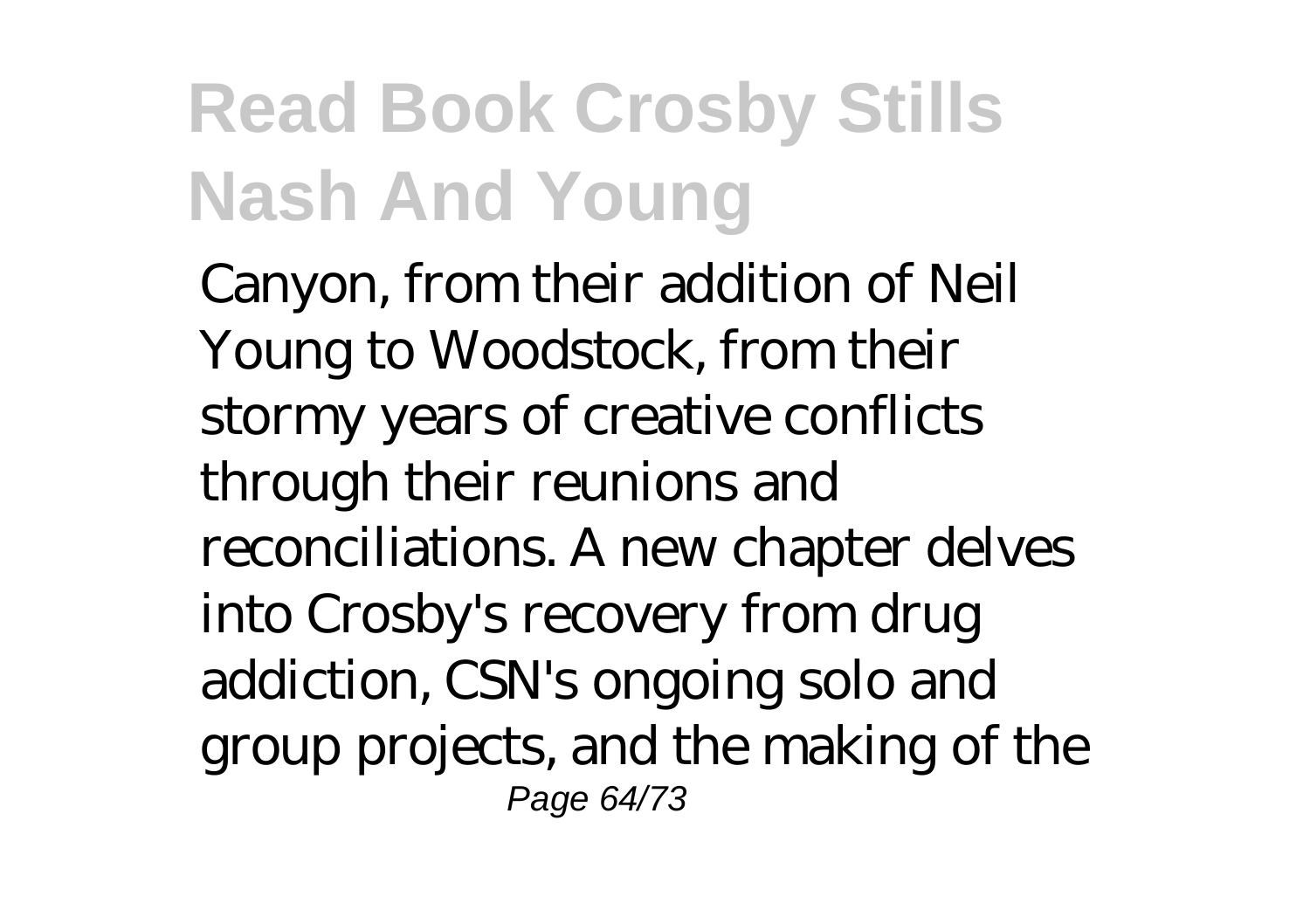new CSNY album.

Music legend, photographer, and artist Graham Nash reflects on more than fifty years of an extraordinary life in this extensive collection of personal photographs, paintings, and mixed-media artwork. In this curated Page 65/73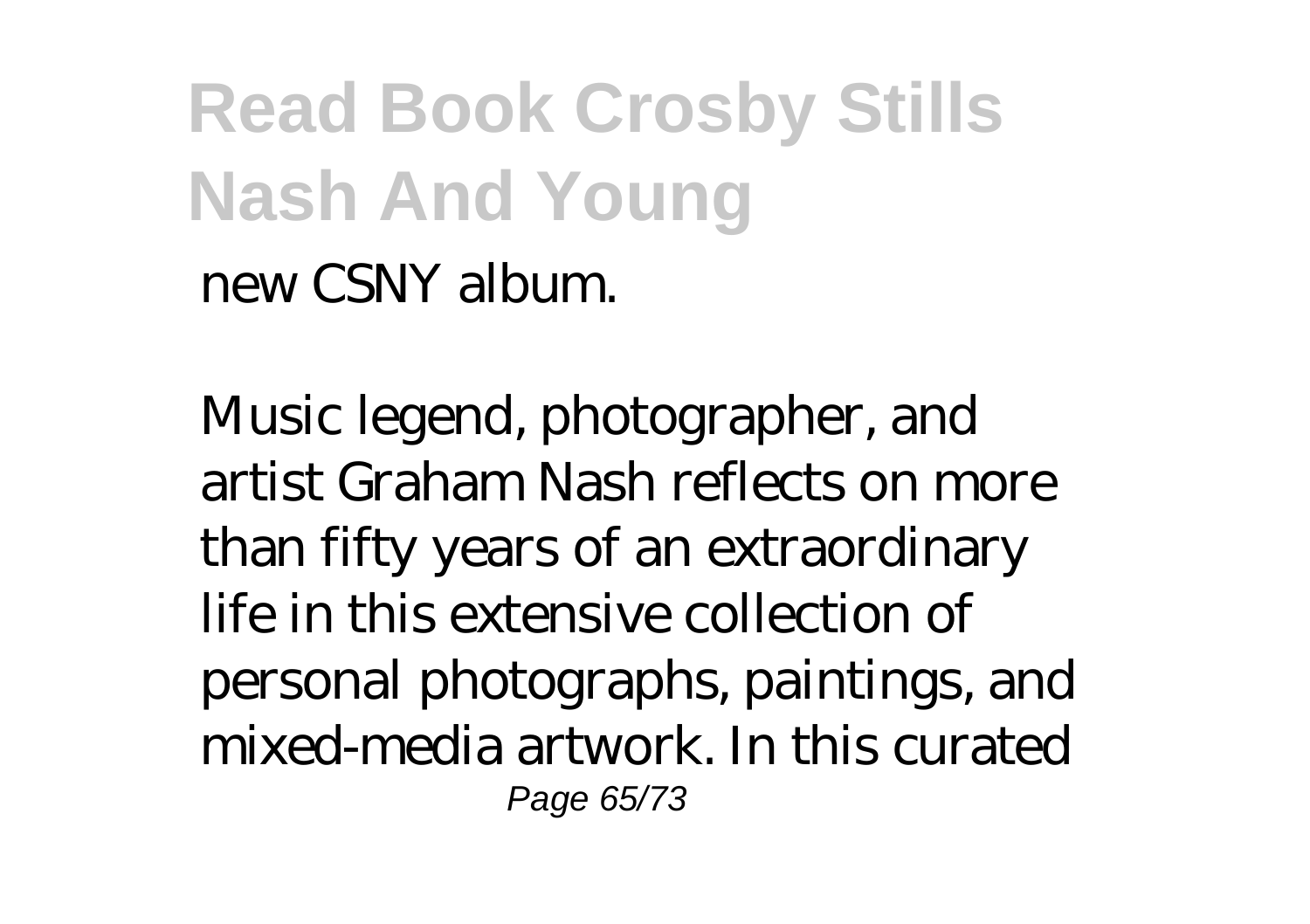collection of art and photography from his personal archive, Graham Nash's life as a musician and artist unfolds in vivid detail. Best known as a founding member of the Hollies and supergroup Crosby, Stills & Nash, Graham developed a love of photography from the time he was a Page 66/73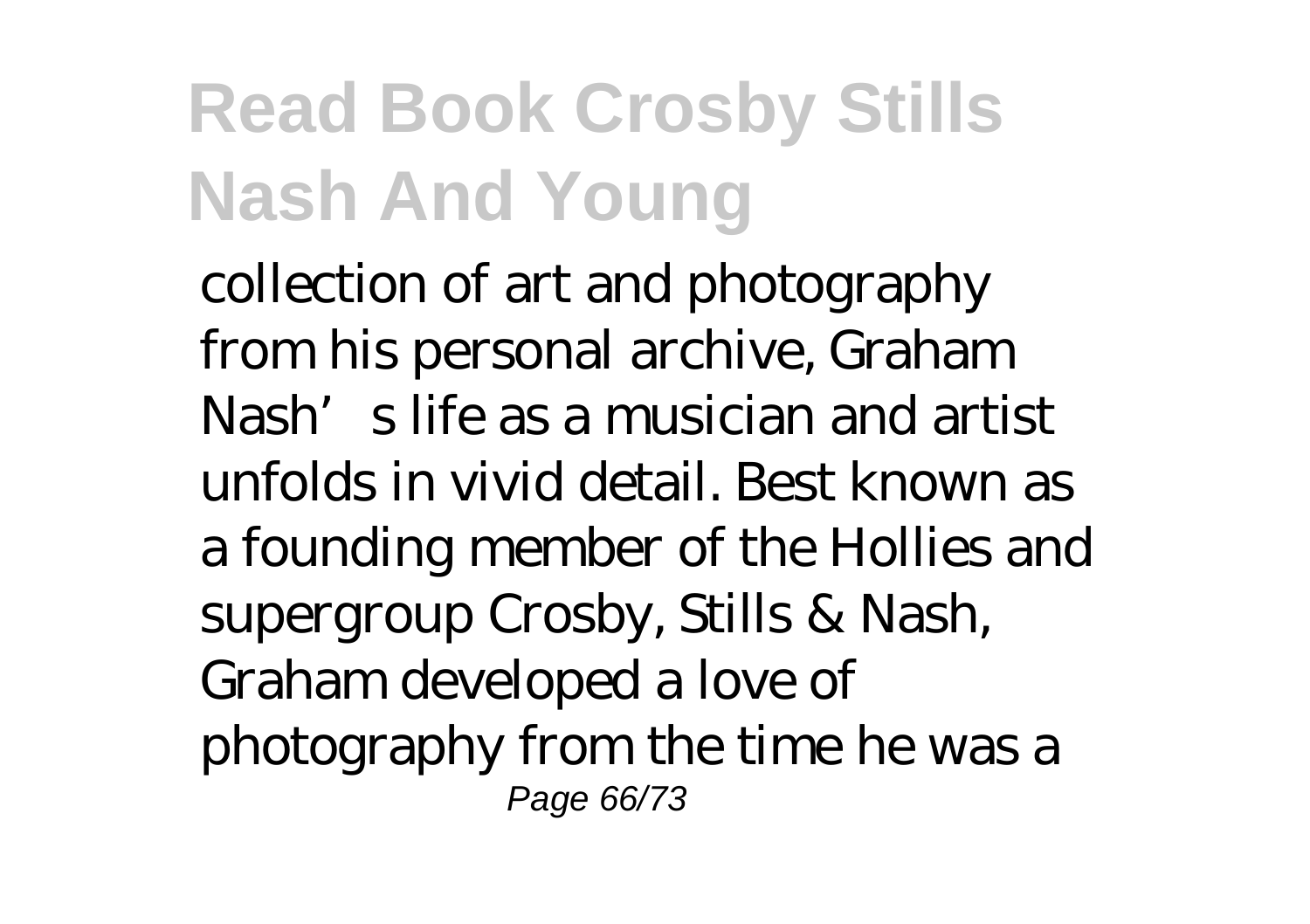child. Inspired by his father, Nash began taking pictures at 10 years old and would go on to take his camera with him ever since—on tour with the Hollies and later CSN and CSNY, among friends at Laurel Canyon and abroad. Many of his photographs depict intimate moments with family Page 67/73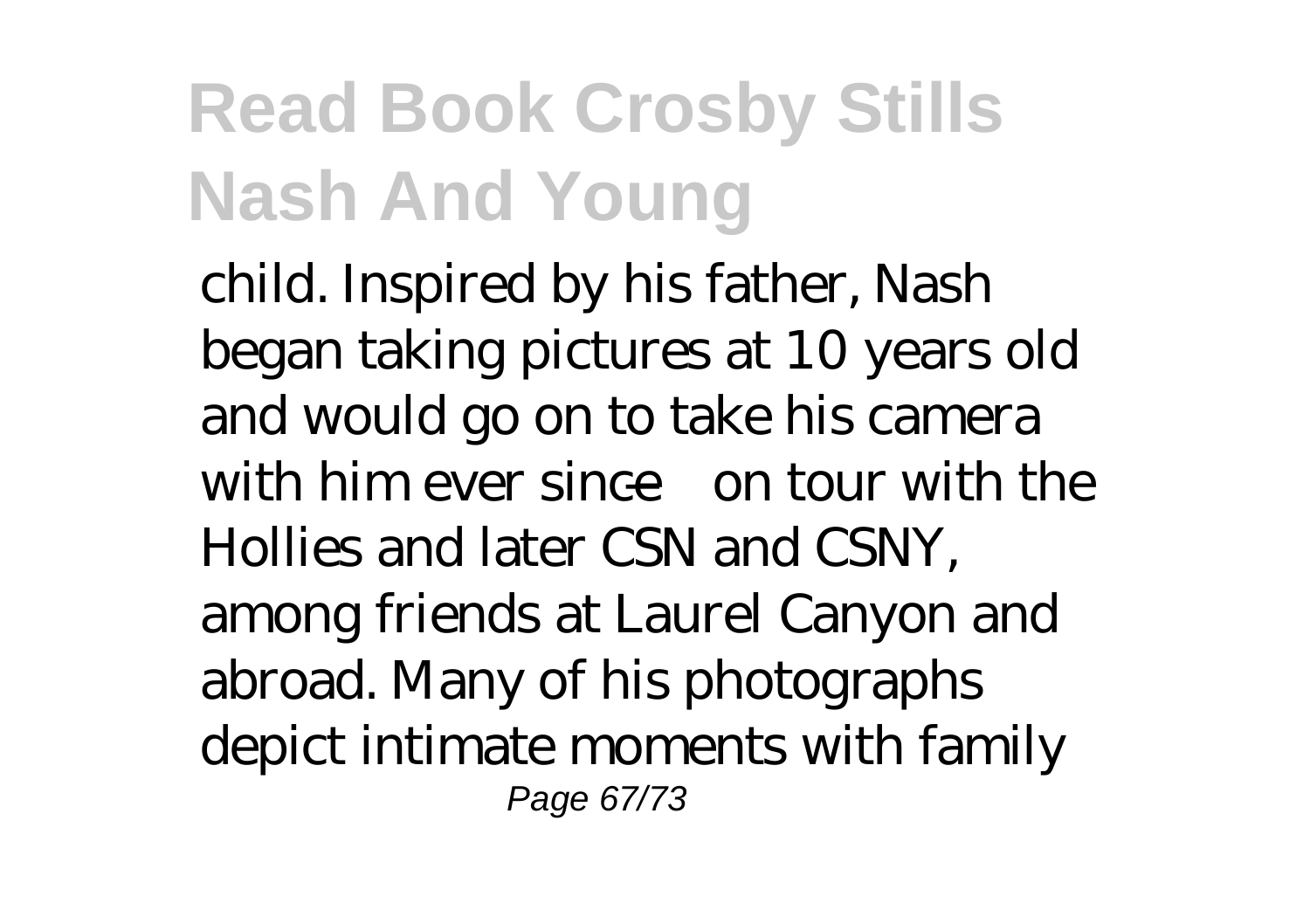and friends, among them Joni Mitchell, Stephen Stills, and Neil Young. This volume presents these images alongside Nash's own reflections, telling the story behind the pictures and giving insight into the life of one of the greatest musicians of all time. Page 68/73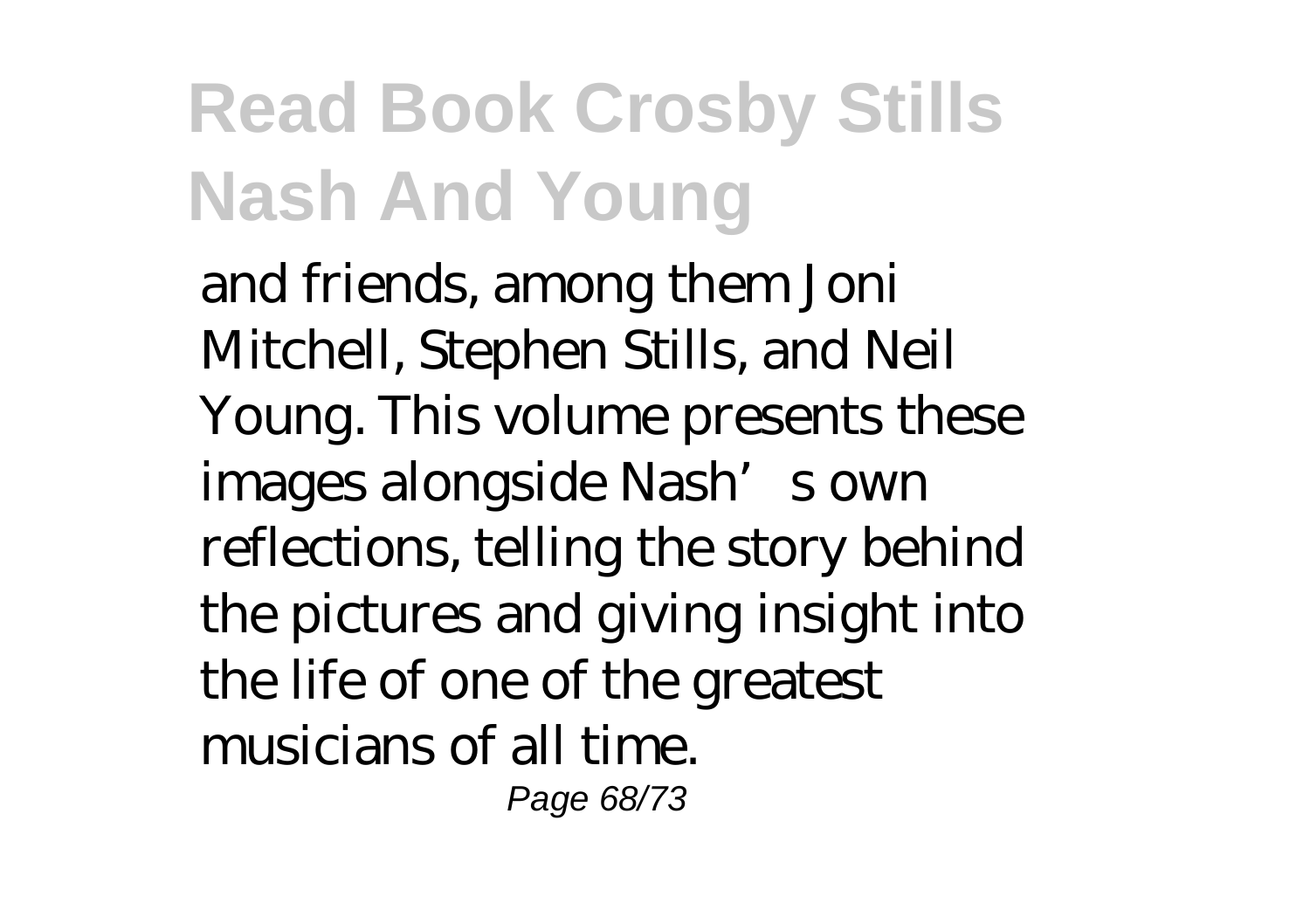This book is a long overdue dissection of the CSN&Y phenomenon, emphasizing their extraordinary odyssey over three decades. Obviously, the major part of this work concerns itself with their time workings as CSN&Y and, wherever Page 69/73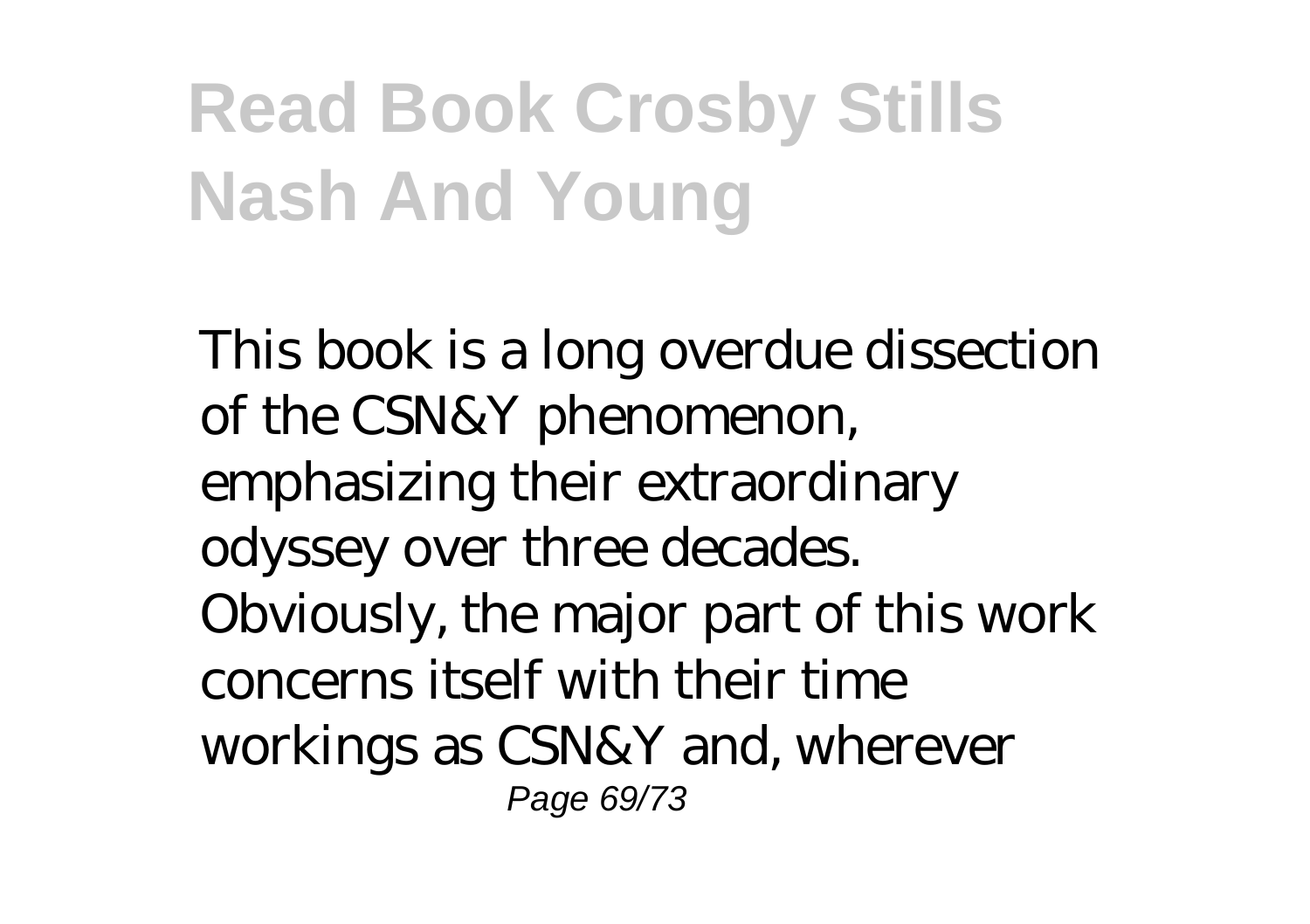possible, I have included a detailed breakdown of their various concert performances and recording sessions during these crucial periods.

A founding member of the iconic bands Crosby, Stills, Nash & Young and the Hollies shares the story of his Page 70/73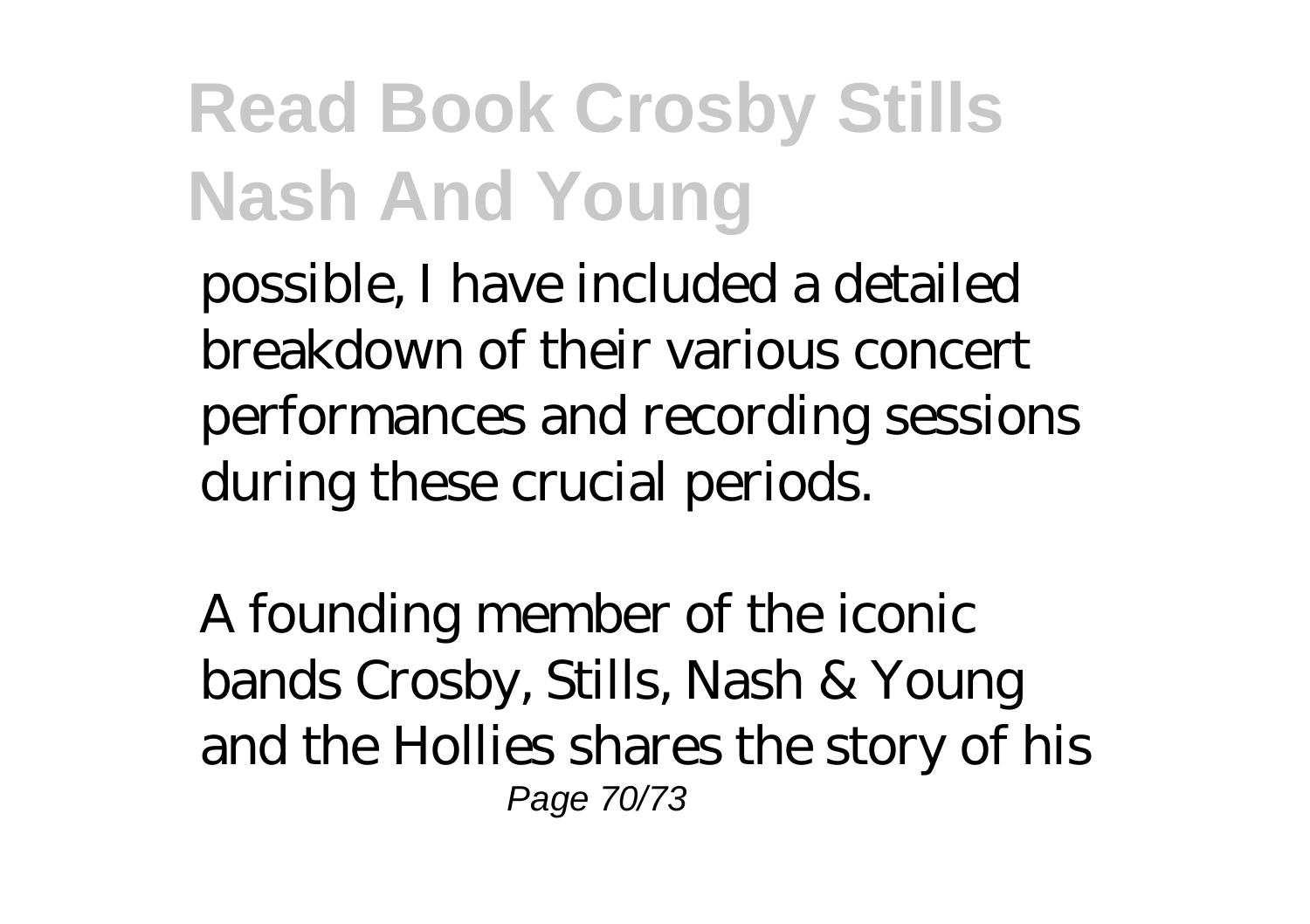life from his youth in post-war England through his creative relationship with Joni Mitchell and his enduring career as a solo musician and political activist.

(Guitar Recorded Versions). 19 of CSN's best in note-for-note guitar Page 71/73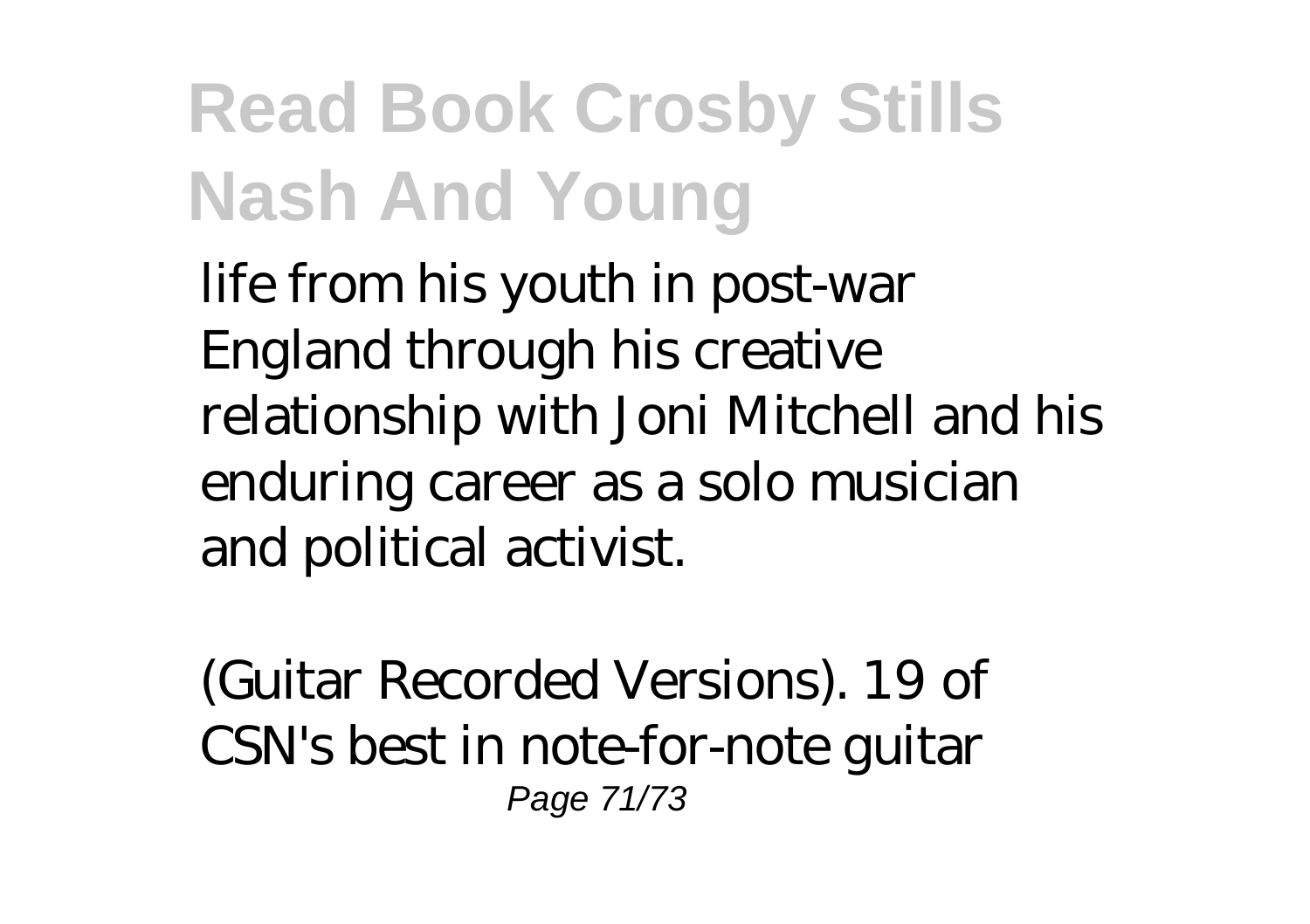notation with tablature. Includes: Carry Me \* Carry On \* Chicago \* Got It Made \* Long Time Gone \* Love the One You're With \* Our House \* Suite: Judy Blue Eyes \* Teach Your Children \* and more.